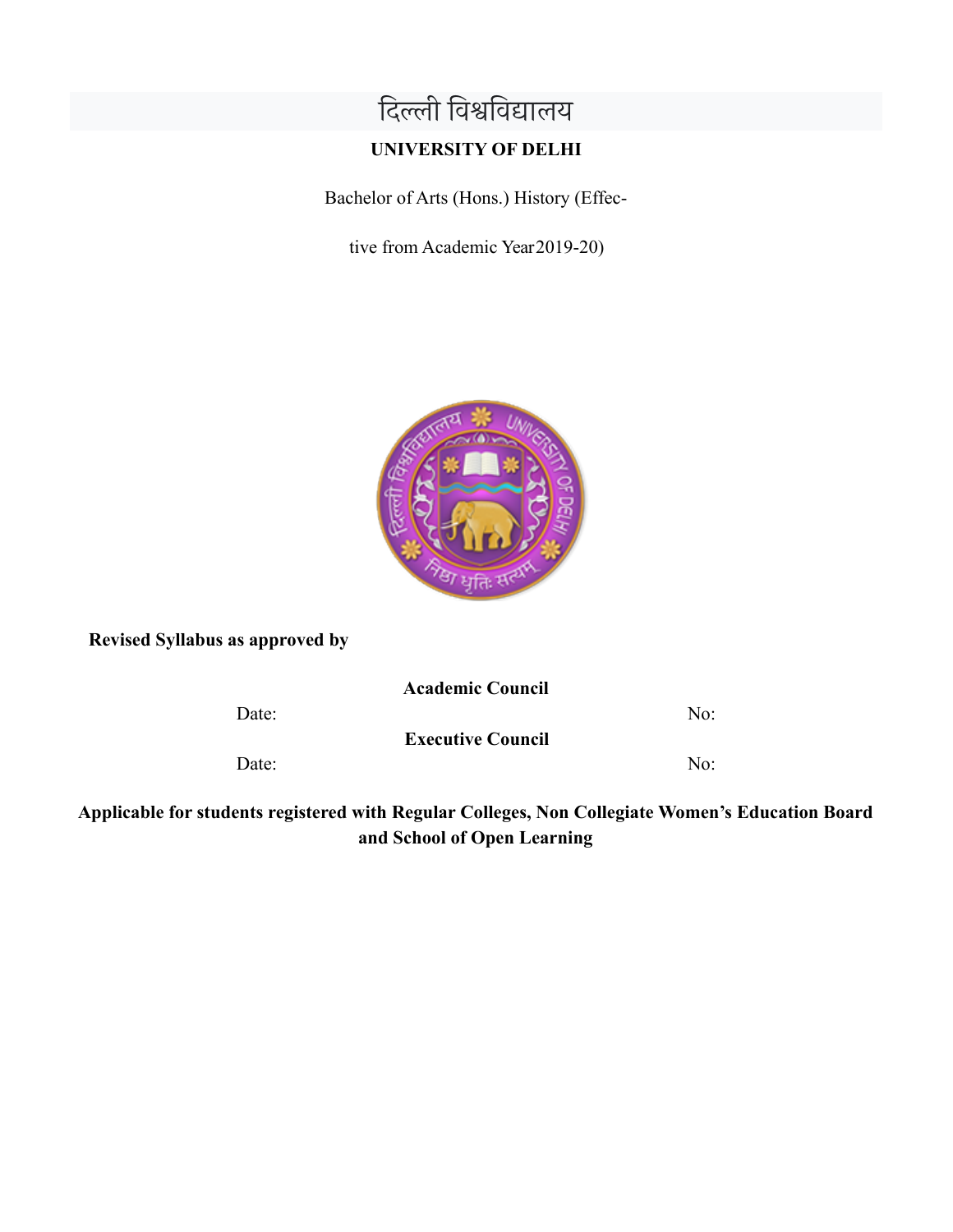# **BA HISTORY HONOURS 5th SEMESTER PAPERS**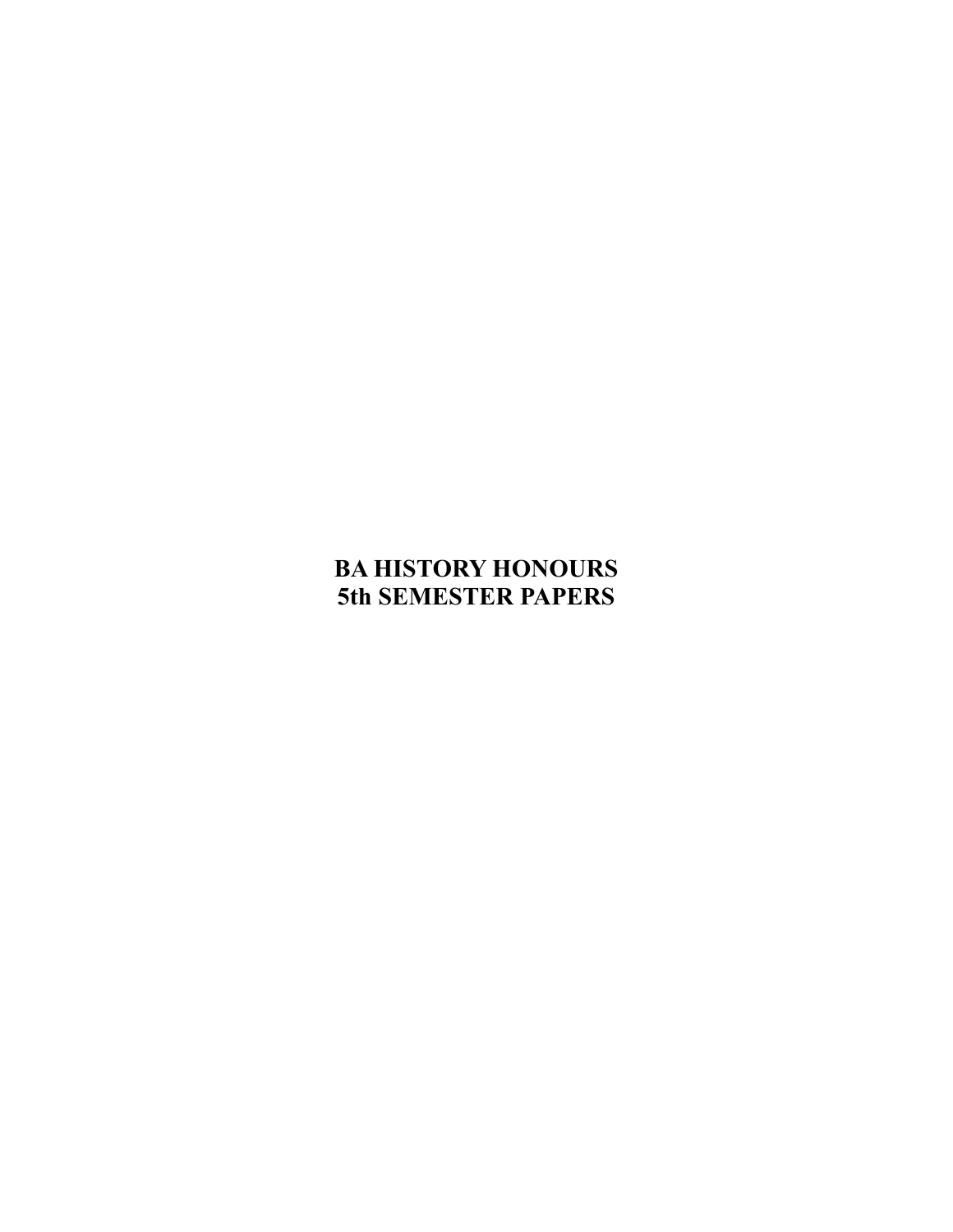# **SEMESTER 5 PAPERS: BA HISTORY HONOURS**

# 1. **CREDIT DISTRIBUTION FOR BA HONOURS HISTORY Core Papers**

| Core Pa-<br>pers | History of Modern Europe $-I$          | $5 + 1$ |
|------------------|----------------------------------------|---------|
|                  | History of India – VII $(c.1600-1750)$ | $5 + 1$ |

# **DSE Papers**

| DSE I | History of the USA: Independence to Civil War<br>Or                    | $5 + 1$ |
|-------|------------------------------------------------------------------------|---------|
|       | History of the USSR: From Revolution to World<br>War. 1917-1945<br>()r |         |
|       | History of Africa, (c. 1500-1960)<br>Or                                |         |
|       | Gender in Indian History up to 1500 CE                                 |         |

| <b>DSE II</b> | History of Modern China (c. 1840-1950s)<br>$\Box$ r   | $5 + 1$ |
|---------------|-------------------------------------------------------|---------|
|               | The Making of pre-Colonial Southeast Asia<br>$\Box$ r |         |
|               | <b>Global Ecological Histories</b>                    |         |

# **2 SEMESTER-WISE DISTRIBUTION OF COURSES**

| <b>Semester</b> | <b>Core Courses</b>                            | <b>Discipline Spe-</b><br>cific Courses | Generic<br><b>Elective</b> | <b>Skill</b><br>Enhancement<br><b>Courses</b> | <b>Ability</b><br><b>Enhancement</b><br><b>Courses</b> |
|-----------------|------------------------------------------------|-----------------------------------------|----------------------------|-----------------------------------------------|--------------------------------------------------------|
| V               | History of Modern Europe $-I$<br>DSE I and DSE |                                         |                            |                                               |                                                        |
|                 | History of India VII<br>$(c.1600-1750)$        |                                         |                            |                                               |                                                        |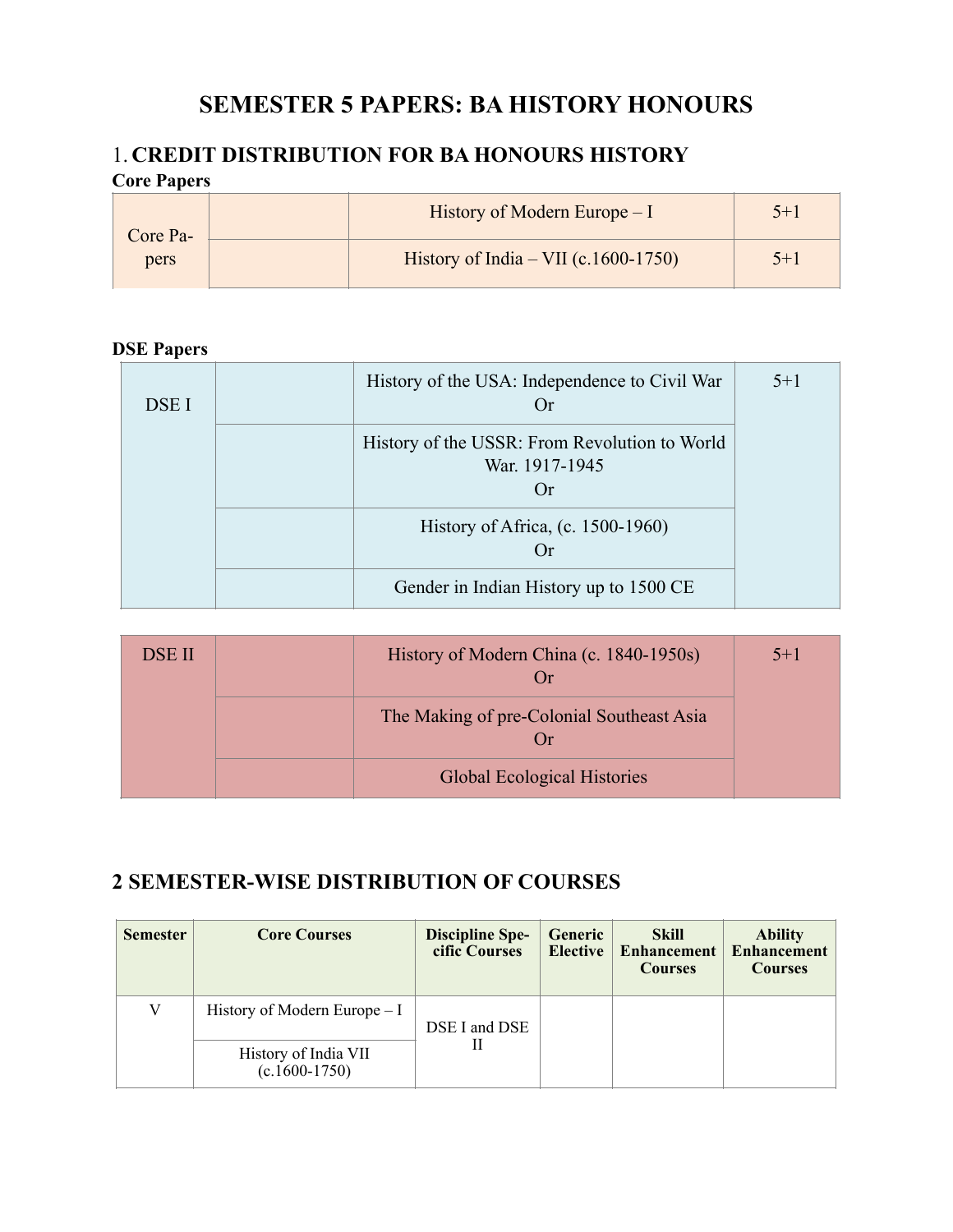# **Core Course XI**

# **History of Modern Europe – I**

### **Course Objectives**

 This paper shall provide a critical overview of the French Revolution, and acquaint the students with the repercussions of the revolution, both within and beyond France. It shall also trace the patterns and outcomes of social upheaval throughout Europe in the first half of 19th century. The debates on the development and impact of industrial capitalism shall be discussed. The birth of new social movements, political ideas and structures shall be contextualised within developing capitalism of the nineteenth century.

#### **Learning Outcomes:**

On completing this course, the students will be able to:

- Identify what is meant by the French Revolution.
- Trace short-term and long-term repercussions of revolutionary regimes and Empirebuilding by France.
- Explain features of revolutionary actions and reactionary politics of threatened monarchical regimes.
- Delineate diverse patterns of industrialization in Europe and assess the social impact of capitalist industrialization.
- Analyse patterns of resistance to industrial capital and the emerging political assertions by new social classes.

## **Course Content:**

#### **Unit I: A Period of Revolutions 1789-1850**

[a] Crisis of the Ancien Regime and the Enlightenment

- [b] Phases of the French Revolution 1789-99
- [c] Social classes and emerging gender relations
- [d] Bonapartist State and Features of the first French Empire

[e] Restoration of the old order, social and political currents in the early nineteenth century, revolutions:1830s-1850s

## **Unit II: Industrial Revolution and Social Transformation (the 19th century)**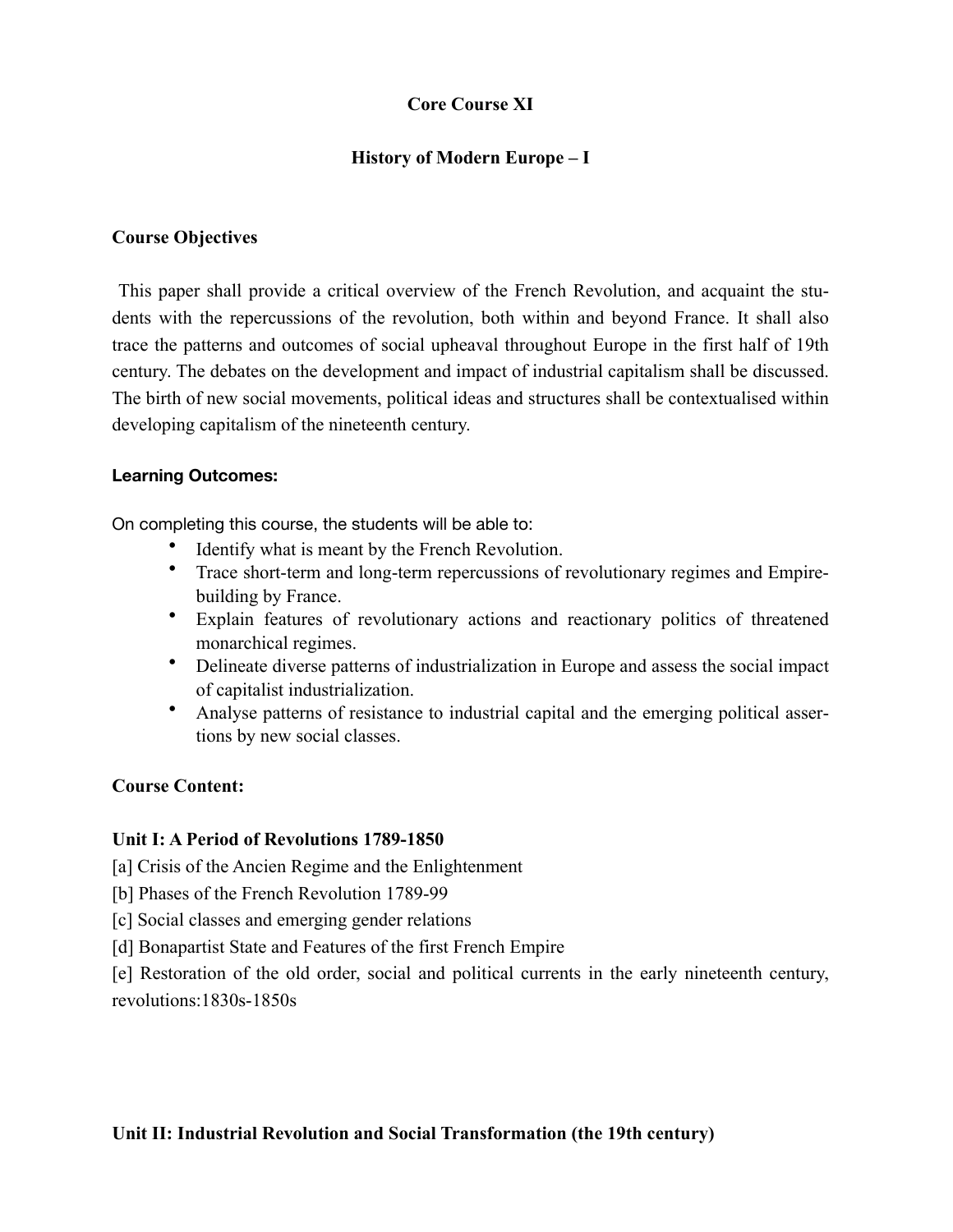[a] Process of capitalist development in industry and agriculture; Changing class structure in France, Germany and Russia

[b] Industrial Revolution and Society: Family Life and Gender

# **Unit III: Liberal democracy, working class movements and Socialism in the 19th and 20th centuries**

[a] The struggle for parliamentary democracy and civil liberties in Britain : Parliamentary and institutional reforms; working class discontent chartists; suffragettes

[b] Socialism: Early socialist thought, Marxian socialism, Debates and Strategies: The International working class movement

# **Unit IV: Culture and Society: 1789-1850s**

[d] Art and culture in revolutionary France: neo classical art; reformation of the royal academies

[b] The Consumption of Culture in 19th century Europe; Romanticism in art and literature

[c] The City in the age of Industrialization

# **ESSENTIAL READINGS AND UNIT WISE TEACHING OUTCOMES:**

**Unit 1:** At the end of this rubric students would have developed an understanding of the significant transformations in European polity and society till the mid nineteenth century. They would have explored various themes starting from the French Revolution, transformations in French Society, the nature of the Bonapartist regime and events leading up to the revolutions 1848. **(Teaching time: 6 weeks Approx.)**

- McPhee, Peter. (2002).*The French Revolution 1789-1799*. New York: Oxford University Press (Chs.1 -- 9)
- Campbell, Peter R. (Ed.).(2006). *The Origins of the Revolution*. New York: Palgrave Macmillan, pp. 1-34, 139-159 (Introduction and Ch.5).
- Rude, George (2000).*Revolutionary Europe1783-1815*. Somerset, New Jersey, U.S.A.: Wiley-Blackwell (Ch.1).
- Furet, Francois, (1988). *The French Revolution 1770-1814.* Oxford: Blackwell, pp.3-100 and 211-66.
- Landes, Joan B. (1988). *Women and the Public Sphere in the Age of the French Revolution*. Ithaca, London: Cornell University Press,
- Darnton, Robert. (1996). "What was Revolutionary About the French Revolution." in Peter Jones, (Ed.).*The French Revolution in Social and Political Perspective*. London: Edward Arnold, pp. 18-29.
- Kates, Gary. (Ed.).(1998).*The French Revolution: Recent debates and Controversies*. London and New York: Routledge.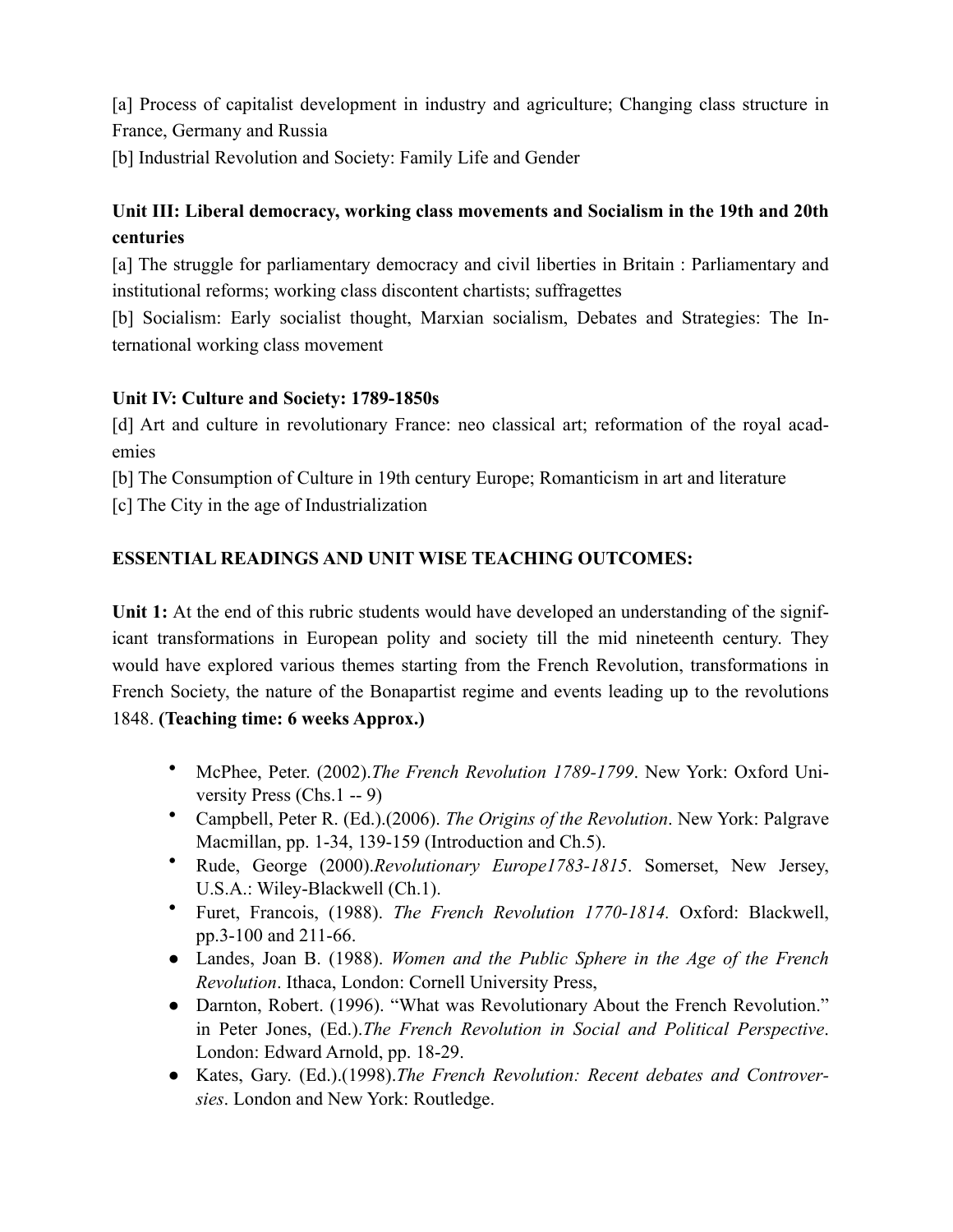- Grabb, Alexander.(2003).*Napoleon and the Transformation of Europe*. New York: Palgrave Macmillan (Ch. 2 & Ch. 3).
- Lyons, Martin. (2006).*Post-Revolutionary Europe*, 1815-1856, New York: Palgrave Macmillan.
- Price, Roger (1988).*The Revolutions of 1848*. London: Macmillan.

Unit II: In this Unit the student would learn about the social and economic changes in Europe during the nineteenth century. The student would be expected to develop on her/his understanding of the social and economic dimensions of the Industrial revolution in eighteenth century Britain to compare and understand the specific case studies of France, Germany and Russia in the nineteenth century.**(Teaching time: 3 weeks Approx.)**

- Stearns, Peter N.(2013).*The Industrial Revolution in World History*. Boulder: Westview Press.
- Trabilcock, Clive. (2000). "Industrialization of Modern Europe 1750-1914." in T.C.W. Blanning (Ed.).*The Oxford History of Modern Europe*. Oxford: Oxford University Press, pp. 46-75.
- Cameron, Rondo. (1985). "A New View of European Industrialization."*Economic History Review* 38 (1), pp. 1-23.
- Beaudoin, Steven M.(2003).*The Industrial Revolution.* Boston, New York: Houghton Mifflin Company (Ch.4 & Ch.5)
- Simonton, Deborah. (1998).*The Routledge History of Women in Europe since 1700*, London and New York: Routledge, pp.134-176 (Ch.5).

**Unit III:** At the end of this rubric the student will be expected to demonstrate an understanding of the transformations of the political systems in nineteenth century Europe. Taking up the case study of nineteenth century Britain the student will study the development of parliamentary institutions alongside a new politically assertive working class. The student will also be expected to bring together her/his understanding of the economic and political transformations in this period when exploring the emergence of socialist thought and critique of capitalism.**(Teaching time: 3 weeks Approx.)**

- Lang, Sean (2005).*Parliamentary Reform, 1785-1928*. London and New York: Routledge.
- Walton, John K.(1999).*Chartism*, London and New York: Routledge.
- Geary, Dick (1981).*European Labour Protest 1848-1939*. London: Croom Helm London
- Kolakowski, Leszec. (1978).*Main Currents of Marxism*. Volume I. Oxford: Clarendon Press.
- Lichthem, George. (1970). *A Short History of Socialism.* London: Weidenfield and Nicolson.
- Joll, James. (1990).*Europe Since*1870.New York: Penguin Books, pp. 49-77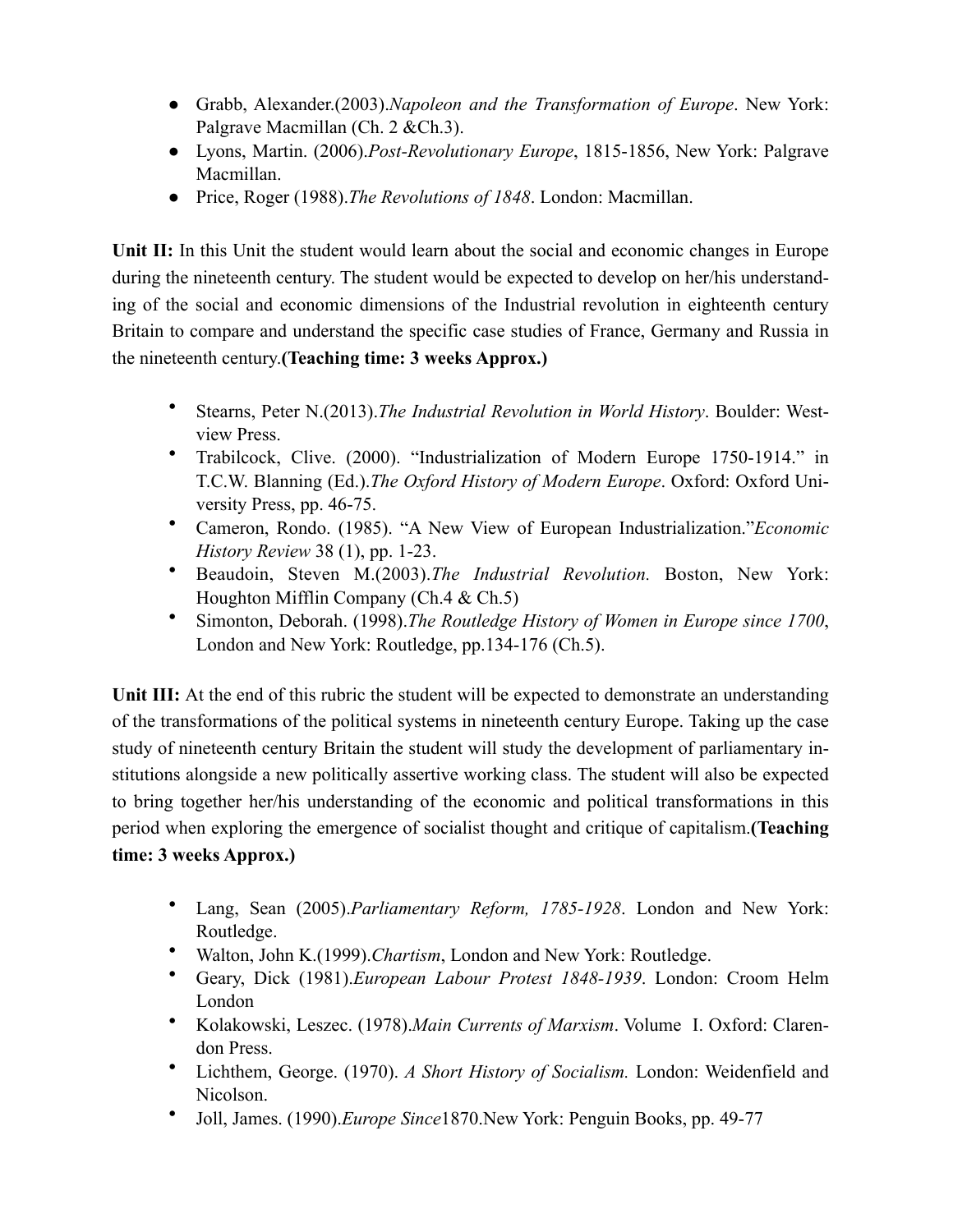**Unit IV: Culture and Society: 1789-1850s:** Approx. In this Unit the student will be expected to link various themes from the earlier rubrics and develop an understanding of the cultural, artistic and urban transformations in nineteenth century Europe. The student will be expected to develop a competent understanding of the emergence of new art forms, reformation of various art and cultural academies, the developing notions of consumption of culture and the changing patterns of urbanism.**(Teaching time: 2 weeks Approx.)**

- Kennedy, Emmet. (1989).*A Cultural History of the French Revolution.* New Haven and London: Yale University Press.
- Hunt, Lynn.(2004).*Politics, Culture, and Class in the French Revolution*. Oakland: University of California Press.
- Hunt, Lynn.(1989). "Introduction: The French Revolution in Culture, New Approaches and Perspectives."*Eighteenth-Century Studies* 22(3), Special Issue: The French Revolution in Culture, Spring.
- Blanning, T.C.W. (2000). "The Commercialization and Sacralization of European Culture in the Nineteenth Century." in T.C.W. Blanning, (ed.).*The Oxford History of Modern Europe*. Oxford: Oxford University Press, pp. 101-125 &126-152.
- Blanning, T.C.W. (2010). *The Romantic Revolution: A History*. London: George Weidenfeld & Nicholson.
- Bergdoll, Barry. (2010).*European Architecture 1750-1890 (Oxford History of Art)*. New York: Oxford University Press.
- Lees, Andrew and Lynn Hollen Lees.(2007).*Cities and the Making of Modern Europe 1750-1914*. Cambridge: Cambridge University Press.

# **SUGGESTED READINGS:**

- Bayly, C.A. (2004).*The Birth of the Modern World*, 1780-1914. Oxford: Blackwell Publishing, pp.199-242.
- Berger, Stefan. (Ed.).(2004).*A Companion to Nineteenth Century Europe 1789-1914,* Oxford: Blackwell Publishing.
- Bottomore, Tom. (Ed.).(1983).*A Dictionary of Marxist Thought*, Oxford: Blackwell.
- Breunig, Charles. (1977).*The Age of Revolution and Reaction 1789 to 1850*. New York: W.W. Norton and Company, pp. 252-278 (Ch.7).
- Davies, Peter. (2006).*The Debate on the French Revolution*. Manchester and New York: Manchester University Press.
- Deborah Simonton, Deborah. (1998).*A History of European Women's Work: 1700 to the Present*. London and New York: Routledge.
- Dowd, David L. (1951). "Art as National Propaganda in the French Revolution."*The Public Opinion Quarterly* 18 (3), pp. 532 – 546.
- Dowd, David L. (1959). "The French Revolution and the Painters."*French Historical Studies* 1 (2), pp. 127-148.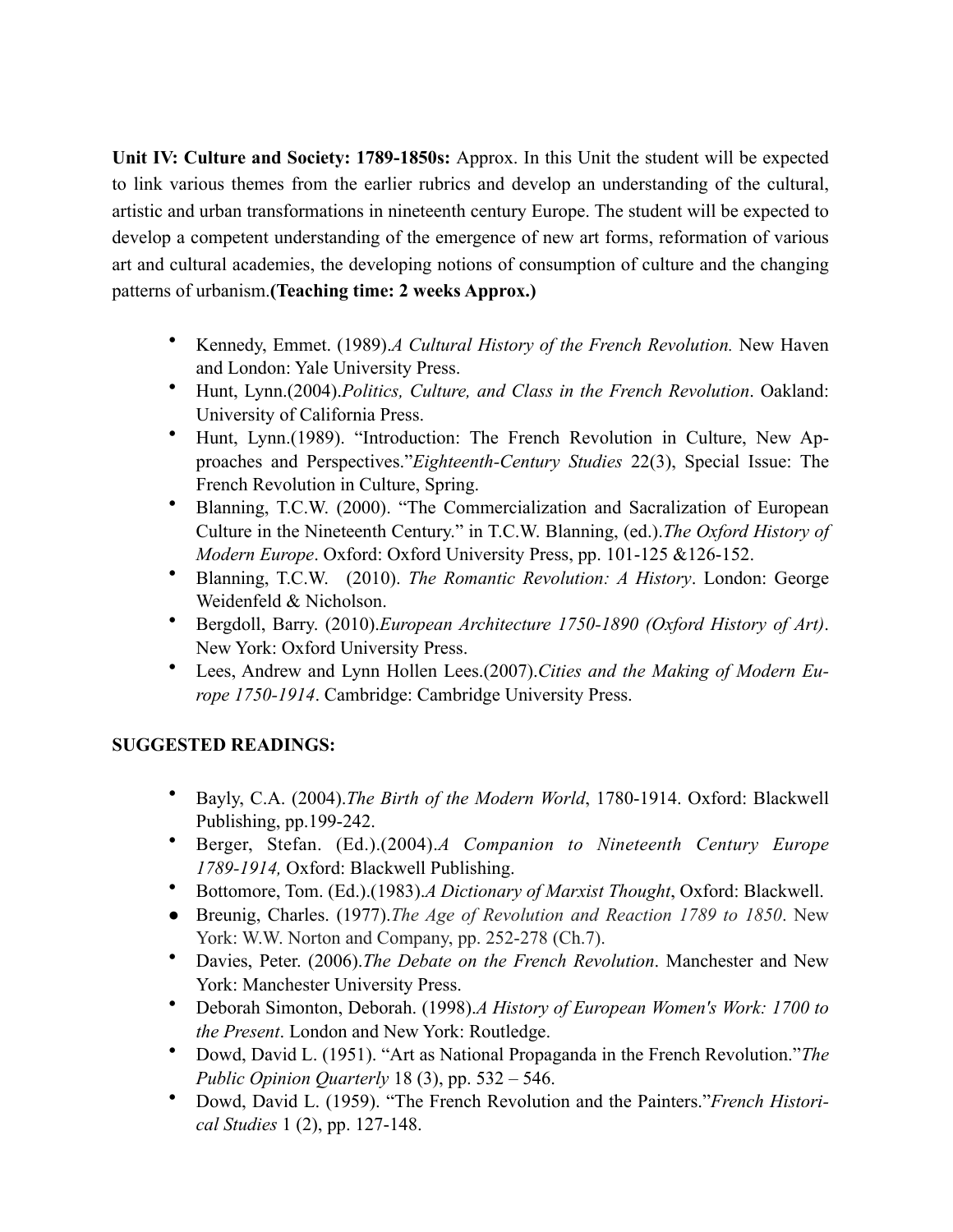- Engels, Frederick.(1970 reprint). *Socialism: Utopian and Scientific*, trans. Edward Aveling. Moscow: Progress Publishers. Also available at
- Frey, Linda S. and Marsha S. Frey.(2004). *The French Revolution,* Westport, CT: Greenwood Press, pp. 37-46 ("A New Political Culture").
- Hobsbawm, Eric (2011).*How to Change the World*, *Reflections on Marx and Marxism*. New Haven and London: Yale University Press.

http://www.marxists.org/archive/marx/works/download/Engels\_Socialism\_Utopian \_and\_Scientific.pdf.

- Hufton, Olwen. (1971). "Women in Revolution 1789-1796."*Past & Present*53, pp. 90-108.
- Hunt, Lynn; Tomas R. Martin, Barbara H, Rosenwein, Bonnie G. Smith.(2010).*The Making of the West: Peoples and Cultures, A Concise History*. Boston and New York: Bedford / St. Martin.
- Kemp, Tom. (1978). *Historical Patterns of Industrialization.* New York: Longman
- Lee, Stephen J. (1998). *Aspects of European History 1789-1980.* London and New York: Routledge (Ch. 3 & Ch. 4).
- McPhee, Peter. (2013). *A Companion to the French Revolution.* New Jersey: Wiley-Blackwell (Ch.2, Ch.3, Ch.12, Ch.13, Ch.14, Ch.26 and Ch.28).
- Merriman, John. (2002). *A History of Modern Europe: From the Renaissance to the Present*. New York: W.W. Norton
- Merriman, John. Open Yale Course Lectures [audio].
- Ozouf, Mona. (1988). *Festivals and the French Revolution.* Cambridge: Harvard University Press (Introduction).
- Perry, Marvin and George W. Bock. (1993). *An Intellectual History of Modern Europe*. Princeton: Houghton Mifflin Company.
- Perry, Marvin. (1990).*Western Civilization: Ideas, Politics and Society.* Volume II*.*  Boston and New York: Houghton Mifflin Harcourt Publishing Company.
- Price, Roger. (1993). *A Concise History of France*. Cornwell: Cambridge University Press
- Rapport, Michael. (2005). *Nineteenth Century Europe*. New York: Palgrave Macmillan.
- Sperber, Jonathan (2005). *The European Revolutions, 1848-1851*. Cambridge: Cambridge University Press.
- Thomson, David. (2007). *Europe since Napoleon*, New Delhi: Surjeet Publications, pp.79-103 (Ch.6 & Ch.7).
- Willis, Michael. (1999). *Democracy and the State, 1830-1945.*Cambridge: Cambridge University Press.
- Wright, D.G. (1988). *Popular Radicalism: The Working Class Experience 1780-1880 - Studies In Modern History*. Second edition. New York: Longman.

# **Teaching Learning Process:**

Classroom teaching, classroom discussions and student presentations in class and/or in tutorials. Presentations shall focus either on important themes covered in the class lectures, or on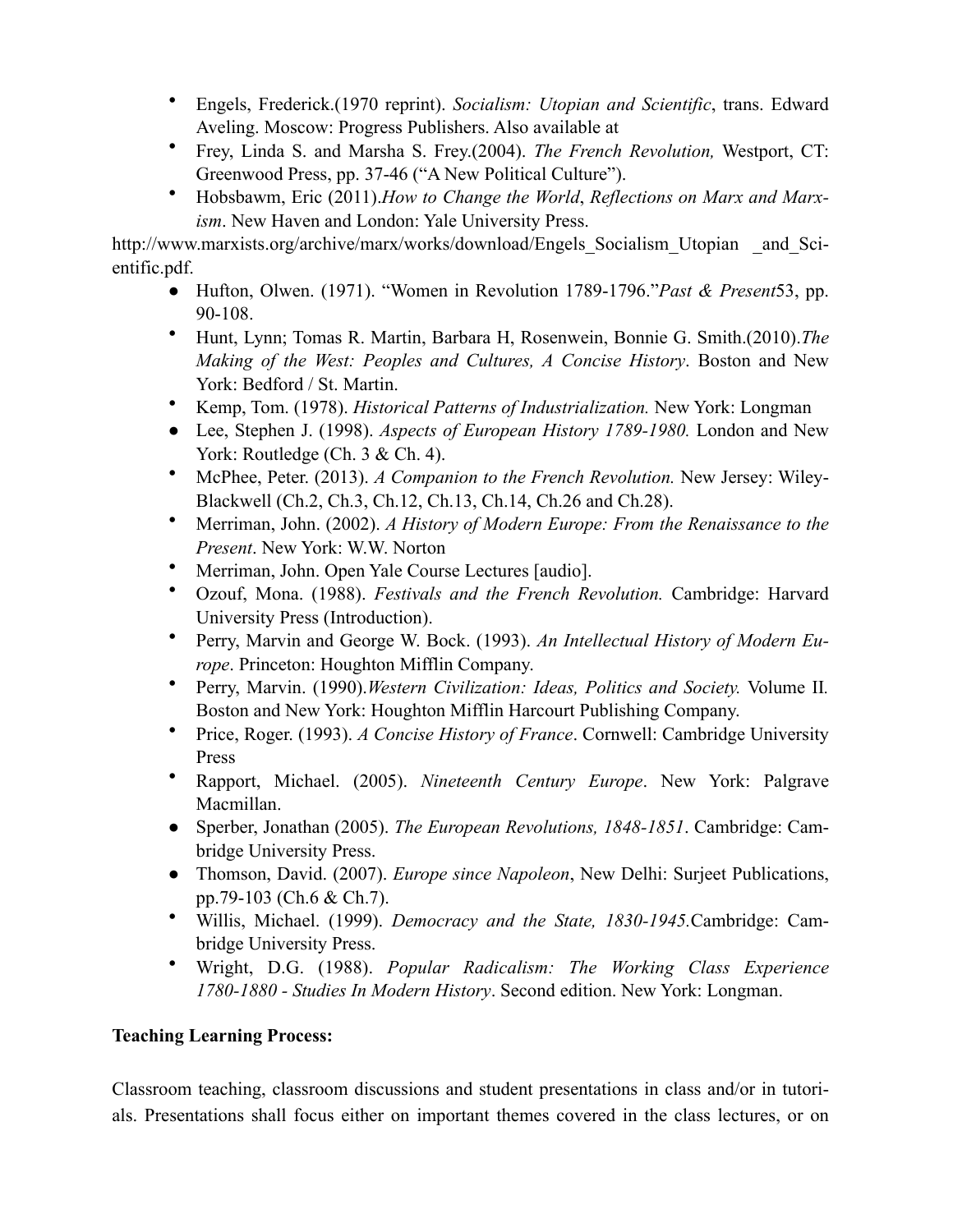specific readings. As this is a paper tracing the history of regions outside the Indian subcontinent, supporting audio-visual aids like documentaries, maps and power point presentations shall be used widely. Students shall also be encouraged to participate in talks/seminar presentations by specialists in the field. Since this is history of a region/s less familiar to students, adequate attention shall be given to background introductory lectures and discussions. Overall, the Teaching Learning Process shall emphasise the interconnectedness of themes within the different rubrics to build a holistic view of the time period/region under study.

### **Assessment Methods:**

Students will be regularly assessed for their grasp on debates and discussions covered in class. Two written assignments will be used for final grading of the students. Students will be assessed on their ability to engage with a sizeable corpus of readings assigned to the theme for written submissions, i.e. being able to explain important historical trends and tracing historiography reflected in the assigned readings. Internal Assessment: 25 Marks

Written Exam: 75 Marks Total: 100 Marks

# **Keywords:**

Ancien Regime, Gender Relations, Art and Culture, Napoleonic Consolidation, 1848, Industrialization, Demography, Gender, Family, British parliamentary Democracy, Protest Movements, Marxism, First & Second International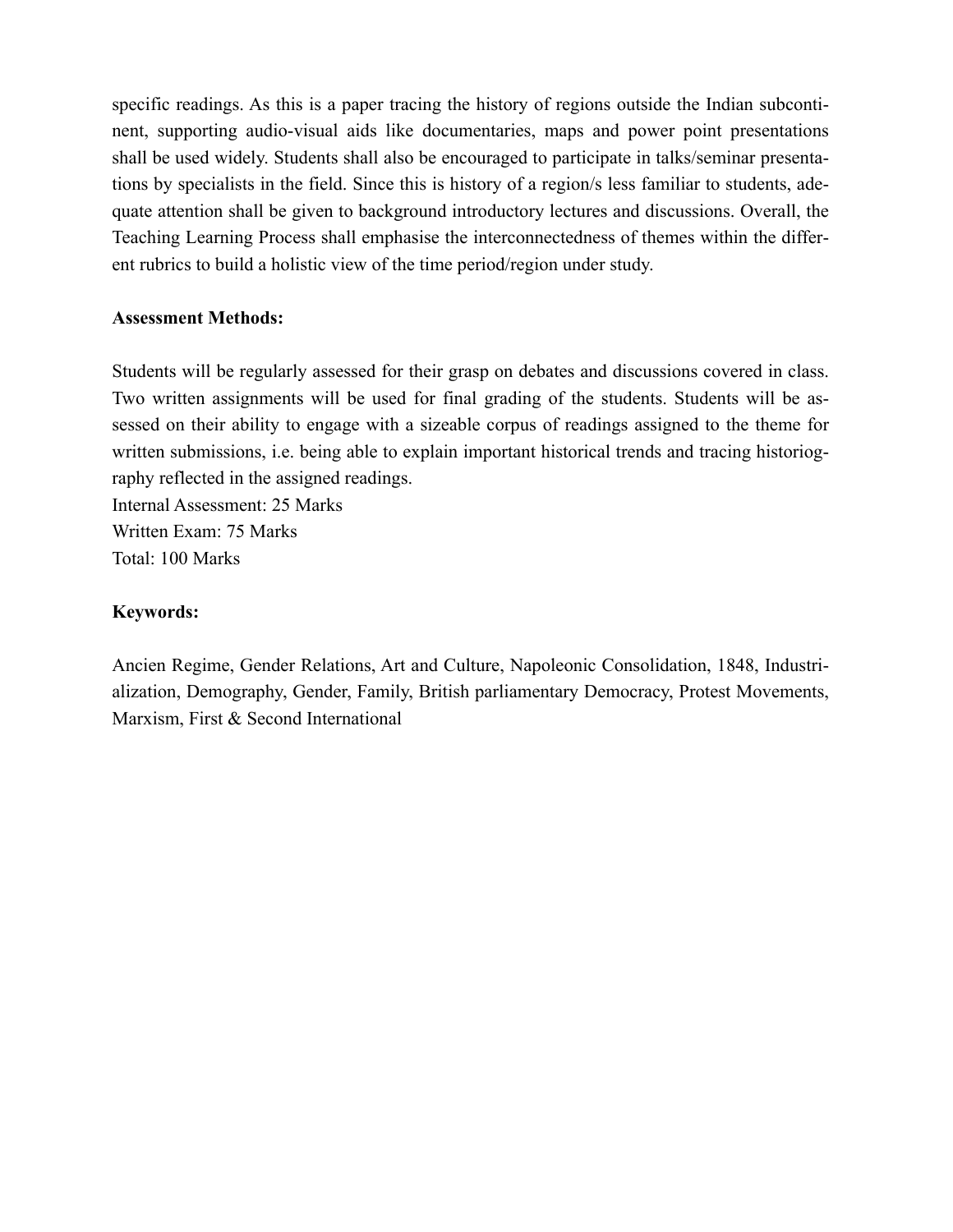# **Core Course XII**

### **History of India- VII (c. 1600-1750)**

### **Course Objectives:**

The course draws students into a discussion of the multiple historiographical narratives available for the history of India in the period between the early seventeenth and the mid-eighteenth centuries. It intends to familiarise them with internal as well as external problems and challenges that the Mughal state faced in the process of territorial expansion. Students also get to explore state sponsored art and architecture as part of the courtly cultures. Further they are encouraged to critically examine the major strides that were made in trade, technologies and artisanal activities during this period. In addition, the course aims to introduce students to contrasting religious ideologies of the time besides developing a critical insight into the historiographical debate on interpreting the eighteenth century in Indian history.

#### **Learning Outcomes**:

On completion of this course, the students shall be able to::

- Critically evaluate the gamut of contemporaneous literature available in Persian and non-Persian languages for the period under study
- Describe the major social, economic, political and cultural developments of the times
- Explain the intellectual ferment of the seventeenth and eighteenth centuries and its relation to state policies.
- Discern the larger motives behind the Imperial patronage of art and architecture
- Appreciate and express the continued expansion and dynamism of agriculture, crafts and maritime trade in India

#### **Course Content**

#### **Unit 1: Sources**

- (a) Persian Histories, Memoirs: Jahangirnama, Ma'asir-i Alamgiri
- (b) Travelogues: Bernier, Manucci
- (c) Vernacular literary cultures: Mangalkavya and Rekhta

#### **Unit 2: Political developments and state formation**

- (a) Issues in the wars of succession
- (b) Mughal relations with Rajput States (Mewar and Marwar)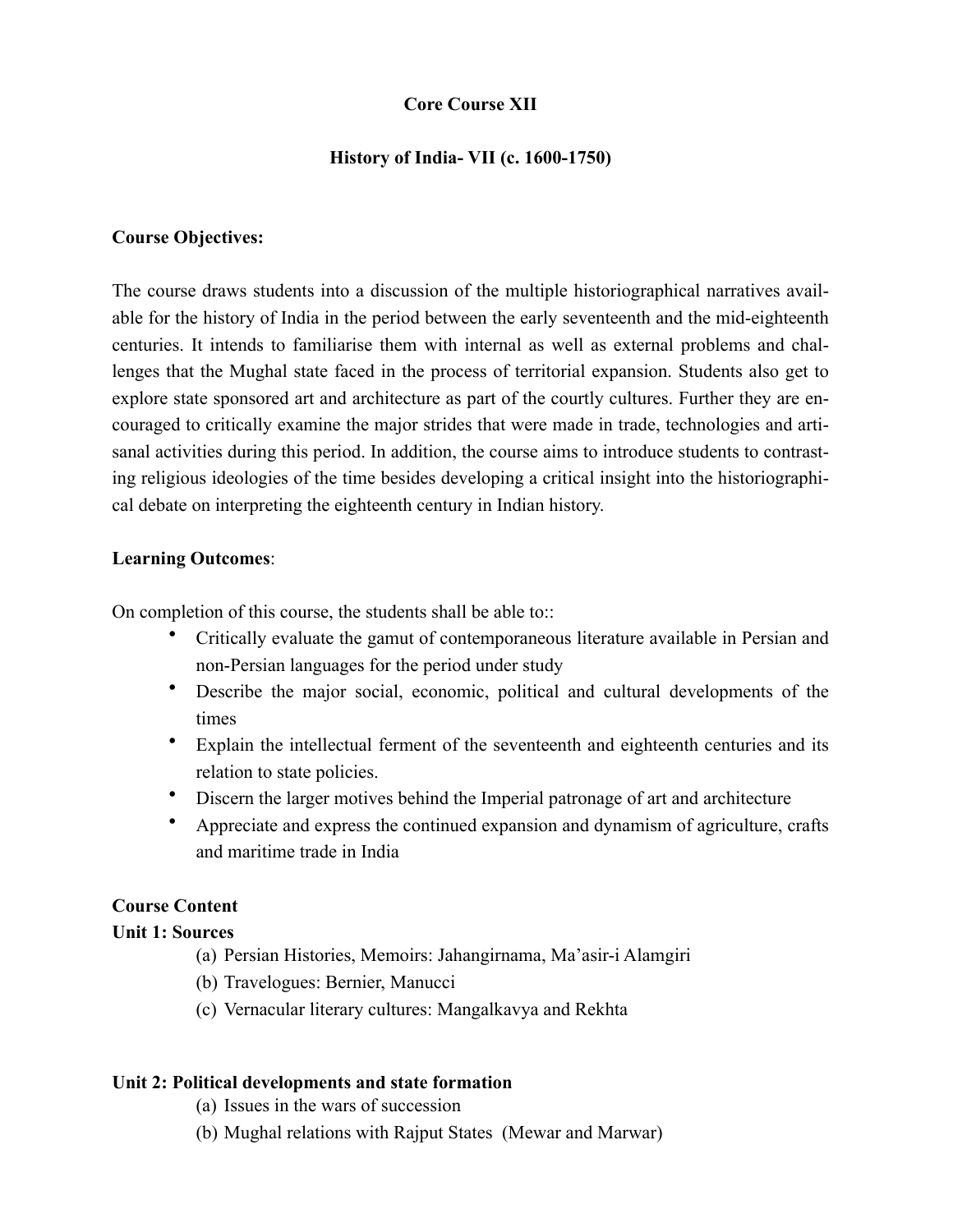- (c) Maratha state formation under Shivaji and expansion under the Peshwas
- (d) Sikh Community formation in the seventeenth century

# **Unit 3: Religion, Society and the State**

- (a) Orthodoxy and syncretism: Naqshbandi Sufis and Dara Shukoh
- (b) Historiography on Aurangzeb: jizya, temples and music

# **Unit 4: Political and Visual Culture**

- (a) Mughal courtly culture: Umara, Haram, Mirzai
- (b) Shahjahanabad
- (c) Mughal Painting: allegory and symbolism under Jahangir and Shah Jahan

# **Unit 5: Trade and Crafts**

- (a) Indian Oceanic trade: European commercial enterprise-Kerala, Coromandel coast, Western India
- (b) Crafts and technologies

# **Unit 6: Interpreting the Eighteenth Century**

# **ESSENTIAL READINGS AND UNIT WISE TEACHING OUTCOMES:**

Unit I: Introduces students to the writing of history in the seventeenth and the eighteenth centuries. Through reading official and non-official, courtly and vernacular, public and personal accounts students shall be urged to think through histories, genres, and sources and rethink the above categories. The unit thus, contemplates a critical historiography. **(Teaching Time: 3 weeks Approx.)**

- Thackston, W. M. (2006).ed. & tr. *Jahangirnama Memoirs of Jahangir: Emperor of India*, New York, Oxford University Press (Refer to the preface of the translator on Muhammad Hadi--a copier of *Jahangirnama*)
- Lefèvre, Corinne (2007), "Recovering a Missing Voice from Mughal India: The Imperial discourse of Jahangir (1605-27) in his Memoirs", in *Journal of Economic and Social History of the Orient,* Vol. 50, No. 4, pp. 452-89.
- Moin, Afzar.(2012).*The Millennial Sovereign: Sacred Kingship and Sainthood in Islam,* New York: Columbia University Press
- Sarkar, J (1947). Tr. *A History of the Emperor Aurangzeb 'Alamgir (r. 1658-1707 AD) of Saqi Must'ad Khan*, Calcutta: Royal Asiatic Society of Bengal
- Alvi, Sajida. (1976). "The Historians of Awrangzeb (sic): A Comparative History of three primary sources" in D.R. Little (ed.),*Essays on Islamic Civilization presented to Niyazi Berkes*, Leiden: E. J. Brill, pp. 57-73.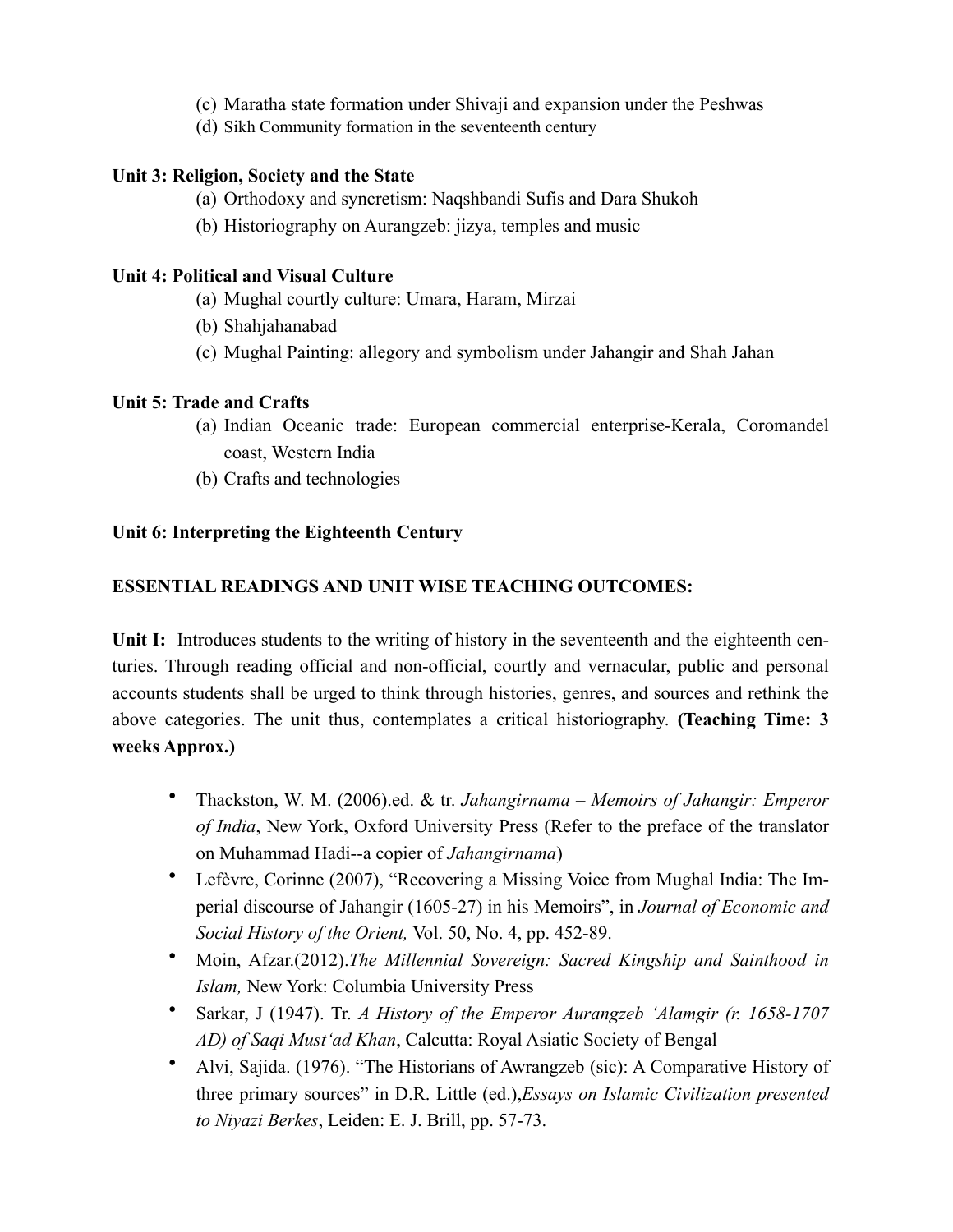- Tambiah, S.J. (1988). *"*What did Bernier actually say? Profiling the Mughal Empire", *Contribution to Indian Sociology*, vol.31 no.2, pp. 361-86.
- Ray, A. (2005)*. "*Francoise Bernier's Idea of India" in I. Habib, (Ed.). *India: Studies in the History of an Idea,* New Delhi: Munshiram Manoharlal
- Irvine, William, (1907) tr. *Storia do Mogor-Or Mogul India; 1653-1708 by Niccolo Manucci, Volume I,* London: Royal Asiatic Society
- Subrahmanyam, Sanjay. (2008)*.* "Further thoughts on an Enigma: The tortuous life of Niccolo Manucci 1638-c.1720"in*Journal of the Economic and Social History of the Orient, Vol. 45.* No. 1, pp. 35-76.
- Subrahmanyam, Sanjay (2011)*. Three Ways to be Alien: Travails and Encounters in Early Modern World,* New Delhi: Permanent Black, pp.133-212 (Chap-4, Unmasking the Mughals)
- Brown, Katherine B. (2007)*. "*Did Aurangzeb Ban Music? Questions for the Historiography of his Reign" *in Modern Asian Studies,* Vol. 41. No. 1, pp. 77-120.
- Curley, David L.(2008), *Poetry and History*. *Bengali Mangal-Kabya and Social Change in Pre-Colonial Bengal,* New Delhi: Chronicle Books (Chaps. 1 and 5).
- Chatterjee, Kumkum(2013), "Goddess Encounters: Mughals, Monsters and the Goddess in Bengal" in *Modern Asian Studies*, Vol. 47, Issue-5, pp. 1435-87
- Faruqui, S.R. (2003), "A long History of Urdu Literary Culture: Part 1: Naming, Placing a Literary Culture" Chap 14, and Frances W. Pritchett, "Part 2: Histories, Performances and Masters" , Chap., 15, in Pollock, Sheldon. (Ed.).*Literary Cultures in History: Reconstructions from South Asia*, Berkeley: University of California Press

Unit II: Foregrounds issues in the formation and maintenance of political power in the Mughal and Maratha states. It analyses events of successions, alliances, and contestations to sketch an image of pre-colonial India. **(Teaching Time: 3 weeks Approx.)**

- Ali, Athar. (2006). "Religious Issues in the war of succession", in Athar Ali, "*Mughal India: studies in Polity, Ideas, Society and Culture*". Delhi: Oxford University Press.
- Richards, J. F. (2007). *The Mughal Empire: The New Cambridge History of India, Volume 5*, Cambridge: Cambridge University Press
- Hussain, S. M. Azizudin. (2002). *Structure of Politics under Aurangzeb*. Delhi: Kanishka Publishers.
- Faruqui, Munis (2014). "Dara Shukoh Vedanta and Imperial Succession", in Vasudha Dalmia and Munis Faruqui, (Eds.). "*Religious Interaction in Mughal India.* Delhi: Oxford University Press, pp.30-64.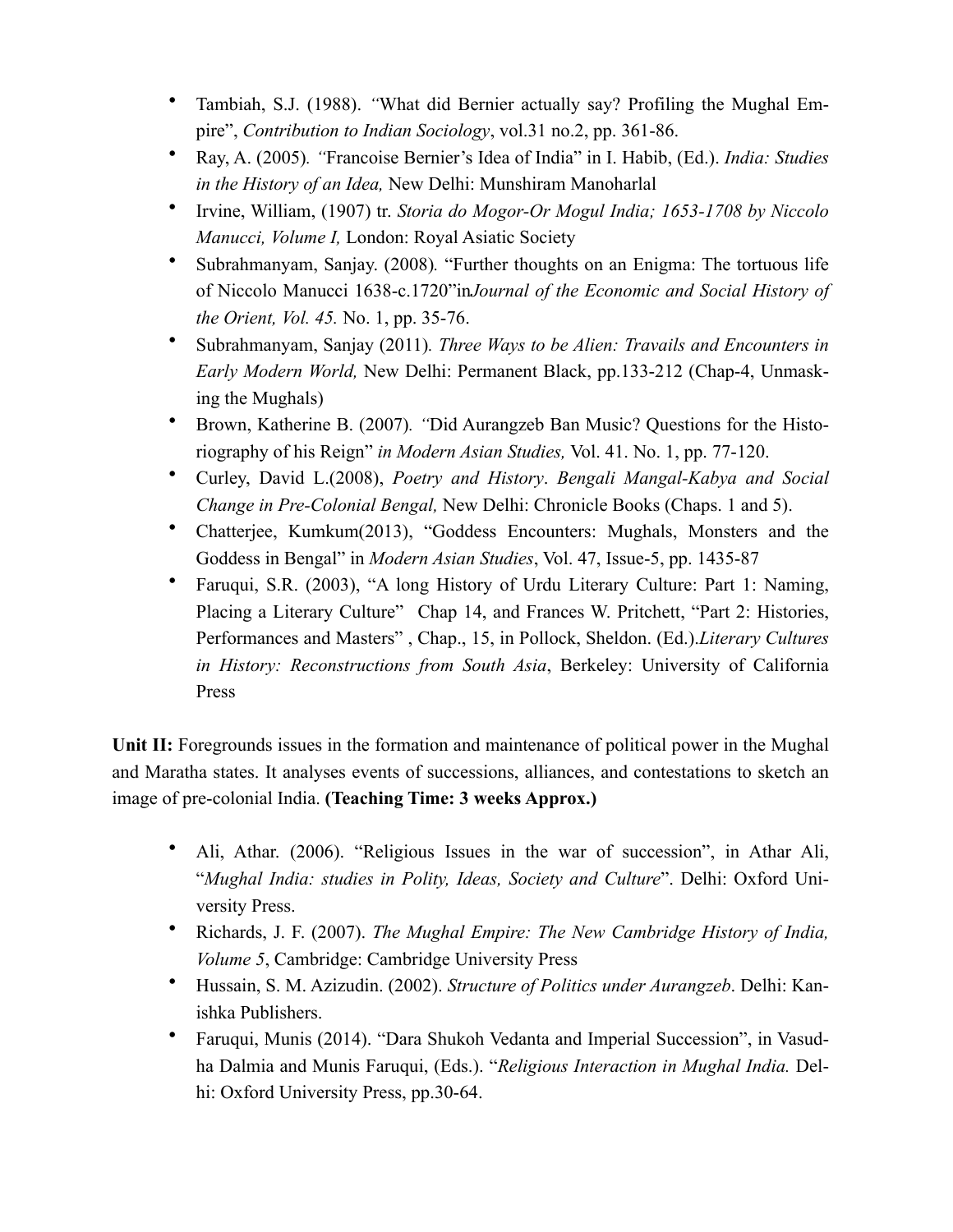- Chandra, Satish (1993). *Mughal Religious Policies, Rajputs and the Deccan*, New Delhi: Oxford University Press.
- Bhargava, V S. (1966). *Marwar and the Mughal Emperors*. Delhi: Munshiram Manoharlal
- Ziegler, Norman. P. (1998). "Some notes on Rajput Loyalties during the Mughal Period" in J. F. Richards (Ed.) *Kingship and Authority in South East Asia.* Delhi: Oxford University Press.
- Hallissey, Robert C. (1977).*The Rajput Rebellion against Aurangzeb: A Study of the Mughal Empire in Seventeenth-Century India*, Columbia: University of Missouri Press.
- Taft Frances H. (1994). "Honour and Alliance: Reconsidering Mughal-Rajput Marriages" in Karine Schomer, Joan L. Erdman, Deryck O. Lodrick and Lloyd I. Rudolph, (Eds.). *The Idea of Rajasthan*, Delhi: Manohar, Vol. 1, pp. 217-41.
- Gordon, Stewart. (1998). *The Marathas, 1600-1818*, Cambridge: Cambridge University Press.
- Chandra, Satish. (1982). *Medieval India: Society, the Jagirdari Crisis and the Village*. Delhi: Macmillan
- Wink, Andre (1986), *Land and Sovereignty in India: Agrarian Society and Politics under Eighteenth Century Maratha Swarajya*, Cambridge: Cambridge University Press.
- Syan, Hardip Singh. (2013). *Sikh Militancy in the Seventeenth Century: Religious Violence in Mughal and Early Modern India*. London: I.B. Tauris.

Unit III: Contends with state and doctrinal attitudes towards religious belief and practice and their relation to state policy. To that end, it surveys taxations policy, orthodox observances and state sanctioned desecration in the 17th Century. **(Teaching Time: 2 weeks Approx.)**

- Friedmann, Y. (2001). *Shaykh Ahmad Sirhindi: An Outline of his thought and a study of his Image in the Eyes of Posterity*, Delhi: OUP
- Habib, Irfan. (1960). "Political Role of Shaikh Ahmad Sirhindi and Shah Waliullah" in Proceeding of Indian History Congress.
- Hasrat Bikrama J. (1982). *Dara Shikuh: Life and Works*. Delhi: Munshiram Manoharlal, pp. 1-42, (Introduction: Chap1).
- Kinra Rajeev. (2009). "Infantilizing Baba Dara: The Cultural Memory of Dara", in *Journal of Persianate Studies*, Vol. 2, pp. 165-93
- Dalmia Vasudha & Munis Faruqui, (ed.) (2014). *Religious Interactions in Mughal India*, Delhi: Oxford University Press, (Chap. 1-2)
- Chandra, Satish. (1993). *Mughal Religious Policies, the Rajputs and the Deccan.*  Delhi: Vikas Publishing House.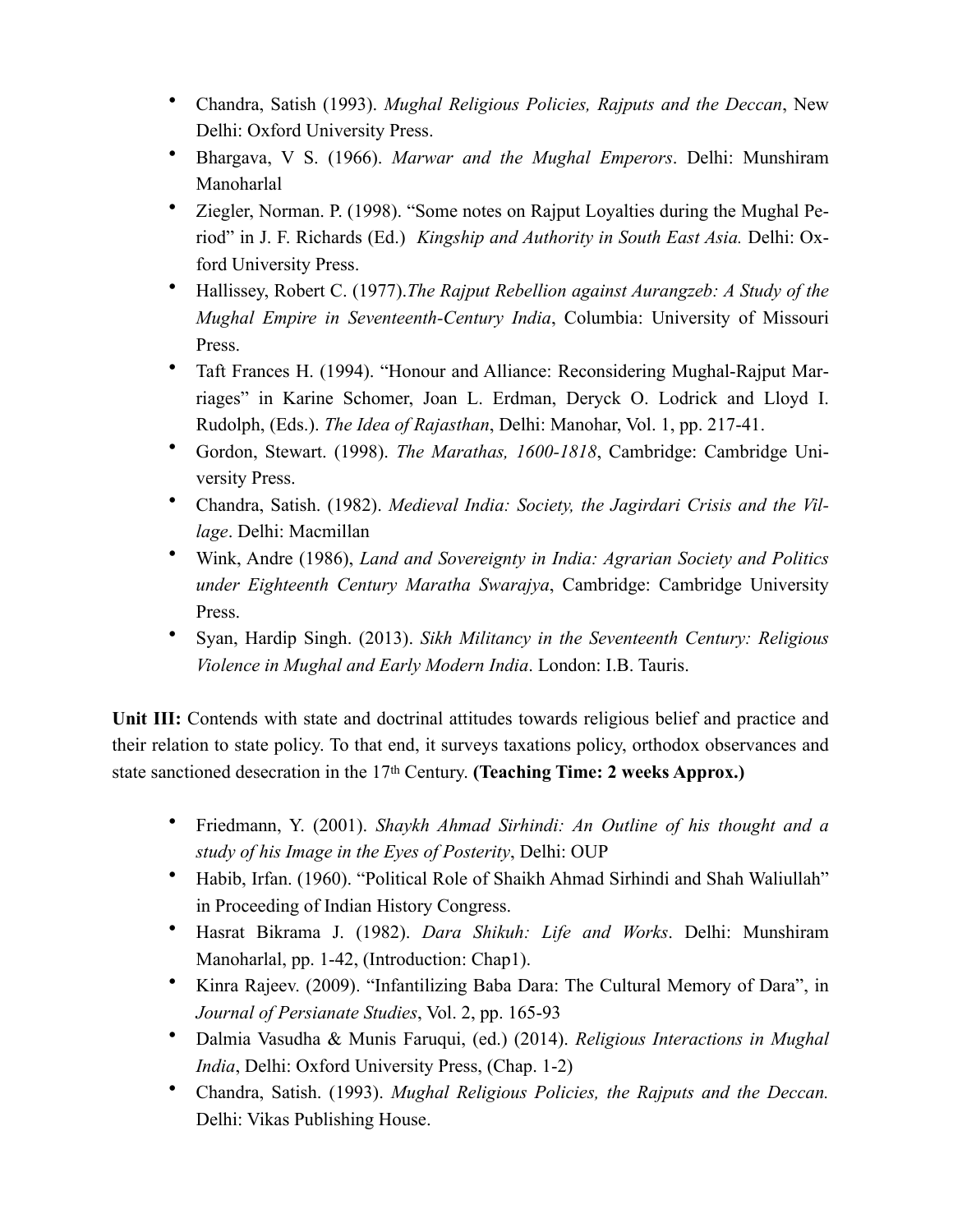- Brown Katherine B. (2007). "Did Aurangzeb Ban Music? Questions for the Historiography of his Reign" *Modern Asian Studies*, Vol. 41, No. 1, pp. 77-120.
- Eaton, Richard M. (2003). *Essays in Islam & Indian History 711-1750,* Delhi: OUP. (Introduction and Chapter 4-Temple Desecration and Indo-Muslim State).
- Hussain, Azizuddin. (2002). *Structure of Politics under Aurangzeb: 1658 -1707*, Delhi: Kanishka Publishers.

**Unit IV:** Acquaints students with core elements and the constitution of a courtly culture. It attends to sites of authority and domesticity, norms of comportment and masculinity, issues of urbanism and imperial identity. **(Teaching Time: 2 weeks Approx.)**

- Richards, J. F. (1998). "Formulation of Imperial Authority under Akbar and Jahangir" in Muzaffar Alam and Sanjay Subrahmanyam ed. *The Mughal State,* Delhi: Oxford University Press
- Richards, J. F. (1984). "Norms of Comportment among Mughal Imperial Officers " in Barbara D Metcalf ed. *Moral conduct and authority: The place of Adab in South Asian Islam,* Berkeley: University of California Press
- Lal, Ruby. (2005). *Domesticity and Power in early Mughal North India*, Cambridge: Cambridge University Press.
- Hanlon, Rosalind. O. (1999). "Manliness and Imperial Service in Mughal North India" *Journal of the Economic and Social History of the Orient*, Vol. 42, No. 1, PP. 47-93.
- Blake, Stephen. (1991). *Shahjahanabad: The Sovereign City in Mughal India, 1639- 1739.* Cambridge: Cambridge University Press. (Chapter 3 on "Society" and Chapter 5 on "Courtly and Popular Culture")
- Schimmel, Annemarie. (2004). *The Empire of the Great Mughals: History, Art and Culture,* London: Reaktion Books. (Chapter 5 " Women in court" and chapter 7 " Life of a Mirza")
- Mukhia, Harbans. (2009). *The Mughals of India,* Delhi: Blackwell Publishing.
- Balabanlilar, Lisa. (2012). *Imperial Identity in the Mughal Empire: Memory and Dynastic Politics in Early Modern South and Central Asia,* New York: I B Tauris
- Asher, Catherine (1995). *Architecture of Mughal India*, *The Cambridge History of India*: *Vol. 1 Part 4.* Cambridge: Cambridge University Press.
- Koch, Ebba. (2001). *Mughal art and Imperial Ideology: Collected Essays,* Delhi: Oxford University Press.
- Koch, Ebba. (revised 2013). *Mughal Architecture: An outline of its History and Development (1526- 1858)*. Delhi: Primus.
- Blake, Stephen. (1991). *Shahjahanabad: The Sovereign City in Mughal India, 1639- 1739.* Cambridge: Cambridge University Press.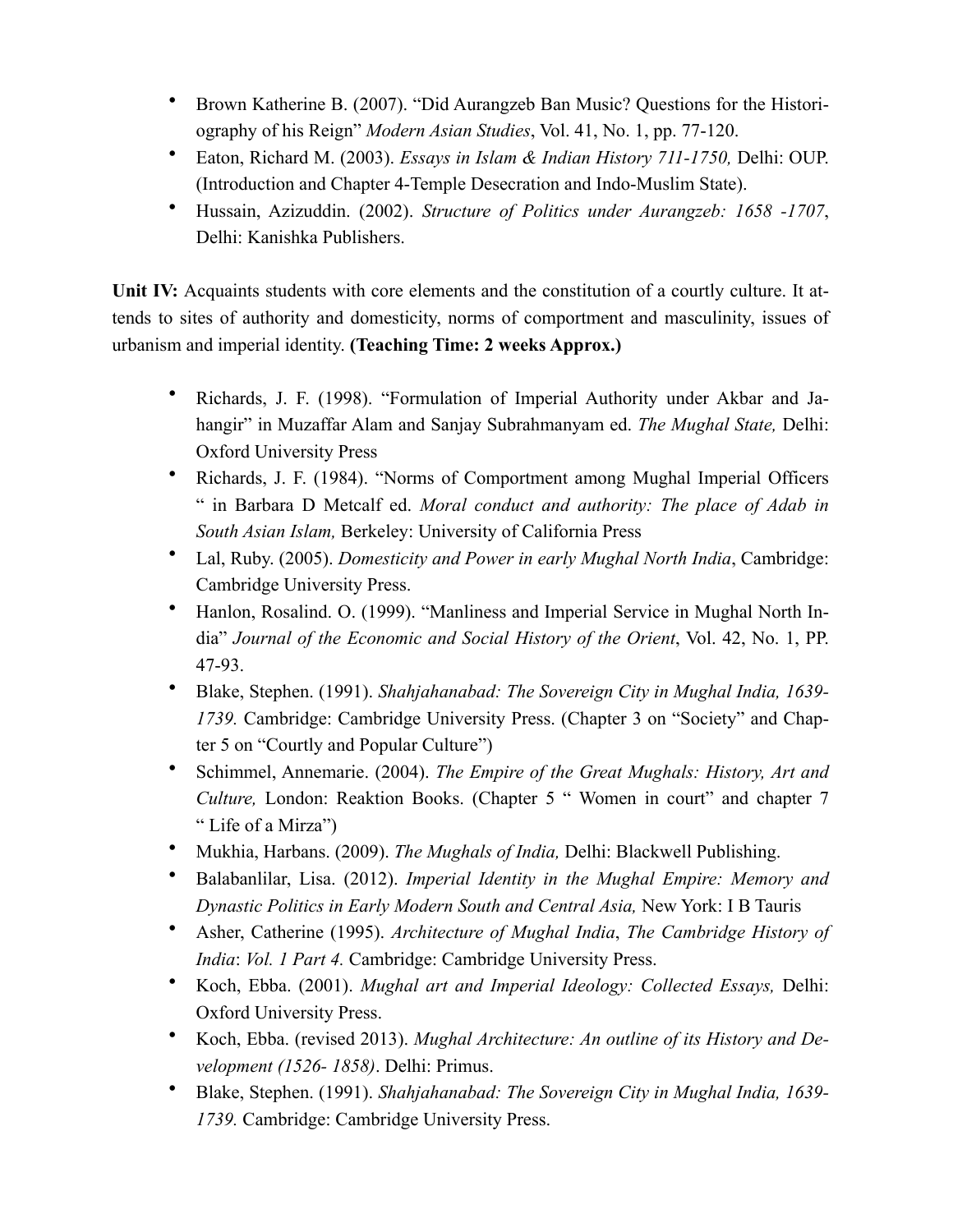- Koch, Ebba. (2001). "The Hierarchical Principles of Shah Jahani Painting" in Ebba Koch, *Mughal Art and Imperial Ideology*. Delhi: Oxford University Press.
- Moin, Afzar. (2012), *The Millennium Sovereign: Sacred Kingship and Sainthood in Islam*, New York: Columbia University Press
- Beach, M.C. (1992), *Mughal and Rajput Painting*, *New Cambridge History of India* Vol.1. Part 3. Cambridge: Cambridge University Press.
- Talbot, Cynthia and Asher, Catherine B. (2006). *India Before Europe,* Cambridge; Cambridge University Press.

**Unit V. D**iscusses developments in the practices and representation of Oceanic trade and its attendant influence on craft and technology. **(Teaching Time: 2 weeks Approx.)**

- Chaudhuri, K. N.(1982), "European Trade with India" in Tapan Raychaudhuri and Irfan Habib (eds.) *The Cambridge Economic History of India, Vol. 1 (c.1200-c. 1750).* Delhi: Orient Longman
- Gupta, Ashin Das (1982). "Indian Merchants and the Trade in Indian Ocean" in Tapan Raychaudhuri and Irfan Habib (Eds.) *The Cambridge Economic History of India, Vol. 1(c.1200-c. 1750).* Delhi: Orient Longman
- Gupta, Ashin Das (1998), "Trade and Politics in 18th Century India" in Alam, Muzaffar and Subrahmanayam, Sanjay. (ed.) *The Mughal State*. Delhi: Oxford University Press
- Raychaudhuri, Tapan. (1962). *Jan Company in Coromandel*, The Hague: Martinus Nijhoff.
- Malekandathil, Pius. (2013), *The Mughals, the Portuguese and Indian Ocean: Changing Imageries of Maritime India,* New Delhi: Ratna Sagar Private Limited,
- Om Prakash, J. (1998). *European Commercial Enterprise in Pre-colonial India.* The Cambridge History of India II.5, Cambridge: Cambridge University Press
- Chaudhuri, Sushil. (2017). *Trade, Politics and Society: The Indian Milieu in the Early Modern Era,* London: Routledge, (Chapter 1)
- Raychaudhuri, Tapan. (1982). "Non-Agricultural Production, Mughal India" in Tapan Raychaudhuri and Irfan Habib, (Eds.). *The Cambridge Economic History of India, Vol. 1 (c.1200-c. 1750).* Delhi: Orient Longman.
- Habib, Irfan (2016). *Technology in Medieval India c.650-1750*, Tulika Books
- Qaisar, Ahsan Jan. (1998), *The Indian Response to European Technology and Culture (AD 1498-1707),* Delhi: Oxford University Press

**Unit VI:** Concerns with the debate centring on the eighteenth century as a dark age or as an era of prosperity and the diverse historiography related to it. **(Teaching Time: 2 weeks Approx.)**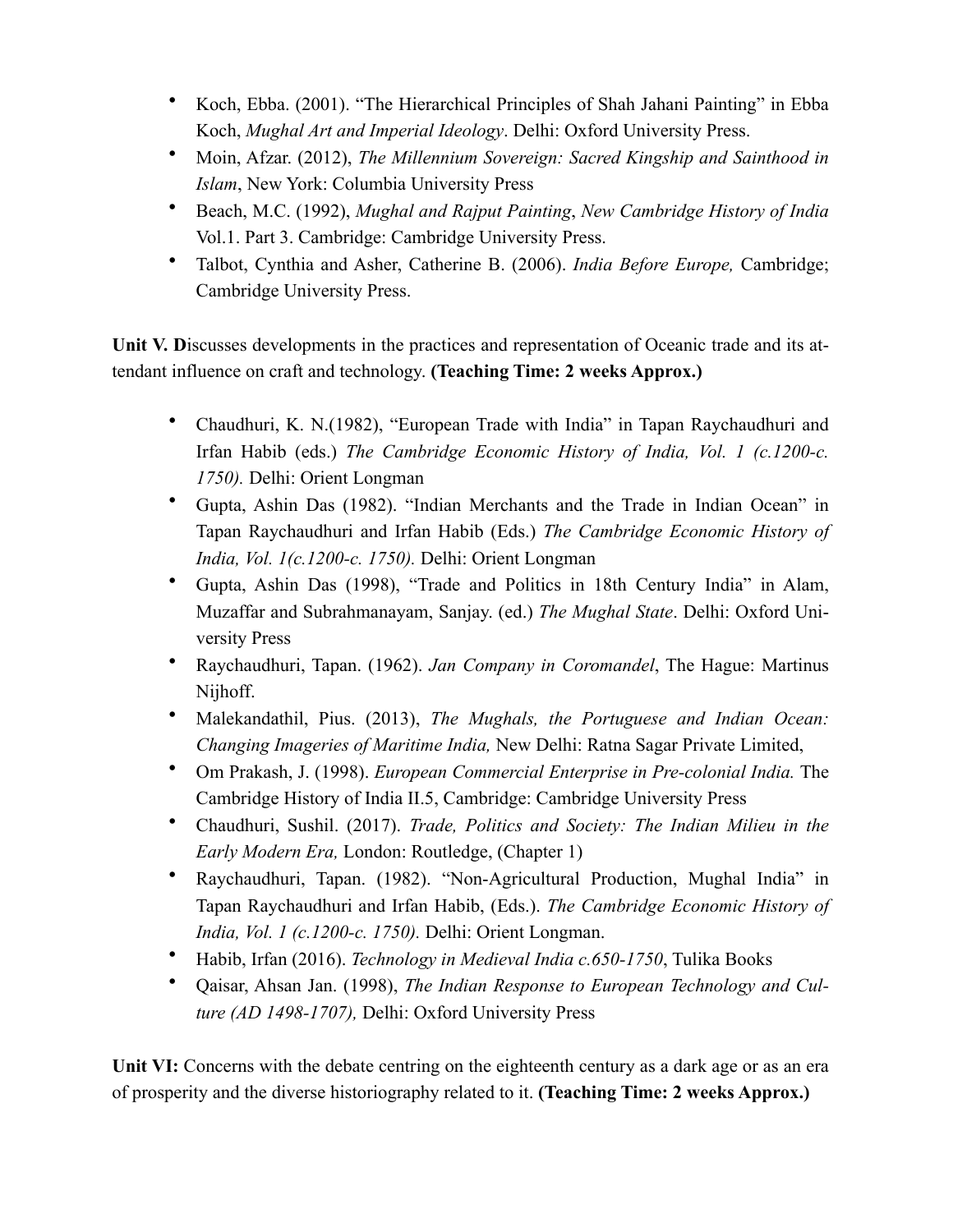- Alavi, Seema. (ed.) (2002). *The eighteenth century in India.* Delhi: Oxford University Press
- Patnaik, Prabhat. (ed.) (2011). *Excursion in History: Essays on Some Ideas of Irfan Habib. Delhi:* Tulika Books
- Dalal, Urvashi. (2015). "Femininity, State and Cultural Space in Eighteenth Century India" *The Medieval History Journal*, vol.18 no.1, pp. 120-65.
- Malik, Z. U. (1990). "The core and periphery: A contribution to the debate on 18th century", *Social Scientist*, Vol. 18 No.11/12, pp. 3-35
- Alam Muzaffar and Sanjay Subrahmanyam (1998). *The Mughal state 1526 1750*, Delhi: Oxford University Press
- Alam, Muzaffar. (2013), *Crisis of the Empire in Mughal North India*, Delhi: Oxford University Press.
- Bhardwaj, Surajbhan. (2017). "Conflict over Social Surplus: Challenges of Ijara (Revenue Farming) in Eighteenth Century North India: A Case study of Mewat" in Surajbhan Bhardwaj, R.P. Bahuguna and Mayank Kumar. (Eds.). *Revisiting the History of Medieval Rajasthan: Essays for Professor Dilbagh Singh.* Delhi: Primus, pp. 52-83.
- Bhargava, Meena. (2014). *State, Society and Ecology: Gorakhpur in Transition: 1750-1830,* Delhi: Primus.
- Sahai, Nandita Prasad. (2006). *Politics of Patronage and Protest: The State, Society, and Artisans in Early Modern Rajasthan.* New Delhi: Oxford University Press.
- Bayly, Christopher. (1983). *Rulers, Townsmen and Bazaars: North Indian Society in the age of British Expansion, 1770-1870*, Cambridge: Cambridge University Press
- Habib, Irfan. (1995). "Eighteenth Century India" Proceedings of Indian History Congress.

# **SUGGESTED READINGS:**

- Alam, Muzaffar (1991) "Eastern India in the early eighteenth century Some evidence from Bihar", *Indian Economic and Social History Review*, Vol. No. 28, Issue-I, pp43-71.
- Bhardwaj, Surajbhan, R. P. Bahuguna & Mayank Kumar. (2017). *Revisiting the History of Medieval Rajasthan: Essays for Professor Dilbagh Singh*, Delhi: Primus
- Bhargava, Meena (Ed.,) (2014). *The decline of the Mughal Empire*, Delhi: OUP
- Chenoy, Shama Mitra (1998), *Shahjahanabad,* Delhi: Munshiram Manoharlal
- Dutta, Rajat (2003) "Commercialization, Tribute and the transition from Late Mughal to early Colonial in India" *The Medieval History Journal*, Vol. 6, No 2, pp.259-91.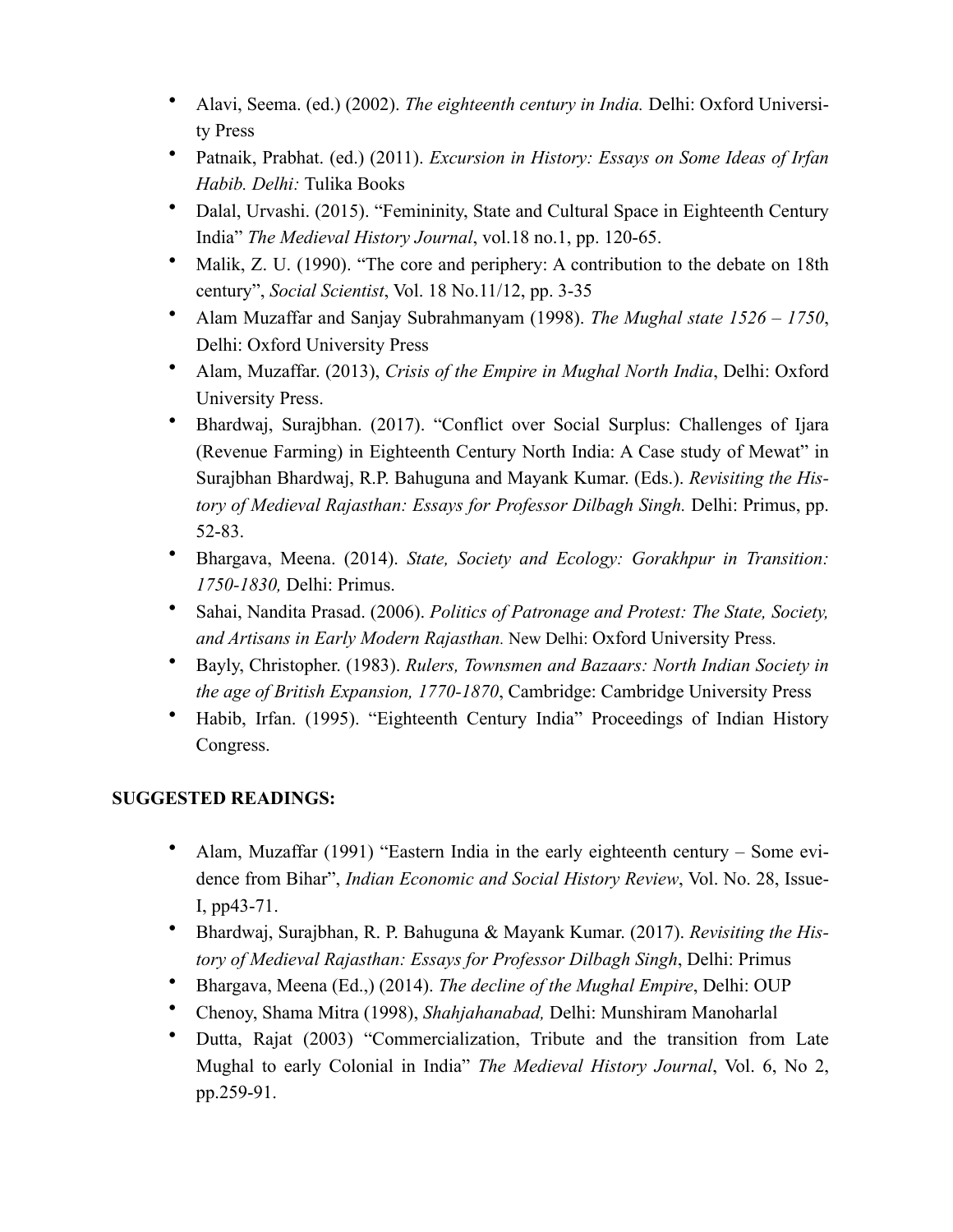- Ehlers, Eckart and Krafft, Thomas (2003), *Shahjahanabad / Old Delhi. Tradition and Colonial Change,* Delhi: Manohar
- Faruqui, Munis D. (2012), *The Princes of the Mughal Empire, 1504-1719*. Cambridge: Cambridge University Press.
- Faruqui, S.R. (2002). "Urdu Literature" in Zeenat Zaidi (ed.) *The Magnificent Mughals*, Karachi: Oxford University Press.
- Habib, Irfan ed. (2016), *Akbar aur Tatkalin Bharat*, New Delhi: Rajkamal Prakashan
- Jha, Mridula (2017). "Mingling of the Oceans: A Journey through the Works of Dara Shikuh", in Raziuddin Aquil& David L. Curley, (Ed...) *Literary and Religious Interactions in Medieval and Early Modern India,* New Delhi: Routledge, pp. 62-93.
- Juneja, Monica (Ed.) (2010). *Architecture in Medieval India: Forms, Contexts, Histories,* Delhi: Orient Blackswan.
- Khan, Sumbul Halim. (2015). *Art and Craft Workshops Under the Mughals: A Study of Jaipur Karkhanas*, Delhi: Primus Books
- Mukherjee, Anisha Shekhar (2003). *The Red Fort of Shahjahanabad*, New Delhi: Oxford University Press
- Petievich, Carla. (2010). "Gender Politics and the Urdu Ghazal: Exploratory Observations on Rekhta verses Rekhti" in Meena Bhargava (Ed.).*Exploring Medieval India, Vol. II,* Delhi: Orient Blackswan, pp.186-217.
- Sreenivasan, Ramya. (2014). "Faith and Allegiance in the Mughal Era: Perspectives from Rajasthan" in Vasudha Dalmia and Munis D. Faruqui (Ed.). *Religious Interactions in Mughal India*, Delhi: Oxford University Press, pp. 159-191.
- Tillotson, G.H.R (1990), *Mughal India,* New Delhi: Penguin Books. (chapter on Shahjahanabad and Red Fort)

# **Teaching Learning Process:**

Classroom teaching, classroom discussions and student presentations in class and/or in tutorials. Presentations shall focus either on important themes covered in the class lectures, or on specific readings. Supporting audio-visual aids like documentaries and power point presentations will be used where necessary. Overall, the Teaching Learning Process shall emphasise the interconnectedness of themes within the different rubrics to build a holistic view of the time period/region under study. The process shall consistently underline how various macro and micro-level developments/phenomena can be historicised.

## **Assessment Methods:**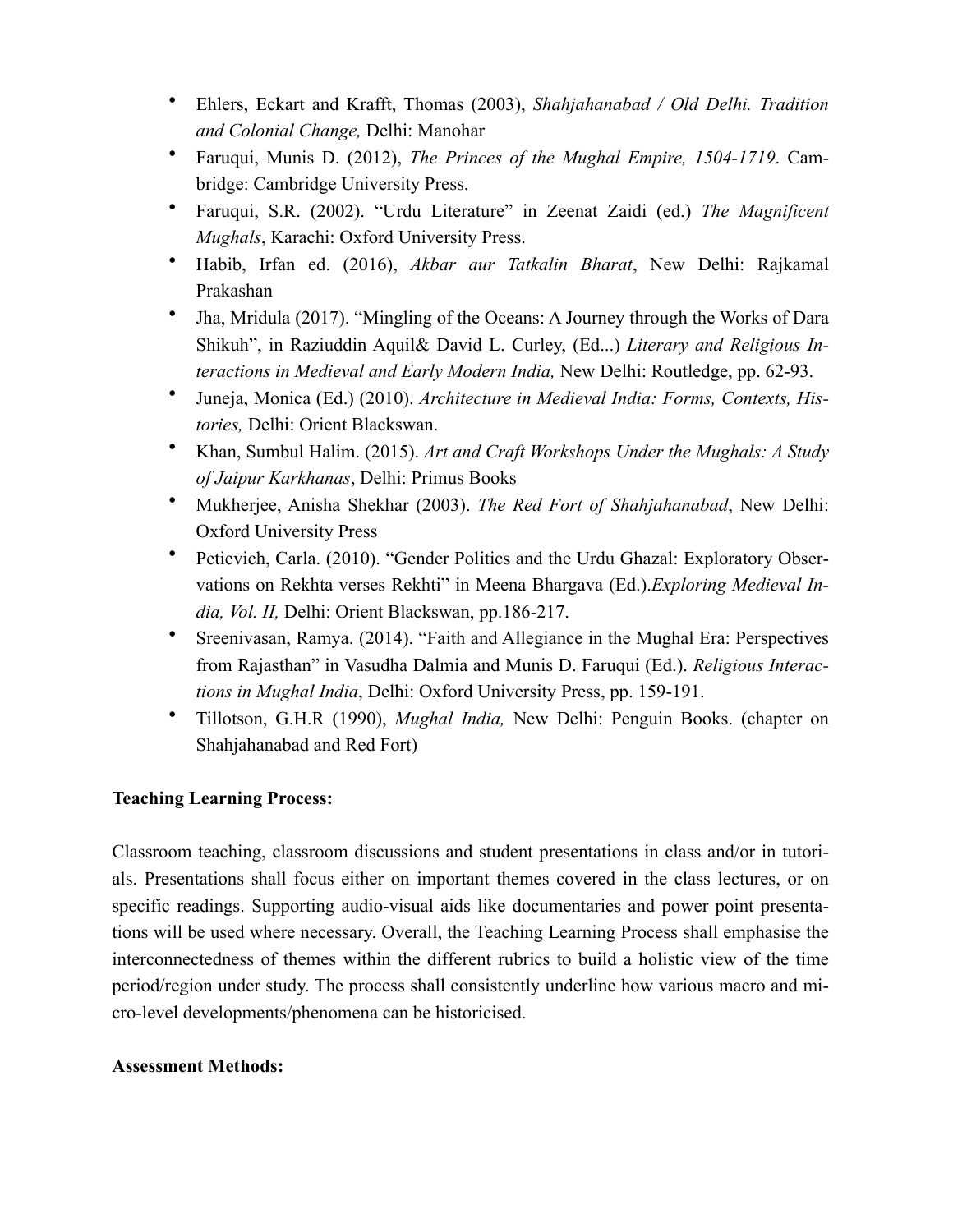Students will be regularly assessed for their grasp on debates and discussions covered in class. Two written assignments will be used for final grading of the students. Students will be assessed on their ability to engage with a sizeable corpus of readings assigned to the theme for written submissions, i.e. being able to explain important historical trends and tracing historiography reflected in the assigned readings.

Internal Assessment: 25 Marks Written Exam: 75 Marks Total: 100 Marks

## **Keywords:**

*Jahangirnama*; *Ma'asir-i Alamgiri,* Manucci, Bernier, Mughal Conquest, the Deccan, War of Succession, Marathas, Shivaji, Peshwas, Sikhism, Dara Shukoh, Courtly Culture, Shahjahanabad, Mughal paintings, Indian Ocean, the 18th Century.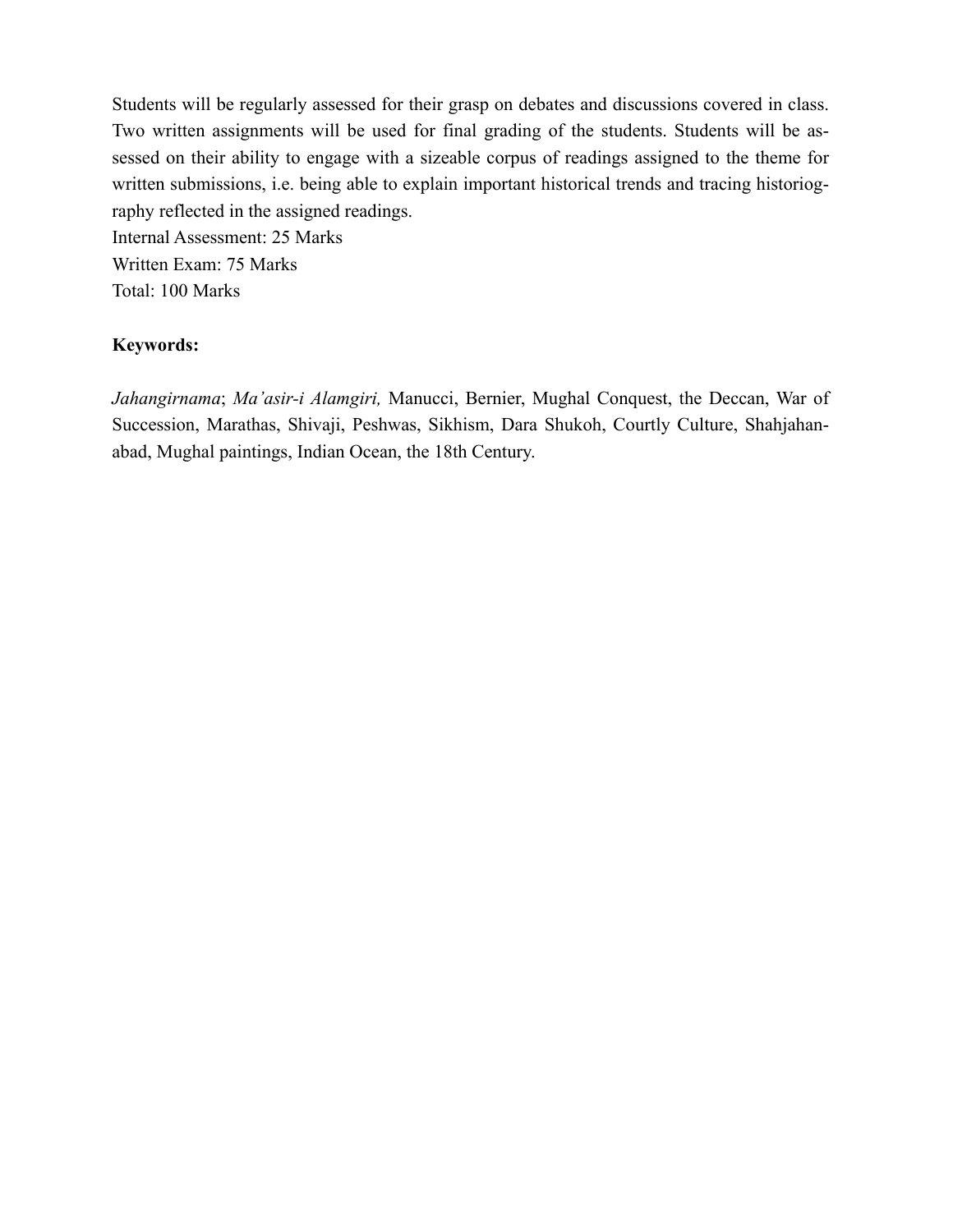# **DSE-I**

# **History of the USA: Independence to Civil War**

# **Course Objective**

The course attempts to study the beginnings of the 'New World' and its diverse demography. It facilitates the understanding of the invaluable contributions of the marginalized social groups that contributed to the development of USA. It focuses on the evolution of American democracy, capitalism and its limitations along with USA's quest for dominance in world politics.

## **Learning Outcomes:**

Upon completion of this course the student shall be able to:

- Explain the evolving and changing contours of USA and its position in world politics.
- Examine the limits of American democracy in its formative stages.
- Analyse the character of early capitalism in USA and resultant inequities.
- Describe the economics of slavery in USA along with details of slave life and culture.
- Explain the main issues related with the Civil War in USA and its various interpretations

# **Course Content:**

## **Unit I: A New World**

[a] The Growth of American Colonies: Diverse Demography; Forms of Labour: indigenous tribes, indentured labour, slaves

[b] Revolution: sources, historiography

# **Unit II: Limits of American democracy**

[a] The Federalist Constitution: Structure and its Critique

[b] Jeffersonian Democracy: Its Limitations

[c] Westward Expansion: Jefferson and Jackson; Marginalization, Displacement of the indigenous tribes; case histories of the Shawnee and the Cherokee tribes

# **Unit III: Early Capitalism and its inequities**

[a] Growth of Market Society: Industrial Labour: gender, race, ethnicity

[b] Immigrant Labour: religious, racial, ethnic bias; case history of Irish immigrants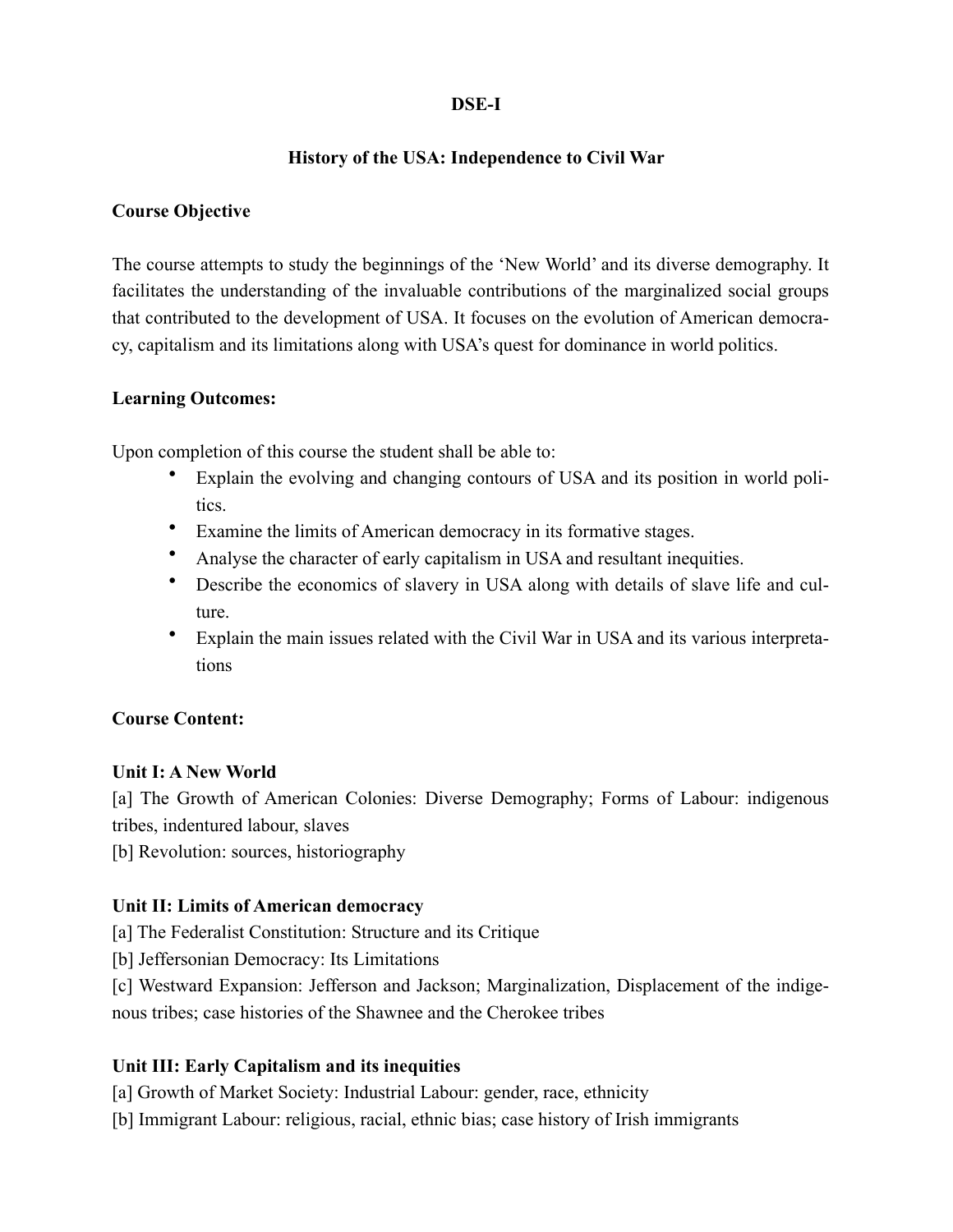# **Unit IV: U.S. quest for dominance**

[a] Imperialism and Changing Diplomacy: Manifest Destiny, War of 1812; Monroe Doctrine

# **Unit V: Slavery**

[a] The economics of slavery: South vs. North/Debate

[b] Slave life and culture; nature of female slavery; slave resistance (including female slave resistance)

## **Unit VI: The Civil War**

[a] Issues of the War [b] Interpretations

# **ESSENTIAL READINGS AND UNIT WISE TEACHING OUTCOMES:**

Unit I: Student will know the growth of colonies in America, its diverse demography, forms of labour and indigenous tribes. Student will also learn about American Revolution.**(Teaching time: 3 weeks Approx.)**

- Foner, E. (2007). *Give Me Liberty! An American History*. Vol. I. New York: W.W. Norton & Co. 2nd ed.
- Boyer, P.S., H. Sitkoff et al. (2003). *The Enduring Vision: A History of the American People*. Vol. I. 5<sup>th</sup> ed. Massachusetts: Houghton Mifflin Company.
- Bailyn, B., D. Wood, J. L. Thomas et.al. (2000). *The Great Republic, A History of the American People*. Massachusetts: D.C. Heath & Company .
- Datar, K. *America Ka Itihas*. (1997). University of Delhi: Directorate of Hindi Medium Implementation Board.
- Grob, G.N. and G.A. Billias. (2000). *Interpretations of American History: Patterns and Perspectives*. Vol. I. New York: The Free Press.
- Billias, George A. (2005). *The American Revolution, how revolutionary was it*. (American Problem Studies). New York: Holt, Rinehart & Winston.
- Lemisch, Jesse. 'The American Revolution Seen From the Bottom Up'. In Barton Bernstein. ed. (1970). *Towards A New Past: Dissenting Essays in American History*. New York: Pantheon Books. 1968. Also London: Chatto &Windus.

**Unit II.** This unit will explain limits of American Democracy in its initial phase. It will also examine the westward expansion and its' implications. Unit will also highlight marginalization and displacement of the indigenous tribes.**(Teaching time: 2 weeks Approx.)**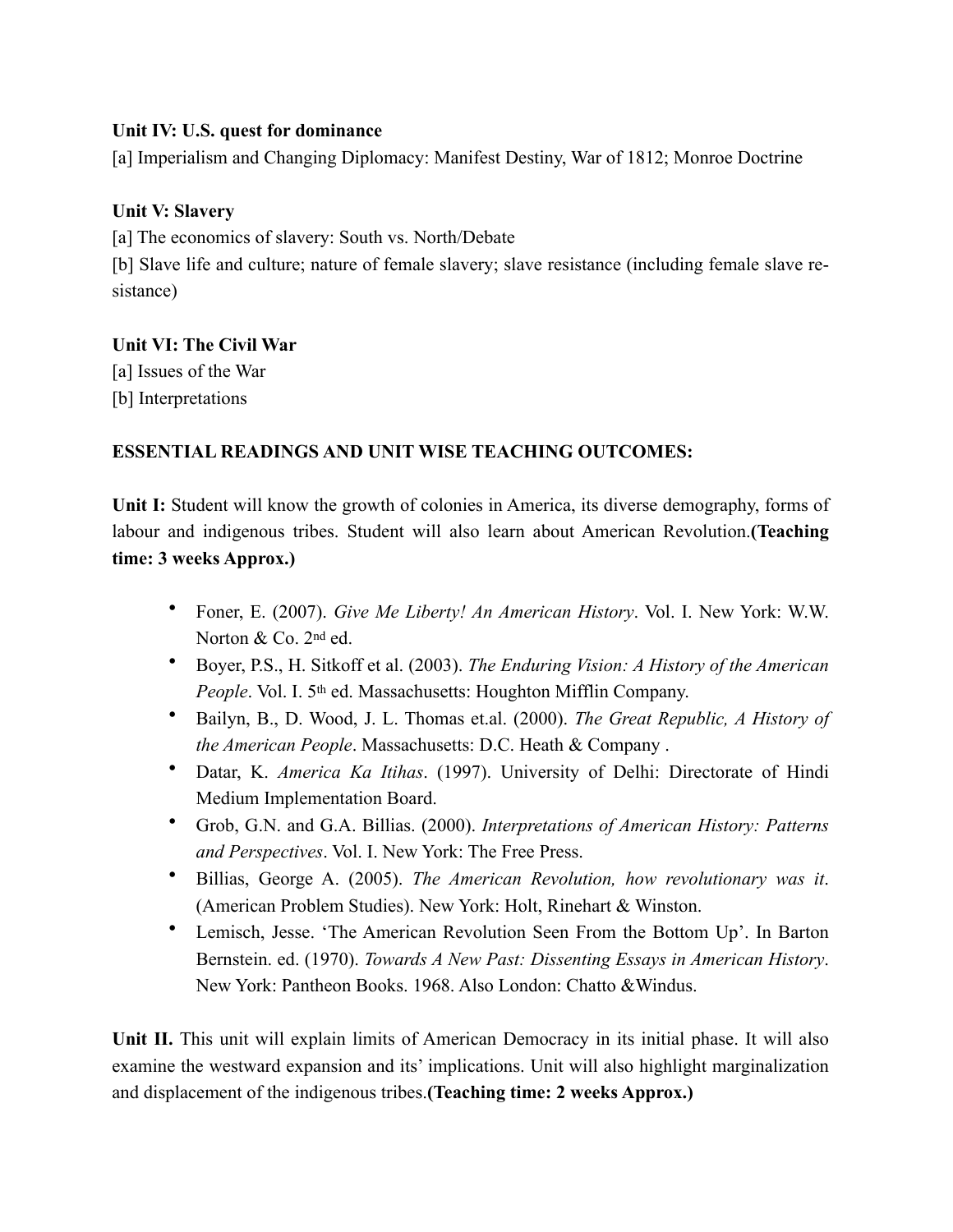- Foner, E. (2007). *Give Me Liberty! An American History*. Vol. I. New York: W.W. Norton & Co. 2nd ed.
- Boyer, P.S., H. Sitkoff et al. (2003). *The Enduring Vision: A History of the American People*. Vol. I. 5<sup>th</sup> ed. Massachusetts: Houghton Mifflin Company.
- Bailyn, B., D. Wood, J. L. Thomas et.al. (2000) *The Great Republic, A History of the American People*. Massachusetts: D.C. Heath & Company.
- Datar, K. (1997). *America Ka Itihas*. University of Delhi: Directorate of Hindi Medium Implementation Board.
- Grob, G.N. and G.A. Billias. (2000). *Interpretations of American History: Patterns and Perspectives*. Vol. I. New York: The Free Press.
- Levy, L.W. (1987). *Essays on the Making of the American Constitution*. New York: Oxford University Press.
- Beard, C. (1963). 'The Constitution as an Economic Document'. Sheehan, D. *The Making of American History: The Emergence of a Nation.* Vol. I. New York: Holt, Rinehart & Winston.
- Diggins, J.P. (1981). 'Power and Authority in American History: The Case of Charles Beard and His Critics'. *American Historical Review*, Vol. 86, October, pp. 701-30.
- Berkhofer, R. Jr. (1989). 'The White Advance Upon Native Lands'. Paterson, T.G., *Major Problems in American Foreign Policy: Documents and Essays*. Lexington, Massachusetts: D.C. Heath.
- Edmunds, R.D. (1983). 'Tecumseh, The Shawnee Prophet and American History'. *Western Historical Quarterly*, Vol. 14, No. 3, pp.261–276.
- Young, M. (1981). 'The Cherokee Nation: Mirror of the Republic'. *American Quarterly*, Vol. 33, No. 5, Special Issue: American Culture and the American Frontier. pp. 502-24.

Unit III: This unit will examine the growth of early Capitalism through study of growth of market society, industrial labour. It will also explore resultant inequities most visible in terms of race, migrant labour**.(Teaching time: 2 weeks Approx.)**

- Foner, E. (2007). *Give Me Liberty! An American History*. Vol. I. New York: W.W. Norton & Co. 2nd ed.
- Boyer, P.S., H. Sitkoff et al. (2003). *The Enduring Vision: A History of the American People*. Vol. I. 5th ed. Massachusetts: Houghton Mifflin Company.
- Bailyn, B., D. Wood, J. L. Thomas et.al. (2000). *The Great Republic, A History of the American People*. Massachusetts: D.C. Heath & Company.
- Datar, K. (1997). *America Ka Itihas*. University of Delhi: Directorate of Hindi Medium Implementation Board.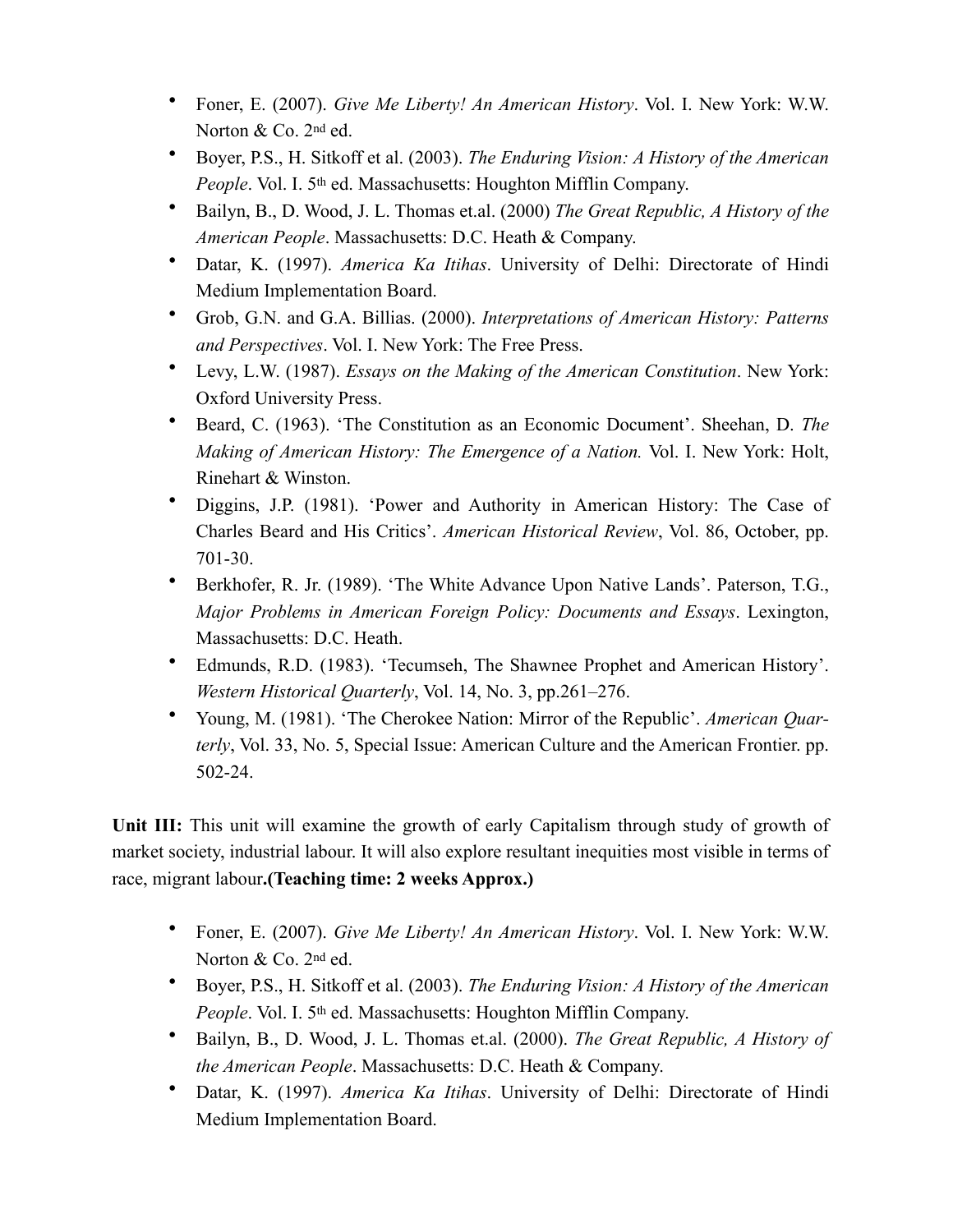- Bruchey, Stuart. (1990). 'The Early American Industrial Revolution'. In Stuart Bruchey. *Enterprise: The Dynamic Economy of the Free People*. Massachusetts: Harvard University Press.
- Gutman, H. (1977). *Work, Culture & Society in Industrializing America*. New York: Random House Inc.
- Foner, Eric. (1981). 'Class, Ethnicity and Radicalism in the Gilded Age: The Land League and Irish America'. In Eric Foner. *Politics and Ideology in the Age of the Civil War*. New York: Oxford University Press.

**Unit IV:** This unit proposes to examine U.S. quest for dominance. US Imperialism and Changing Diplomacy which was manifested in Manifest Destiny and War of 1812 and subsequent enactment of Monroe Doctrine.**(Teaching time: 2 weeks Approx.)**

- Foner, E. (2007). *Give Me Liberty! An American History*. Vol. I. New York: W.W. Norton & Co. 2nd ed.
- Boyer, P.S., H. Sitkoff et al. (2003). *The Enduring Vision: A History of the American People*. Vol. I. 5<sup>th</sup> ed. Massachusetts: Houghton Mifflin Company.
- Bailyn, B., D. Wood, J. L. Thomas et.al. (2000). *The Great Republic, A History of the American People*. Massachusetts: D.C. Heath & Company.
- Datar, K. (1997). *America Ka Itihas*. University of Delhi: Directorate of Hindi Medium Implementation Board.
- Merk, F. *(*1995). *Manifest Destiny and Mission in American History*. Massachusetts: Harvard University Press.
- Goodman, W. (1963). 'The Origins of the War of 1812: A Survey of Changing Interpretations'. Sheehan, D. (ed.), *The Making of American History: The Emergence of a Nation*. Vol. I. New York: Holt, Rinehart & Winston.
- Perkins, D. (1963). 'The First Challenge: Monroe Hurls Defiance at Europe'. Sheehan, D. (ed.), *The Making of American History: The Emergence of a Nation*. Vol. I. New York: Holt, Rinehart & Winston.

Unit V: This unit examines the economics of slavery and its diverse often contradictory implications for South and North. It will also examine slave life and culture, and nature of female slavery along with a study of slave resistance (including female slave resistance).**(Teaching time: 3 weeks Approx.)**

- Foner, E. (2007). *Give Me Liberty! An American History*. Vol. I. New York: W.W. Norton & Co. 2nd ed.
- Boyer, P.S., H. Sitkoff et al. (2003). *The Enduring Vision: A History of the American People*. Vol. I. Massachusetts: Houghton Mifflin Company.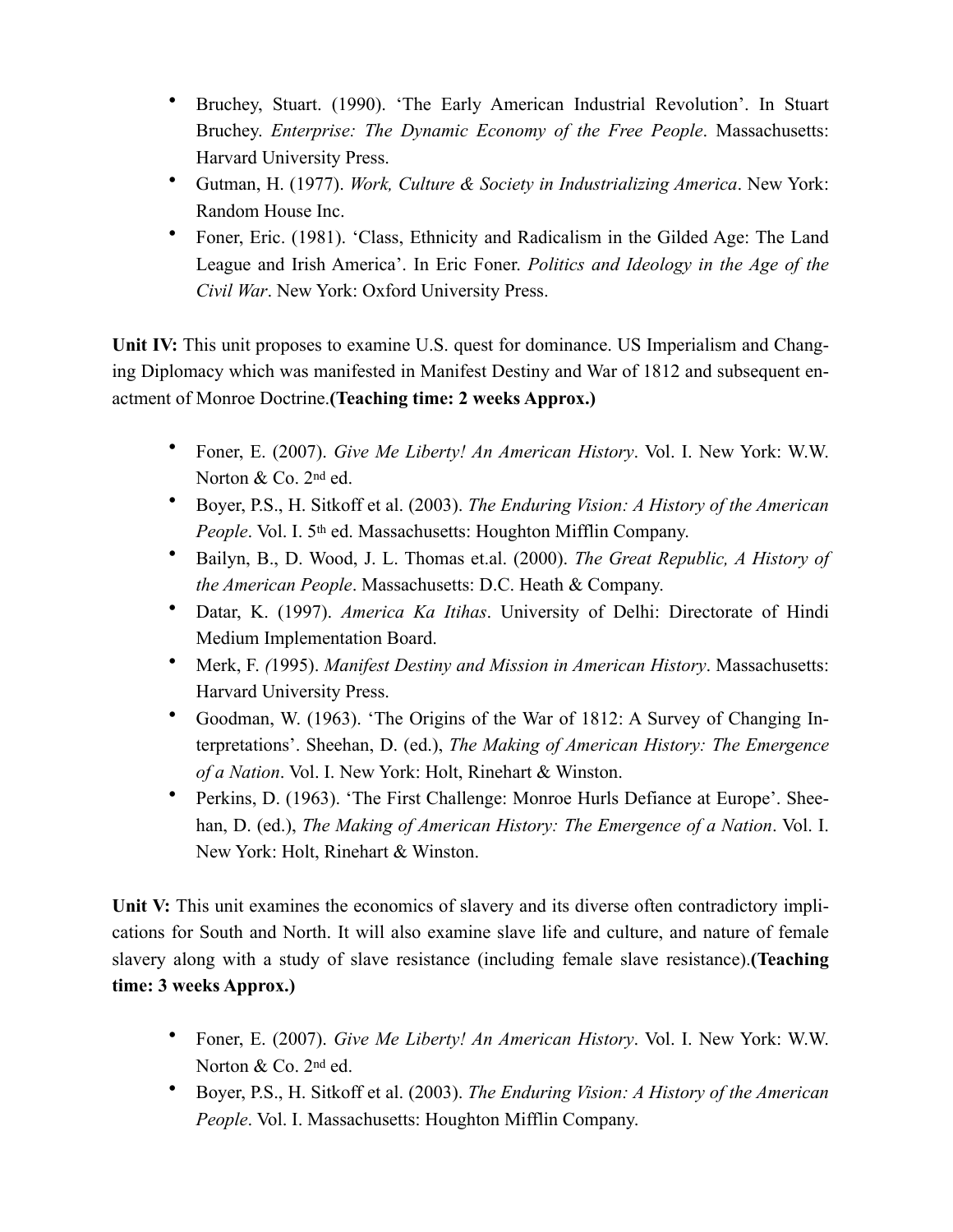- Datar, K. *America Ka Itihas*. (1997). University of Delhi: Directorate of Hindi Medium Implementation Board.
- Gerald N. Grob& George A. Billias. (2000). *Interpretations of American History: Patterns and Perspectives*. Vol. I. New York: The Free Press.
- Genovese, Eugene. (1968). 'Marxian Interpretation of the Slave South'. In Barton Bernstein. ed. *Towards A New Past: Dissenting Essays in American History*. New York: Pantheon Books, pp. 90-125.
- Bracey, John H., August Meier, Elliott Rudwick. (Ed.). (1971). *American Slavery: The Question of Resistance*. California: Wadsworth Publishing Co. Inc.
- White, D.B. (1985). 'The Nature of Female Slavery'. in *Ar'n't I a Woman? Female Slaves in the Plantation South*. New York: W.W. Norton.

**Unit VI:** This unit deals with the history of Civil War in the United States. Various interpretations to explain the issues involved, causes and impact will be explained.**(Teaching time: 2 weeks Approx.)**

- Foner, E. (2007). *Give Me Liberty! An American History*. Vol. I. New York: W.W. Norton & Co. 2nd ed.
- Boyer, P.S., H. Sitkoff et al. (2003). *The Enduring Vision: A History of the American People*. Vol. I. 5<sup>th</sup> ed. Massachusetts: Houghton Mifflin Company.
- Bailyn, B., D. Wood, J. L. Thomas et.al. (2000). *The Great Republic, A History of the American People*. Massachusetts: D.C. Heath & Company.
- Datar, K. (1997). *America Ka Itihas*. University of Delhi: Directorate of Hindi Medium Implementation Board.
- Gerald N. Grob& George A. Billias. (2000). *Interpretations of American History: Patterns and Perspectives*. Vol. I. New York: The Free Press.
- Foner, E. (1981). 'The Causes of the American Civil War: Recent Interpretations and New Directions'. In Eric Foner. *Politics and Ideology in the Age of the Civil War*. New York: Oxford University Press.
- Barrington, M. Jr. (2015). 'The American Civil War: The Last Capitalist Revolution'. In M. Barrington Moore Jr. *Social Origins of Dictatorship and Democracy, Lord and Peasant in the Making of the Modern World*. Boston: Beacon Press.
- Beale, Howard. (1963). 'What the Historians have said about the Causes of the Civil War'. In Donald Sheehan. ed. *The Making of American History: The Emergence of a Nation*. Vol. I. New York: Holt, Rinehart & Winston.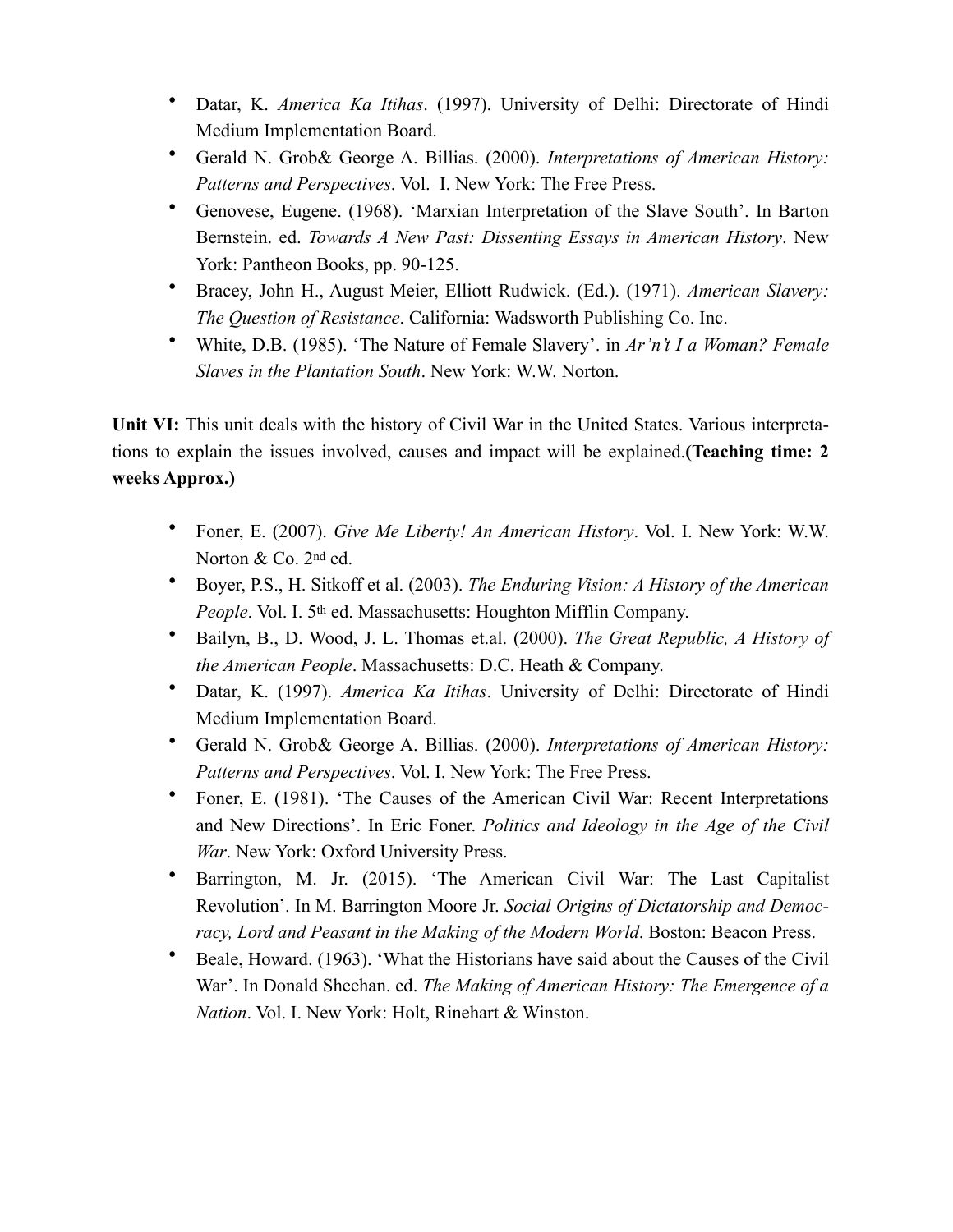## **SUGGESTED READINGS**

- Barney, William L. (2000). *The Passage of the Republic: The Inter-Disciplinary History of the Nineteenth Century America*. Massachusetts: D.C. Heath & Company.
- Beard, Charles A. (1998). *An Economic Interpretation of the Constitution of the United States*. New Brunswick: Transaction Publishers.
- Carnes, M.C. & J.A. Garraty. (2006). *The American Nation, A History of the United States*. New York: Pearson Longman.
- Donald, David H., Jean H. Baker, Michael F. Holt. (2001). ed. *Civil War and Reconstruction*. New York: W.W. Norton & Co.
- Faragher, J.M., M.J. Buhle et al. (1995). *Out of Many: A History of the American People*. Vol. I. New Jersey: Prentice Hall.
- Faulkner, Harold U. (1978). *American Economic History*. New York: Harper & Row. (available online).
- Fitz, C.A. (2015). 'The Hemispheric Dimensions of Early U.S. Nationalism: The War of 1812, its Aftermath and Spanish American Independence'. *The Journal of American History*, Vol. 102, Issue 2, September.
- Foner, E. (1981). *Politics and Ideology in the Age of the Civil War*. New York: Oxford University Press.
- Foner, E. (2010). *The Fiery Trial: Abraham Lincoln and American Slavery*.
- Genovese, E.D. (2011). *Roll, Jordan, Roll: The World The Slaves Made*. 9th edition. New York: Knopf Doubleday Publishing Group.
- Genovese, Eugene. (1989). *The Political Economy of Slavery: Studies in the Economy and Society of the Slave South*. Connecticut: Wesleyan University Press.
- Hofstadter, Richard. (1989). *The American Political Tradition and the Men who Made it*. New York: Vintage.
- McDonald, Forrest. (1992). *We The People: The Economic Origins of the Constitution*. New Brunswick: Transaction Publishers.
- Randall, James G. & David H. Donald. (1969). *The Civil War and Reconstruction*. Massachusetts: D.C. Heath & Co.
- Remini, Robert V. (1989). 'Andrew Jackson and Indian Removal'. In T.G. Paterson. ed. *Major Problems in American Foreign Policy: Documents and Essays.* Lexington, Massachusetts: D.C. Heath. pp. 222-239.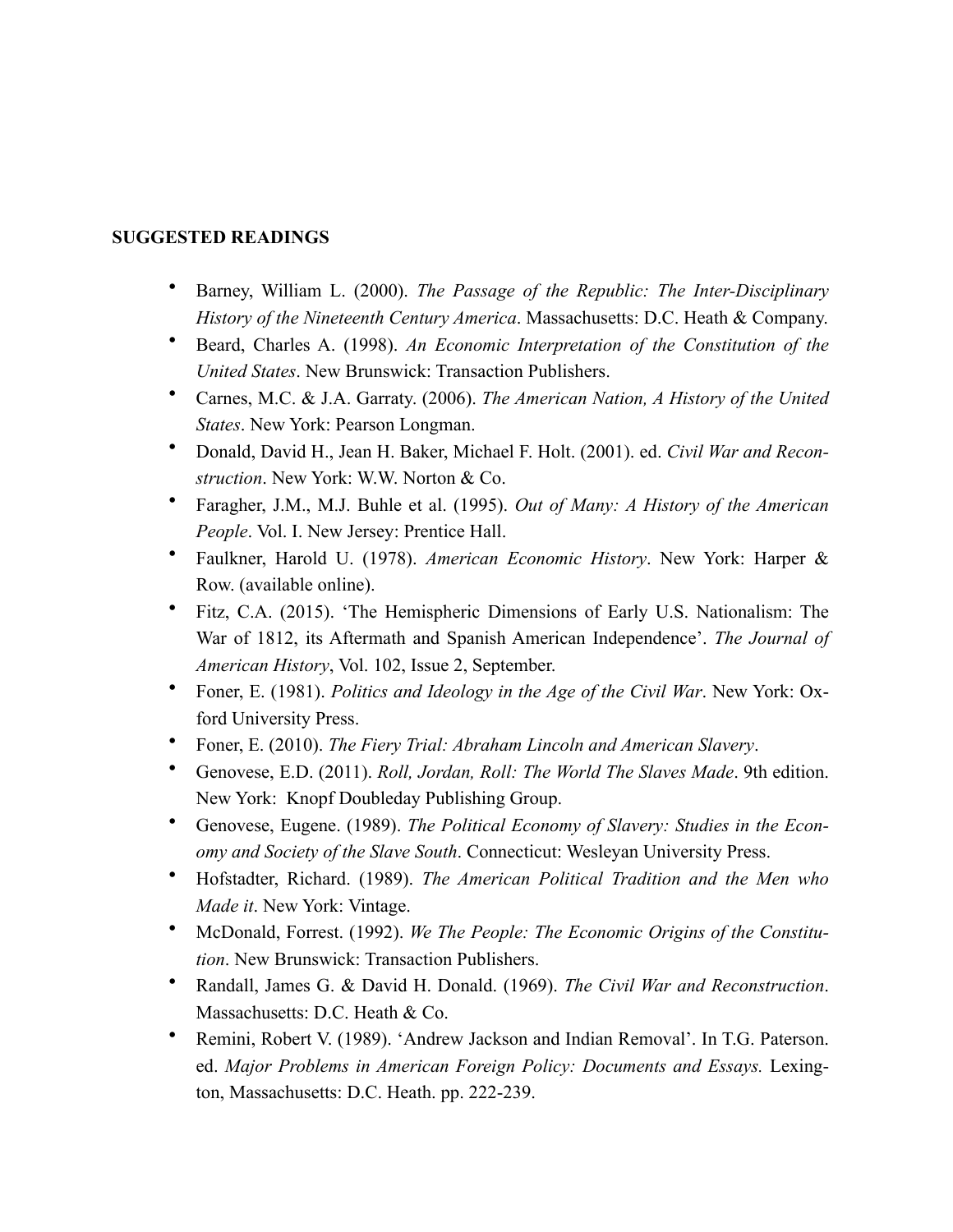- Stampp, K. *The Peculiar Institution: Slavery in the Ante-Bellum South*. New York: Vintage, 1989.
- Stampp, Kenneth. (1980). The *Imperilled Union: Essays on the Background of the Civil War*. New York: Oxford University Press.
- Stephanie M.H. Camp. (2002). *Closer to Freedom: Enslaved women and everyday resistance in the Plantation South*. Review of this is available in *American Historical Review*. Vol. III Issue 1. February 1, 2006.
- Vinovskis, Maris A. (Ed.). (1990). *Towards A Social History of The American Civil War: Explanatory Essays*. Cambridge: Cambridge University Press.
- Wallace, A.F.C. and E. Foner. (1996). *The Long, Bitter Trail: Andrew Jackson and the Indians*. New York: Hill and Wang.
- Zinn, H. (2003). *A People's History of the United States, 1492-Present*. New York: Harper Collins.

# **Selected Films**

- 'Lincoln' Directed and Co-produced by Steven Spielberg, 2012.
- 'The Birth of a Nation' (based on slave Nat Turner, who led a rebellion in Southampton, Virginia in 1831) Directed and Co-produced by D.W. Griffith, 2016.
- 'The Birth of a Nation' (showcases assassination of Lincoln; originally based on 'The Clansman' and 'The Leopard's Spots' by T.F. Dixon Jr.) Directed and Co-produced by D.W. Griffith, 1915.
- 'Glory' (set during the Civil War) Directed by Edward Zwick, Produced by Freddie Fields, 1989.
- '12 Years a Slave' Directed and Co-produced by Steve McQueen, 2013.
- 'Django Unchained' (set in Old West and Ante-Bellum South) Directed by Quantin Tarantino, Produced by Stacey Sher and others, 2012.
- 'Amistad' (based on events in 1839 aboard the slave ship Le Amistad) Directed and Produced by Steven Spielberg, 1997.
- 'Gone with the Wind' (set in the Civil War era) Directed by Victor Fleming and Produced by David Selznick, 1939.
- 'Uncle Tom's Cabin' (set in 1856) Directed by Stan Lathan and Produced by Jeffrey A. Nelson and Others, 1987.
- 'Roots' (based on Alex Haley, 'Roots: The Saga of American Family, 1976) Directed by Bruce Beresford and Produced by Ann Kindberg and others, 2016.

# **Teaching Learning Process:**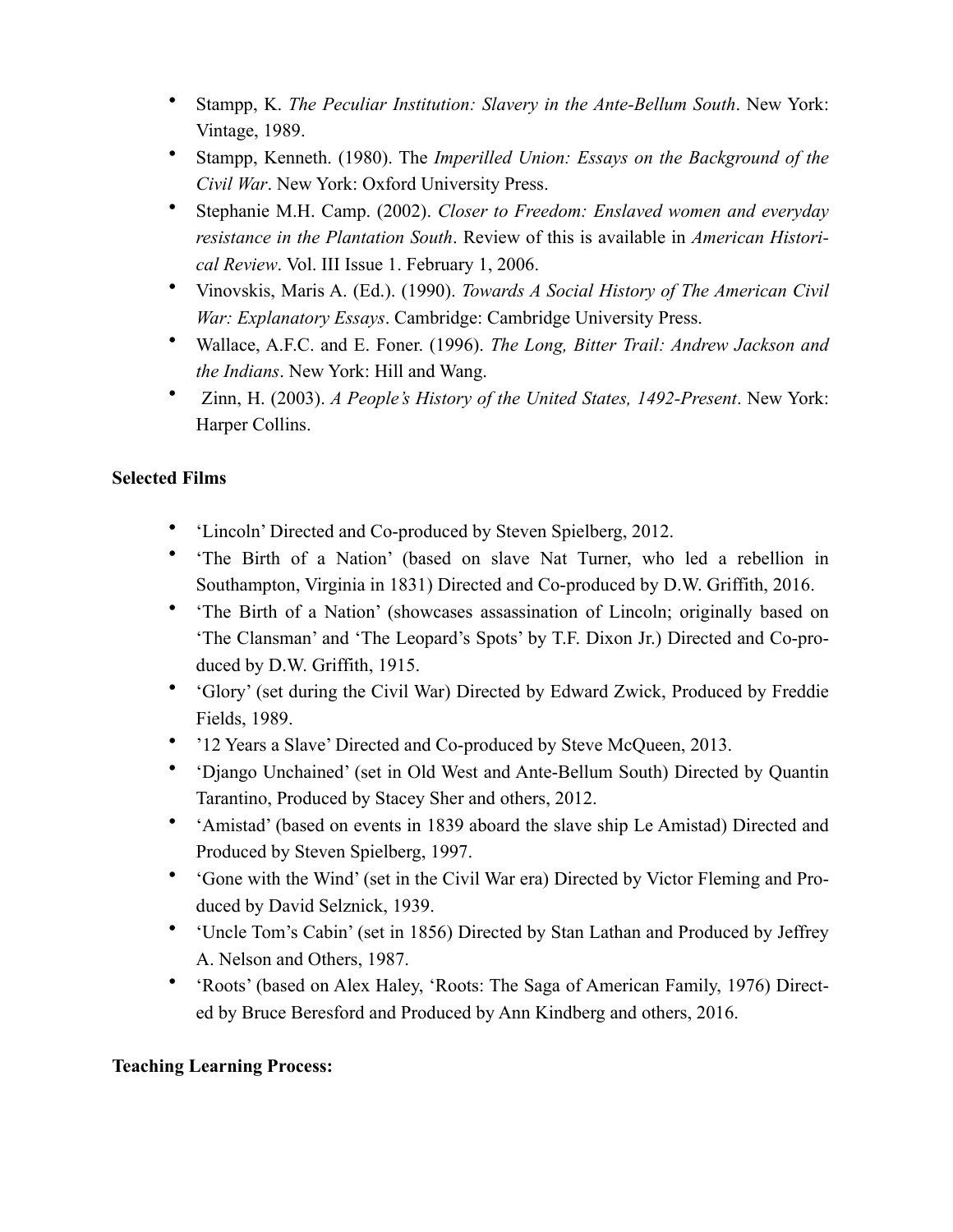Classroom teaching, classroom discussions and student presentations in class and/or in tutorials. Presentations shall focus either on important themes covered in the class lectures, or on specific readings. As this is a paper tracing the history of regions outside the Indian subcontinent, supporting audio-visual aids like documentaries, maps and power point presentations shall be used widely. Overall, the Teaching Learning Process shall emphasise the interconnectedness of issues within the different rubrics to build a holistic view of the time period and region under study.

### **Assessment Methods:**

Students will be regularly assessed for their grasp on debates and discussions covered in class. Two written assignments will be used for final grading of the students. As this is a disciplinespecific elective paper actively chosen by the student, his/her engagement with the paper shall be assessed, preferably, through at least one project as a written submission. Overall, students will be assessed on their ability to engage with a sizeable corpus of readings assigned to the theme for written submissions, and to draw concrete connections between issues/events/debates discussed in this paper and the corresponding issues/events/debates discussed in their Core history papers.

Internal Assessment: 25 Marks Written Exam: 75 Marks Total: 100 Marks

## **Keywords:**

Colonies, Revolution, Federalist Constitution, Jeffersonian Democracy, Westward Expansion, Indigenous tribes, Capitalism, Labour, Gender, Race, Manifest Destiny, 1812, Monroe Doctrine, Slavery, The Civil War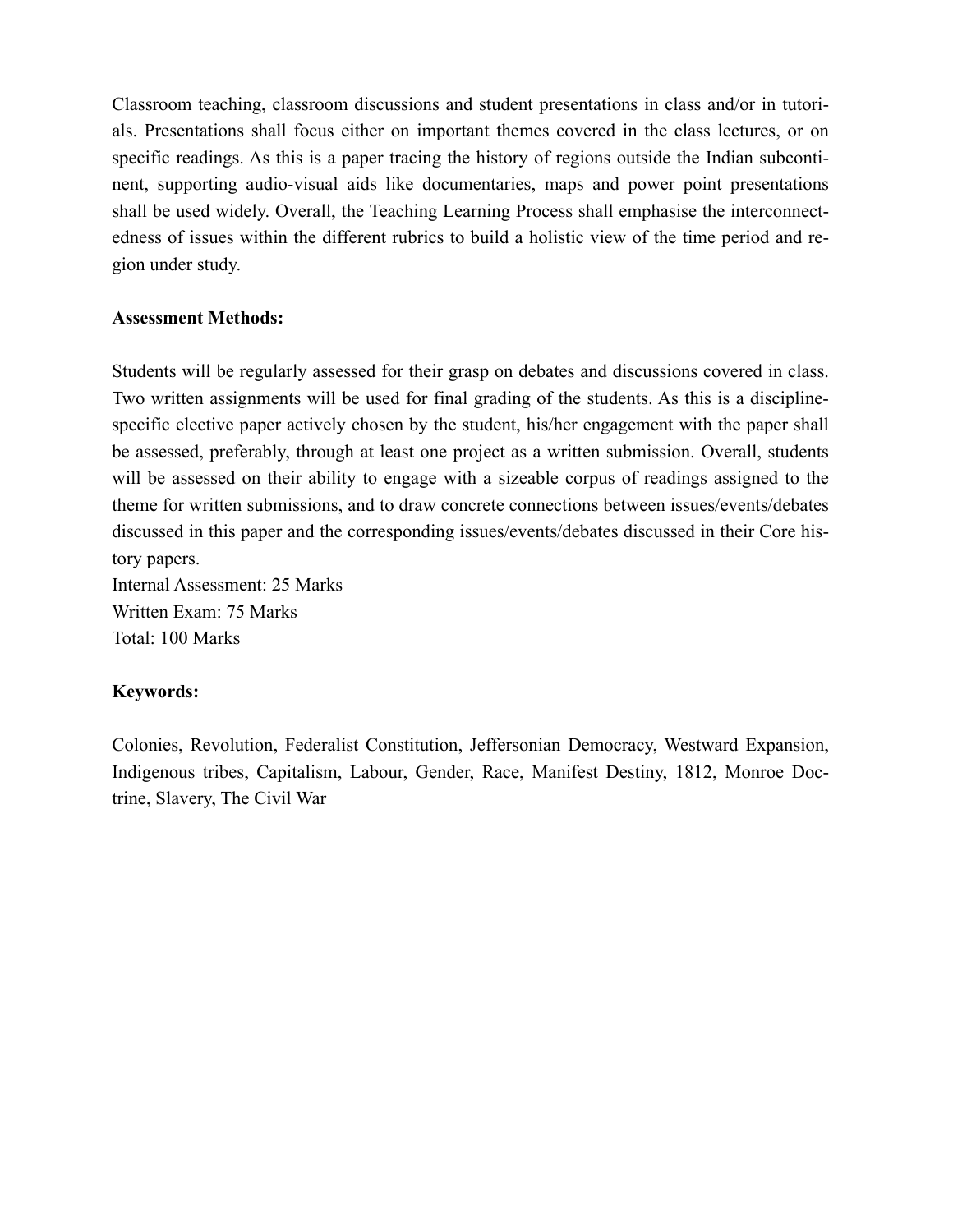# **DSE II**

# **History of the USSR: From Revolution to World War II (c. 1917-1945)**

### **Course objective:**

The course introduces students to the history of the USSR from the two revolutions of 1917 to the end of the Second World War. Students study the various challenges faced by the Bolsheviks and the steps taken to resolve these issues. Students will also trace the evolution of new institutions and ways of organizing production both in the factory and at the farm. They will also evaluate important foreign policy issues like the setting up of the Comintern, Soviet foreign policy and the Soviet Union's involvement and role in the World War.

### **Learning Outcomes:**

Upon completion of this course the student shall be able to:

- Demonstrate a nuanced understanding of the major issues in the History of the USSR between 1917 to 1945.
- Explain how USSR emerged out of Imperial Russia.
- Summarize the steps in the consolidation of Bolshevik power.
- Explain the new organization of production in the fields and in the factory.
- Identify linkages between ideology, purges and propaganda.
- Examine Soviet policies for the period of the course in relation to nationalities and gender questions and literature and art forms.
- Outline Soviet foreign policy issues.

## **COURSE CONTENT:**

## **Unit I: Background to the Russian Revolutions of February and October 1917:**

- a) Peasants and workers movements
- b) Literature and arts in post emancipation Russia
- c) War and the revolutions of February and October

# **Unit II: Consolidation of Bolshevik Power, Economic Policies and Debate in the 1920s: an overview**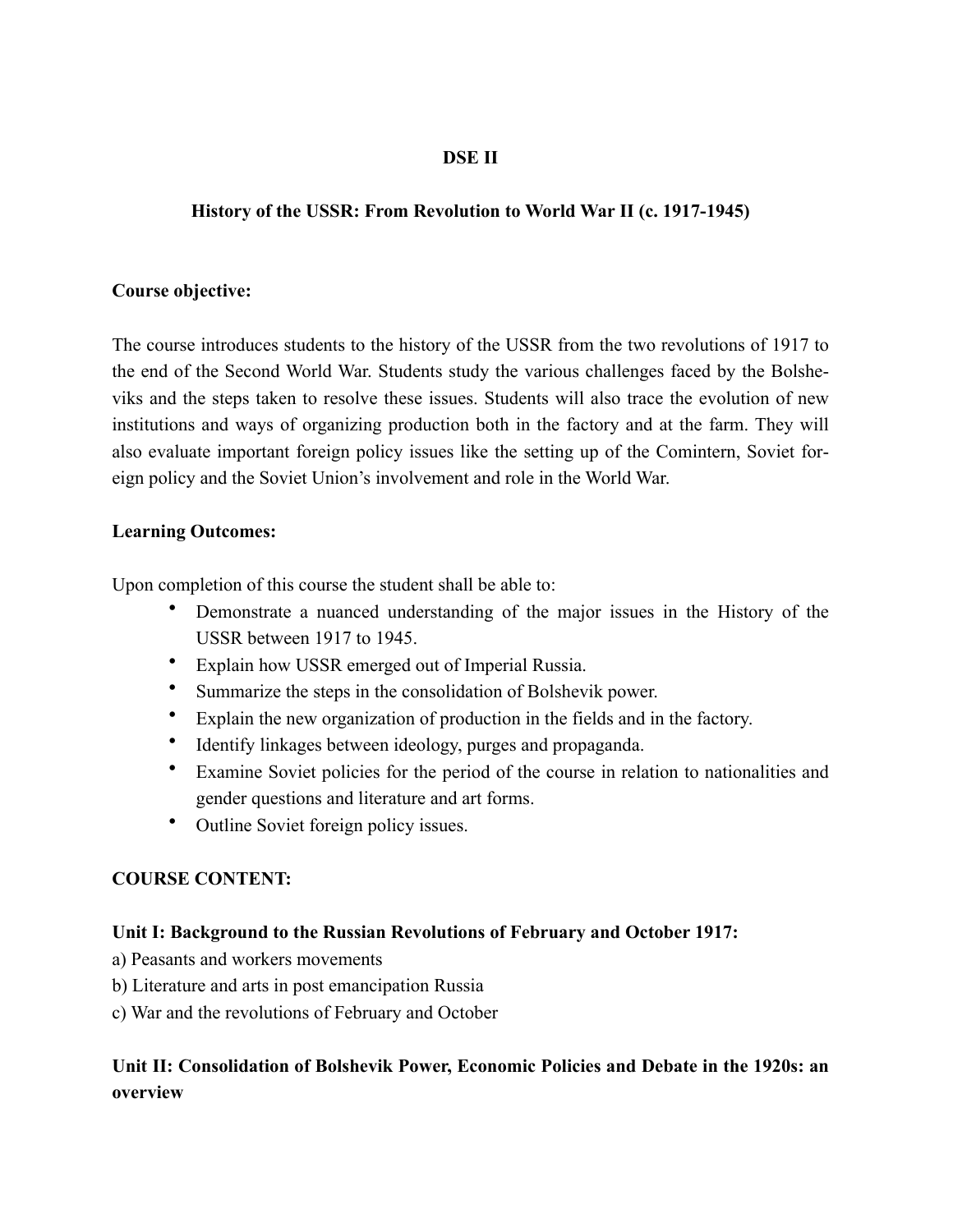# **Unit III: Collectivisation and industrialisation**

# **Unit IV: Ideology Party and State: Centralization and its Problems**

## **Unit V: Life under the Soviet System: 1917-1945**

a) The Nationalities question b) Gender c) Literature and art forms

# **Unit VI: Foreign Policy Issues: Comintern [anti-colonial struggles-India/Indo-China; the politics of United Front); World War II.**

# **ESSENTIAL READINGS AND UNIT WISE TEACHING OUTCOMES:**

**Unit I:**In **t**his unit students will learn about the background to the Russian Revolutions of February and October 1917. They will also examine peasant and labour movements along with role of literature and arts in post emancipation Russia.**(Teaching time: 3 weeks Approx.)**

- Acton, Edward, Vladimir Cherniaev and William Rosenberg eds. (1997). *Critical Companion to the Russian Revolution, 1914-1921*. London: Arnold.
- Figes, Orlando. (1996). *A People's Tragedy: A History of the Russian Revolution*. London: Jonathan Cape.
- Kenez, Peter. (1999). A History of the Soviet Union from the beginning to the end. Cambridge: Cambridge University Press.
- Suny, Ronald Grigor, ed. (2006). *Cambridge History of Russia*. Volume 3. Cambridge: Cambridge University Press.
- Figes, Orlando. (2002). *Natasha's Dance: A Cultural History of Russia*. New York: Picador.
- Fitzpatrick, Sheila. (2001). *The Russian Revolution 1917-1932*. New York, USA: Oxford University Press.

Unit II: In this unit students will learn about the consolidation of Bolshevik Power, its economic policies and associated debate in the 1920s.**(Teaching time: 3 weeks Approx.)**

- Fitzpatrick, Sheila. (2001). *The Russian Revolution 1917-1932*. New York, USA: Oxford University Press.
- Nove, Alec. (1993). An Economic History of the USSR, 1917-1991.London: Penguin Books, (revised edition).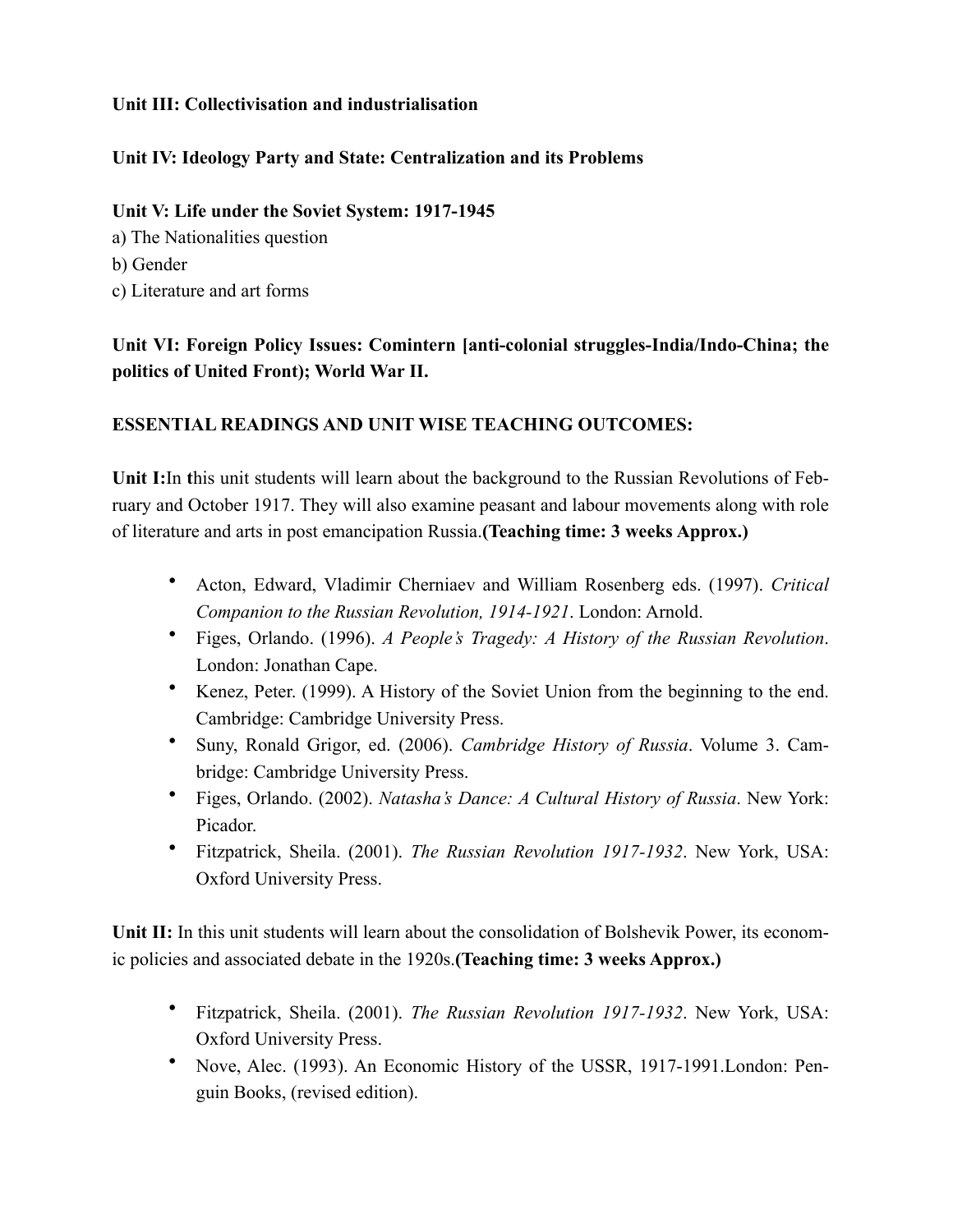- Kenez, Peter. (1999). A History of the Soviet Union from the beginning to the end. Cambridge: Cambridge University Press.
- Suny, Ronald Grigor, ed. (2006). *Cambridge History of Russia*. Volume 3. Cambridge: Cambridge University Press.

**Unit III:** In this unit students will learn about the issues related to processes of Collectivisation and Industrialisation in Russia.**(Teaching time: 2 weeks Approx.)**

- Lewin, Moshe. (1985). *The Making of the Soviet System: Essays in the Social History of Inter-war Russia*. New York: Pantheon.
- Allen, Richard. (2003). *From Farm to Factory: A Reinterpretation of the Soviet Industrial Revolution*. Princeton and Oxford: Princeton University Press.
- Nove, Alec. (1993). An Economic History of the USSR, 1917-1991.London: Penguin Books, (revised edition).
- Fitzpatrick, Sheila. (1999). *Everyday Stalinism: Ordinary Life in Extraordinary Times: Soviet Russia in the 1930s*. New York: Oxford University Press.
- Davies, R.W., Mark Harrison and S.G. Wheatcroft (Eds.). (1994).*The Economic Transformation of the Soviet Union, 1913-1945*.Cambridge: Cambridge University Press.

Unit IV: In this unit student will understand the interplay between the ideology of the Party and the State. It will also address issues related to centralization and its problems.**(Teaching time: 2 weeks Approx.)**

- Fitzpatrick, Sheila. (1999). *Everyday Stalinism: Ordinary Life in Extraordinary Times: Soviet Russia in the 1930s*. New York: Oxford University Press.
- Getty, J. Arch and Oleg V. Naumov. (1999). *The Road to Terror: Stalin and the Self-Destruction of the Bolsheviks, 1932-1939*. New Haven: Yale University Press.
- Service, Robert. (1998). *A History of 20th Century Russia*. London: Penguin Books.
- Suny, Ronald Grigor, ed. (2006). *Cambridge History of Russia*. Volume 3. Cambridge: Cambridge University Press.

Unit V: In this unit students will learn about women, the minorities and the question of "nationalities" during the period of the Soviet system, 1917-1945. **(Teaching time: 2 weeks Approx.)**

• Engel, Barbara Alpern. (2004). *Women in Russia 1700-2000*. Cambridge: Cambridge University Press.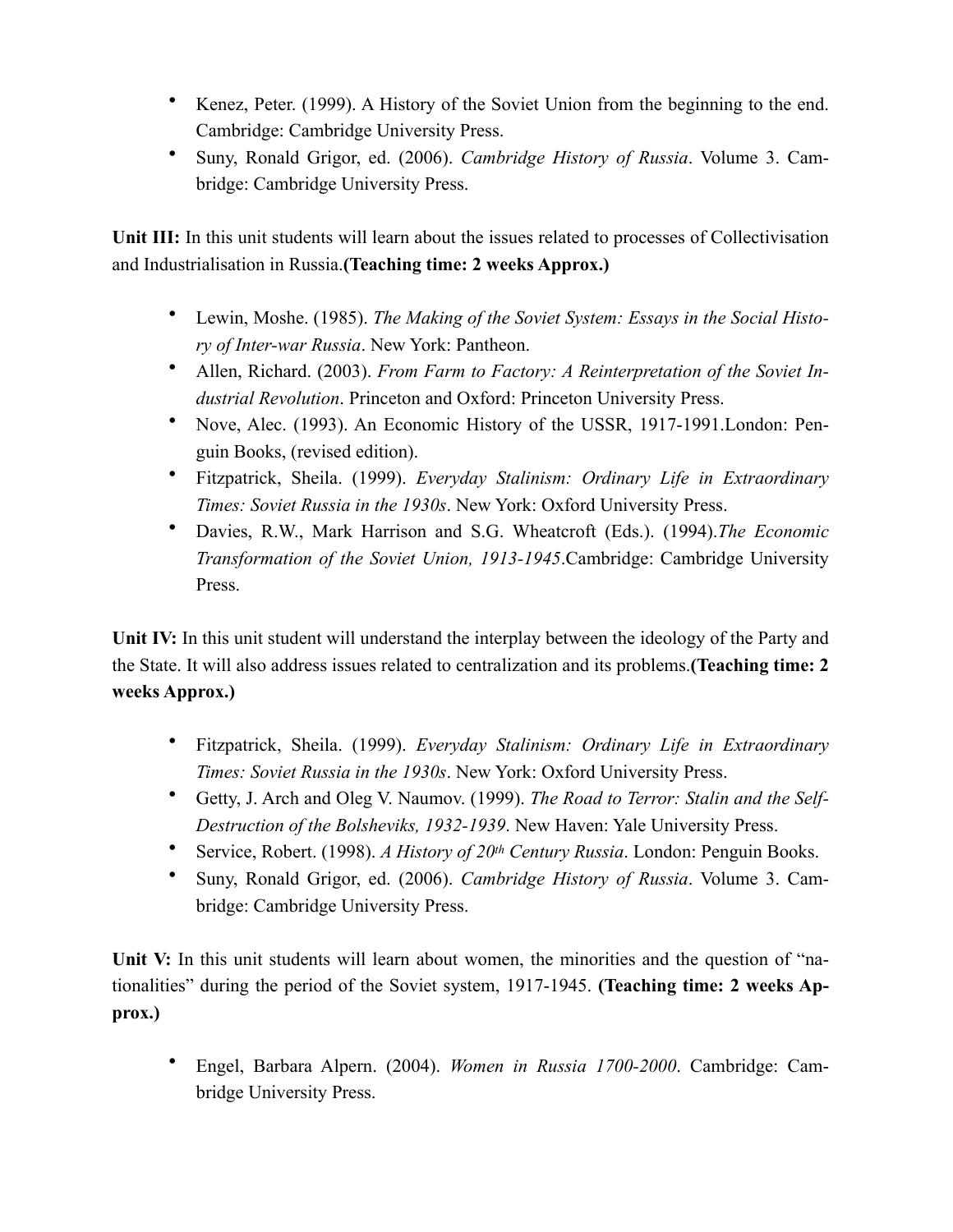- Martin, Terry. (2001). *The Affirmative Action- Empire: Nations and Nationalisms in the Soviet Union 1923-1939*. Ithaca: Cornell University Press.
- Erlich, Victor. (1994). *Modernism and Revolution: Russian Literature in Transition*. Cambridge: Harvard University Press.
- Suny, Ronald Grigor, ed. (2006). *Cambridge History of Russia*. Volume 3. Cambridge: Cambridge University Press.

Unit VI: In this unit students will learn about Soviet foreign policy issues with reference to anti-colonial struggles in India/Indo-China. It also examine role of the USSR during the second World War.**(Teaching time: 2 weeks Approx.)**

- McDermott, Kevin and Jeremy Agnew. (1996). *The Comintern: A History of International Communism from Lenin to Stalin*. Basingstoke: Macmillan.
- Roberts, Geoffrey. (2006). *Stalin's Wars 1939-53: From World War to Cold War*. New Haven: Yale University Press.
- Suny, Ronald Grigor.(Ed.). (2006). *Cambridge History of Russia*. Volume 3. Cambridge: Cambridge University Press.
- Service, Robert. (1998). *A History of 20th Century Russia*. London: Penguin Books.
- Kenez, Peter. (1999). A History of the Soviet Union from the beginning to the end. Cambridge: Cambridge University Press.

# **SUGGESTED READINGS**

- Carley, M.J. (1999). *1939: The Alliance that Never Was and the Coming of World War II*. Chicago: Ivan R. Dee.
- Carr, E.H. (1950-1964). *A History of Soviet Russia*, 7 volumes. New York: Macmillan.
- Cohen, Stephen. (1973). *Bukharin and the Russian Revolution: A Political Biography, 1888-1938*. New York: Alfred Knopf.
- Davies, R.W. (1980-1996).*The Industrialization of Soviet Russia*. Vol. 1: *The Socialist Offensive: The Collectivization of Soviet Agriculture, 1929-1930*. Basingstoke: Macmillan, Vols. 2,3, and 5.
- Dobrenko, Evgeny and Marina Balina ed. (2011). *The Cambridge Companion to Twentieth Century Literature.* Cambridge: Cambridge University Press.
- Dobrenko, Evgeny. (2007). *Political Economy of Socialist Realism*, New Haven: Yale University Press.
- Filtzer, Donald. (1986). *Soviet Workers and Stalinist Industrialization, 1928-1941*. Pluto Press.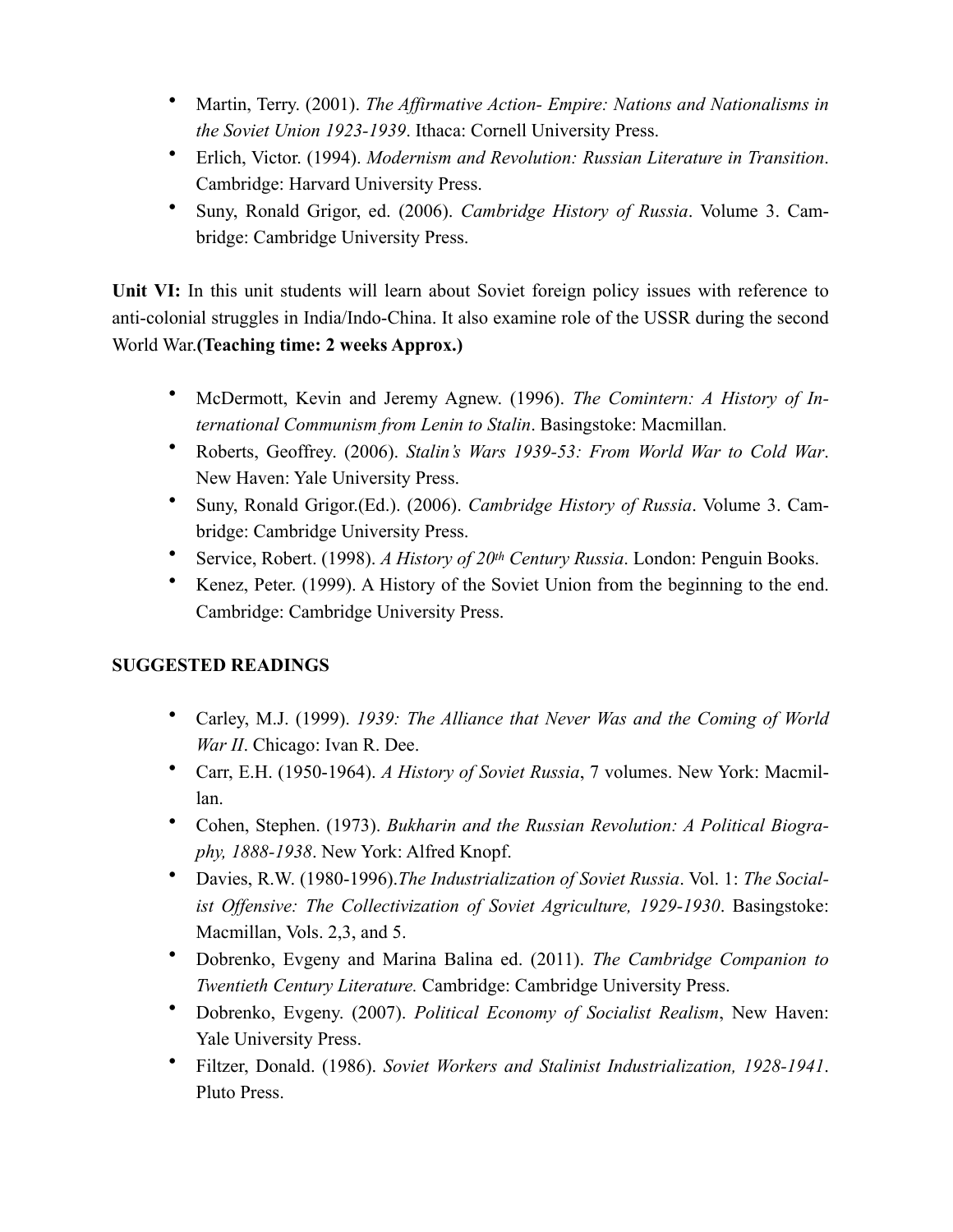- Fitzpatrick, Sheila. (1999). *Everyday Stalinism: Ordinary Life in Extraordinary Times: Soviet Russia in the 1930s*. New York: Oxford University Press.
- Gatrell, Peter. (2014). *Russia's First World War: a social and economic history*. New York: Routledge.
- Goldman, Wendy. (2002). *Women at the Gates: gender and industry in Stalin's Russia*. Cambridge: Cambridge University Press.
- Gregory, Paul. (2004). *The Political Economy of Stalinism: Evidence from the Soviet Secret Archives*. Cambridge: Cambridge University Press.
- Kotkin, Stephen. (1995). *Magnetic Mountain: Stalinism as a Civilization*. Berkeley: University of California Press**.**
- Lieven, Dominic.(Ed.). (2006). *Cambridge History of Russia*, Vol. 2: *Imperial Russia, 1689-1917*. Cambridge: Cambridge University Press.
- Moser, Charles.(Ed.). (1992). *Cambridge History of Russian Literature*. Cambridge: Cambridge University Press.
- Viola, Lynne.(Ed.). (2002). *Contending with Stalinism: Soviet Power and Popular Resistance* in the1930s. Ithaca: Cornell University Press.
- Volkov, Solomon. (2009). *The Magical Chorus: A History of Russian Culture from Tolstoy to Solzhenitsyn.* New York: Vintage Books.

# **Teaching Learning Process:**

Classroom teaching, classroom discussions and student presentations in class and/or in tutorials. Presentations shall focus either on important themes covered in the class lectures, or on specific readings. As this is a paper tracing the history of regions outside the Indian subcontinent, supporting audio-visual aids like documentaries, maps and power point presentations shall be used widely. Overall, the Teaching Learning Process shall emphasise the interconnectedness of issues within the different rubrics to build a holistic view of the time period and region under study.

## **Assessment Methods:**

Students will be regularly assessed for their grasp on debates and discussions covered in class. Two written assignments will be used for final grading of the students. As this is a disciplinespecific elective paper actively chosen by the student, his/her engagement with the paper shall be assessed, preferably, through at least one project as a written submission. Overall, students will be assessed on their ability to engage with a sizeable corpus of readings assigned to the theme for written submissions, and to draw concrete connections between issues/events/debates discussed in this paper and the corresponding issues/events/debates discussed in their Core history papers.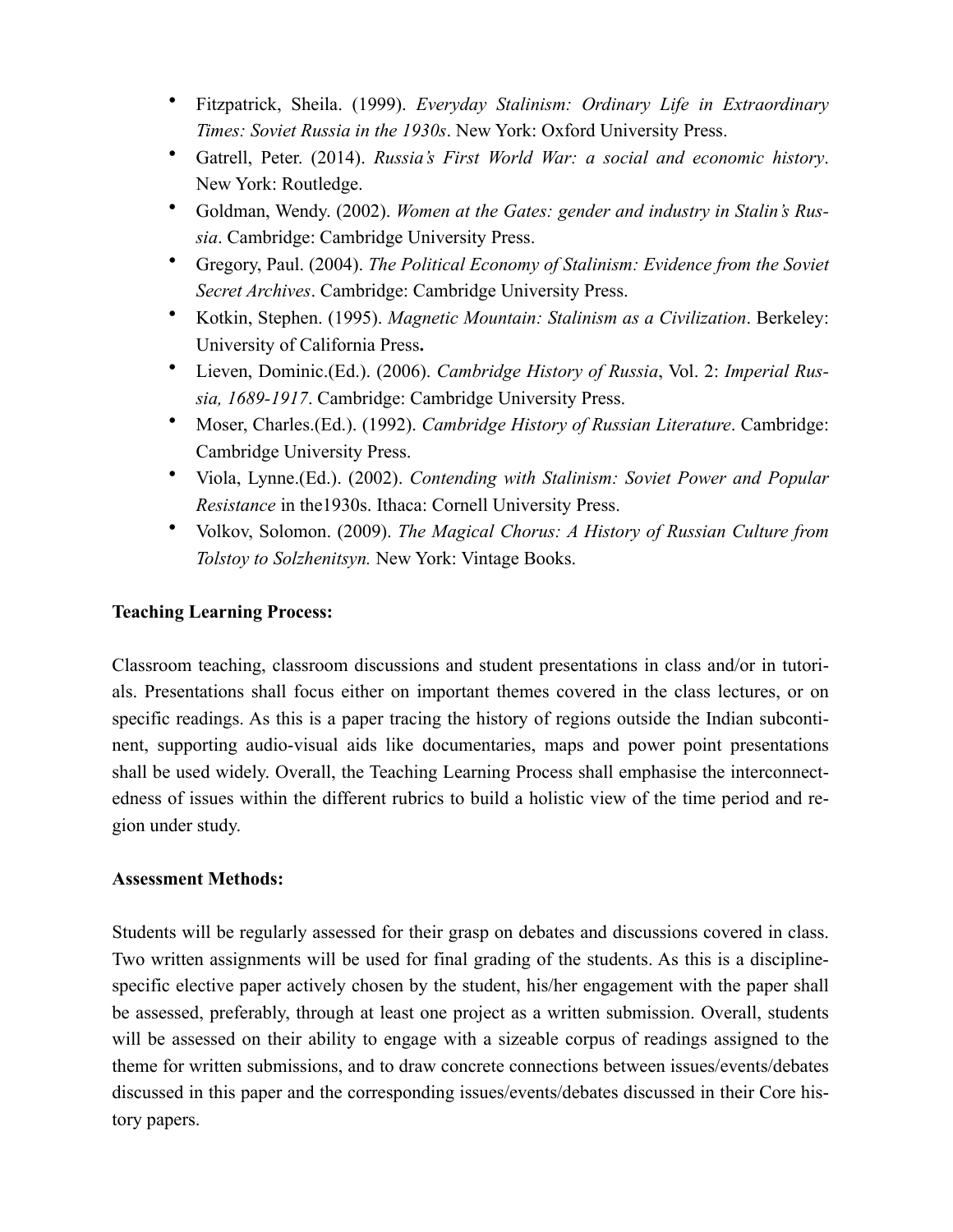Internal Assessment: 25 Marks Written Exam: 75 Marks Total: 100 Marks

# **Keywords:**

Russian Revolutions 1917, Peasants, Literature, Bolsheviks, Economic Policies, Collectivization, Centralization, Soviet System, Nationalities Question, Gender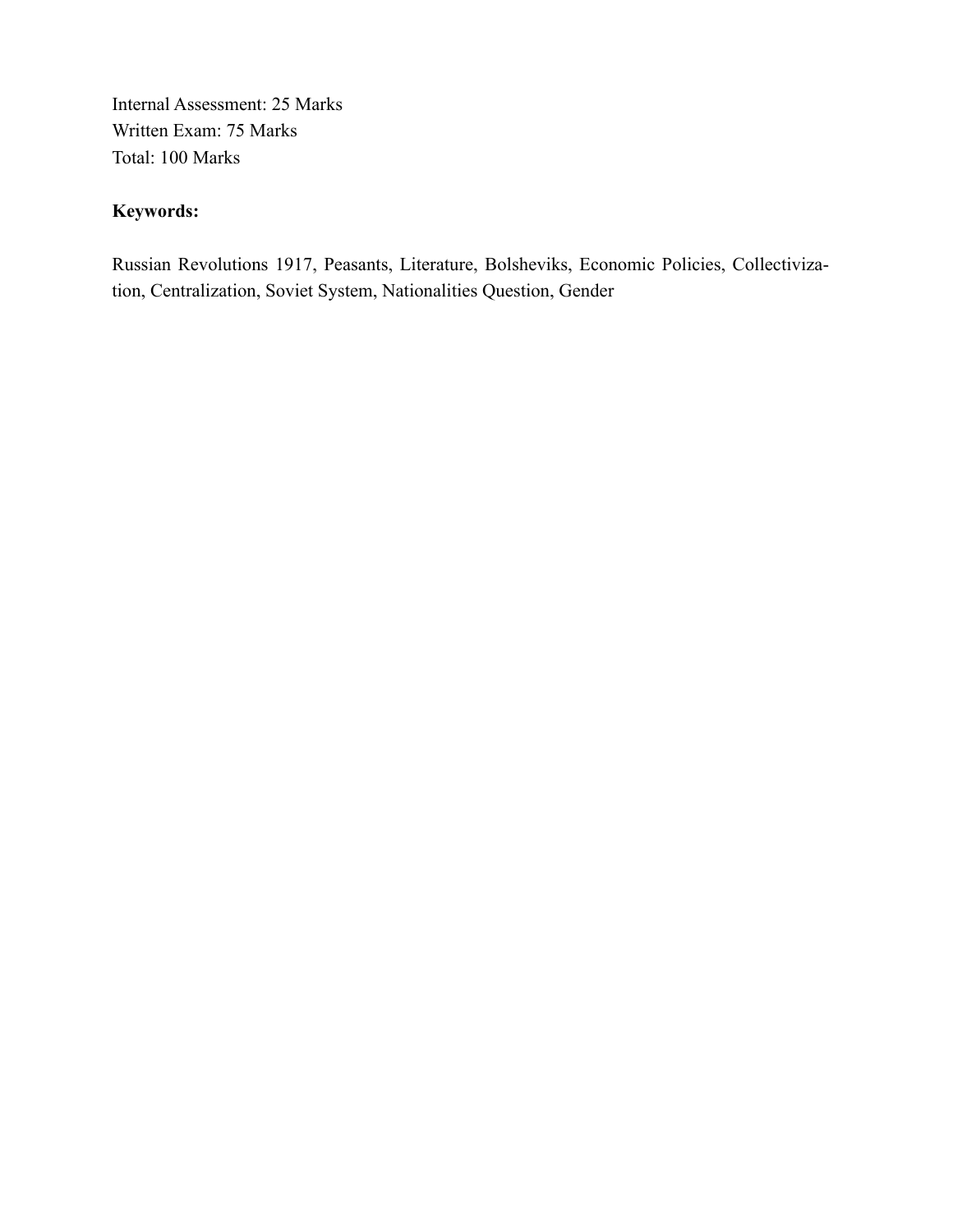### **DSE III**

#### **History of Africa, c.1500-1960s**

#### **Course Objectives:**

This paper offers a historical overview of the African continent. It traces major long-term continuities and changes in Africa's socio-economic structures, cultural life and political formations from the 16th century to the mid-twentieth century. The paper closely examines colonial trade and rule, as well as anti-colonial resistance. It offers a critical analysis of the immediate post-independence years, and situates the specific positioning of Africa in connected histories of a globalising world.

#### **Learning Outcomes:**

On completion of this course the student shall be able to

- Critique stereotypes on the African continent and outline major shifts in African history.
- Explain elements of change and continuity in the African political experience, political regimes and national formations, economy, society and cultural milieu from the 16th to 20th centuries.
- Contextualise the impact of colonialism on the African continent.
- Explain social protest and anti-colonial resistance in Africa, as well as practices of 'transculturation'.
- Discuss the dilemmas and contradictions emerging from the post-independence economic, social, political and cultural milieu.

#### **Course Content:**

Unit I: Africa as 'The Dark Continent': The historiographic gaze and a brief survey of pre-15thcentury cultures and civilizations in Africa

**Unit II: Trade in gold and slaves between Europe and Sub-Saharan Africa:** economy, society and state in Africa from the end of the15th to nineteenth centuries.

Unit III: Africa in the Atlantic world: slaves, slave-ships, piracy and slave rebellions; Africa's contribution to the development of European capitalism**.**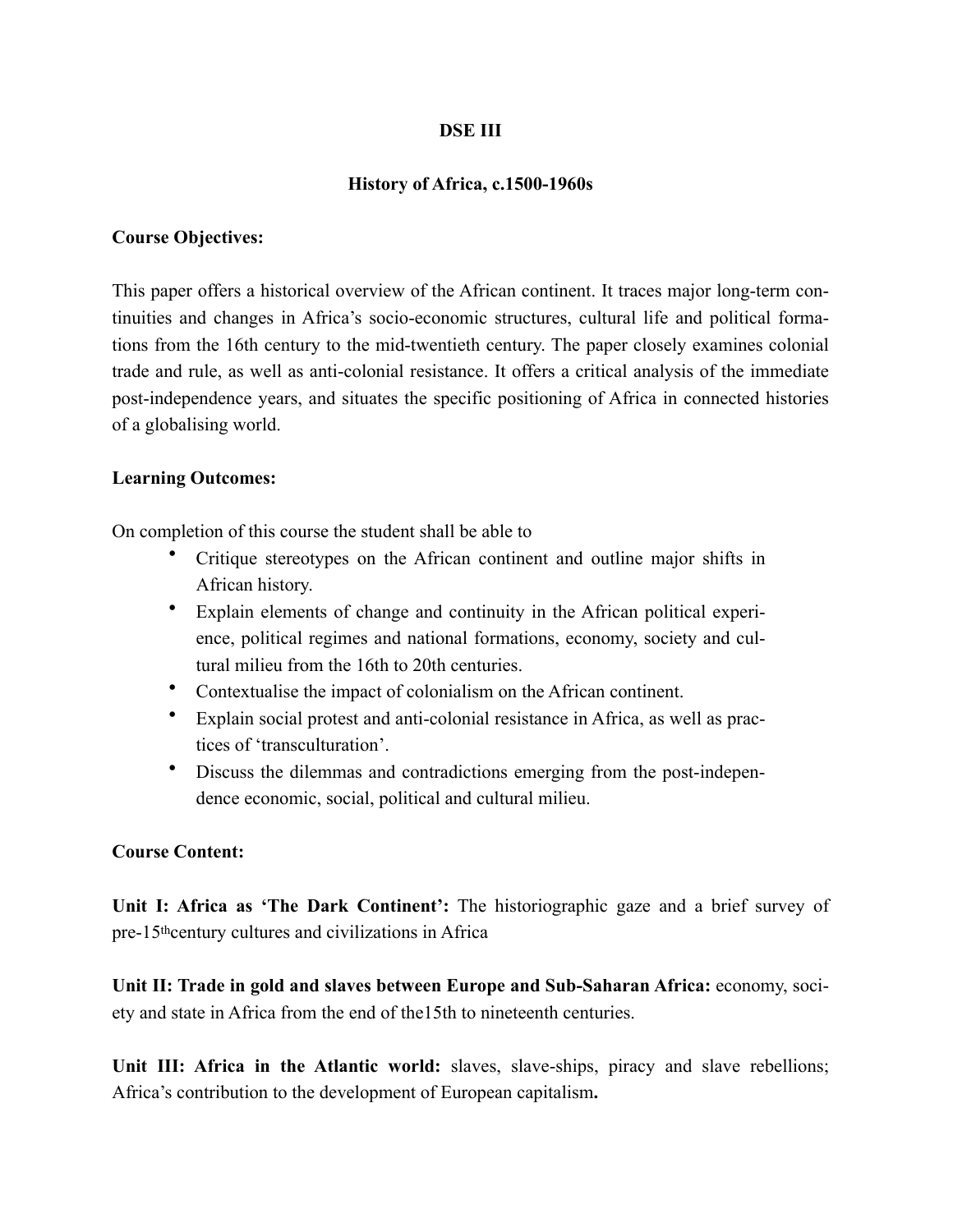**Unit IV: The abolition of the slave trade 1800 onwards:** the end of the slave trade and the shift to 'Legitimate Commerce' and 'Informal Empire'**.**

# **Unit V: Imperialism and 'The Scramble for Africa'**

[a] Collaboration, conflict and state formation

[b] The making of colonial economies in Sub-Saharan Africa, towards the end of the 19th century

**Unit VI: Decolonization, 1940's to 1960's:** Worker protests, peasant rebellions and National Liberation Movements century to 1939: cash crops, mining, forced labour; peasant and worker protests, popular culture, gender and ethnicity.

# **Unit VII: Case studies:**

[a] The historical roots and meaning of Apartheid in South Africa and the struggle against Apartheid

[b] The colonial experience of Algeria under the French, and the National Liberation Movement of Algeria

# **ESSENTIAL READINGS AND UNIT WISE TEACHING OUTCOMES:**

**Unit-1:** This unit deals with portrayal of Africa as 'The Dark Continent' with reference to historiography and a brief survey of pre-15thcentury cultures and civilizations in Africa.**(Teaching time: 2 weeks Approx.)**

- Mazrui, A.A., (Ed.). (1993). *UNESCO General History of Africa: Africa Since 1935 Vol. VIII*. London: Heinemann.
- Fanon, F*.*(1963). *The Wretched of the Earth.* New York: Grove Press.
- Rediker, M. (2007). *The Slave Ship: A Human History.* New York: Viking.

**Unit-2:** This unit will deal with the trade in gold and slaves between Europe and Sub-Saharan Africa, from the end of the fifteenth to the nineteenth centuries. It also examines the nature of economy, society and state in Africa.**(Teaching time: 2 weeks Approx.)**

- Rodney, W. (1972). *How Europe Underdeveloped Africa.* London: Bogle-L'Ouverture Publications.
- Williams, E. (1944). *Capitalism and Slavery.* University of North Carolina Press.
- Sparks, A. (1991). *The Mind of South Africa: The Story of the Rise and Fall of Apartheid.* New York: Ballantine Books.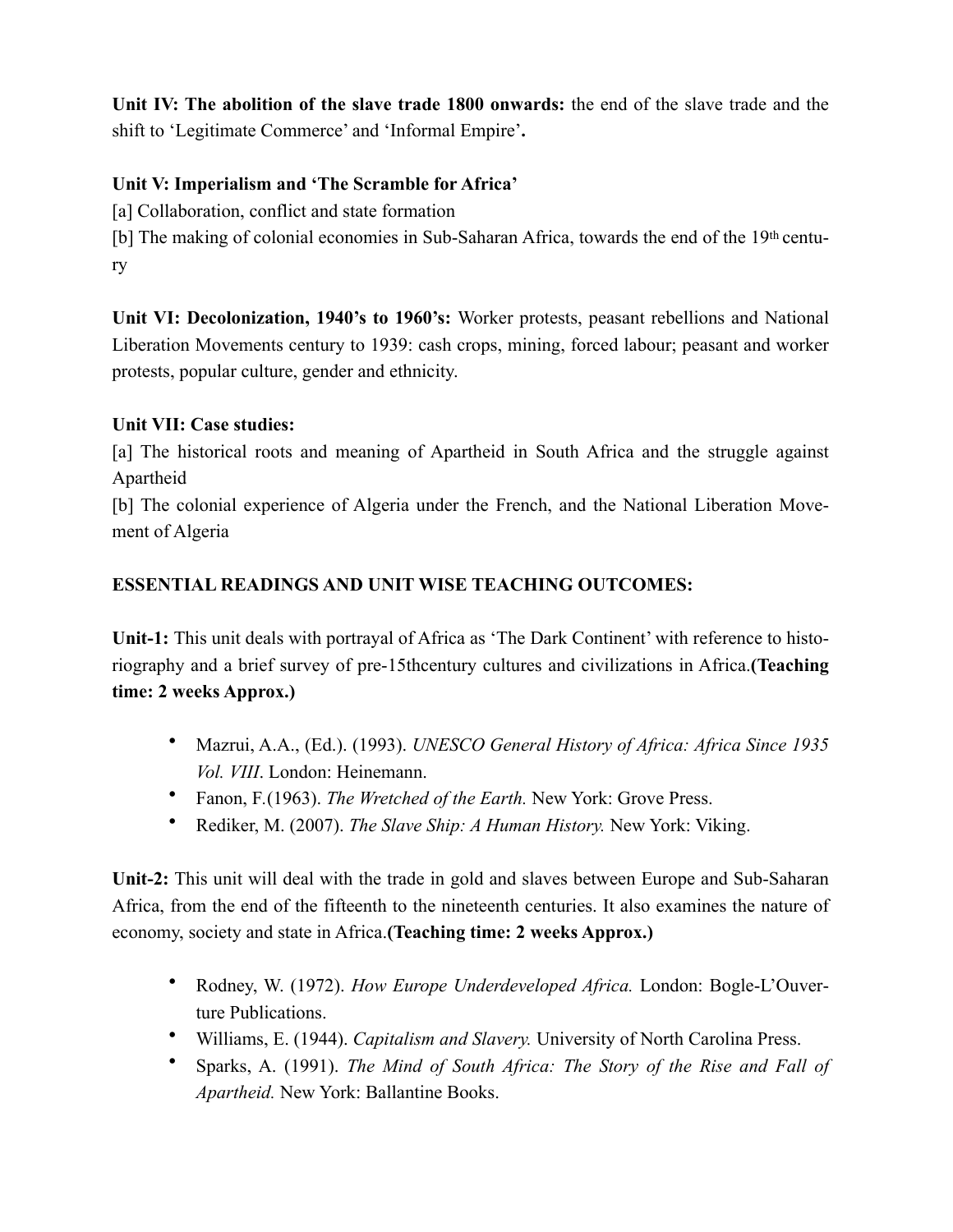**Unit-3:** This unit examines the history of Africa in the Atlantic world with specific reference to slaves, slave-ships, piracy and slave rebellions. It also elaborates upon Africa's contribution to the development of European capitalism.**(Teaching time: 2 weeks Approx.)**

- Williams, E. (1944). *Capitalism and Slavery.* University of North Carolina Press.
- Austen, R. (1987). *African Economic History*. London: Heinemann.
- Reid, R. J. (2012). *A History of Modern Africa: 1800 to the Present.* Hoboken: Wiley Blackwell.

**Unit-4:** This unit traces history of the abolition of the slave trade and the shift to 'Legitimate Commerce' and 'Informal Empire', 1800 onwards. **(Teaching time: 2 weeks Approx.)**

- Williams, E. (1944). *Capitalism and Slavery.* University of North Carolina Press.
- Freund, B. (1988). *The African Worker.* Cambridge: Cambridge University Press.
- Vansina, J. (1990). *Paths in the Rainforests: Towards a History of Political Tradition in Equatorial Africa.* Wisconsin: University of Wisconsin Press.

**Unit-5:** This unit deals with the history of Imperialism and 'The Scramble for Africa'. It also deals with the making of colonial economies in Sub-Saharan Africa towards the end of the 19th century.**(Teaching time: 2 weeks Approx.)**

- Ahmida, A.A. (Ed.). (2000). *Beyond Colonialism and Nationalism in the Maghrib: History, Culture, Politics*. London: Palgrave.
- Vansina, J. (1990). *Paths in the Rainforests: Towards a History of Political Tradition in Equatorial Africa.* Wisconsin: University of Wisconsin Press.
- Davidson, B. (1978). *Africa in Modern History: The Search for a New Society*. London: Allen Lane.

**Unit-6:** This unit traces the history of Decolonization from 1940's to 1960's. It also examines Worker protests, peasant rebellions and National Liberation Movements in Africa.**(Teaching time: 2 weeks Approx.)**

- Crummy, D. (Ed.). (1986). *Banditry, Rebellion and Social Protest in Africa.* London: Heinemann.
- Sueur, J.L. (Ed.). *The Decolonization Reader.* Abingdon: Psychology Press, 2003.
- Freund, B. (1988). *The Making of Contemporary Africa*. London: Palgrave Macmillan.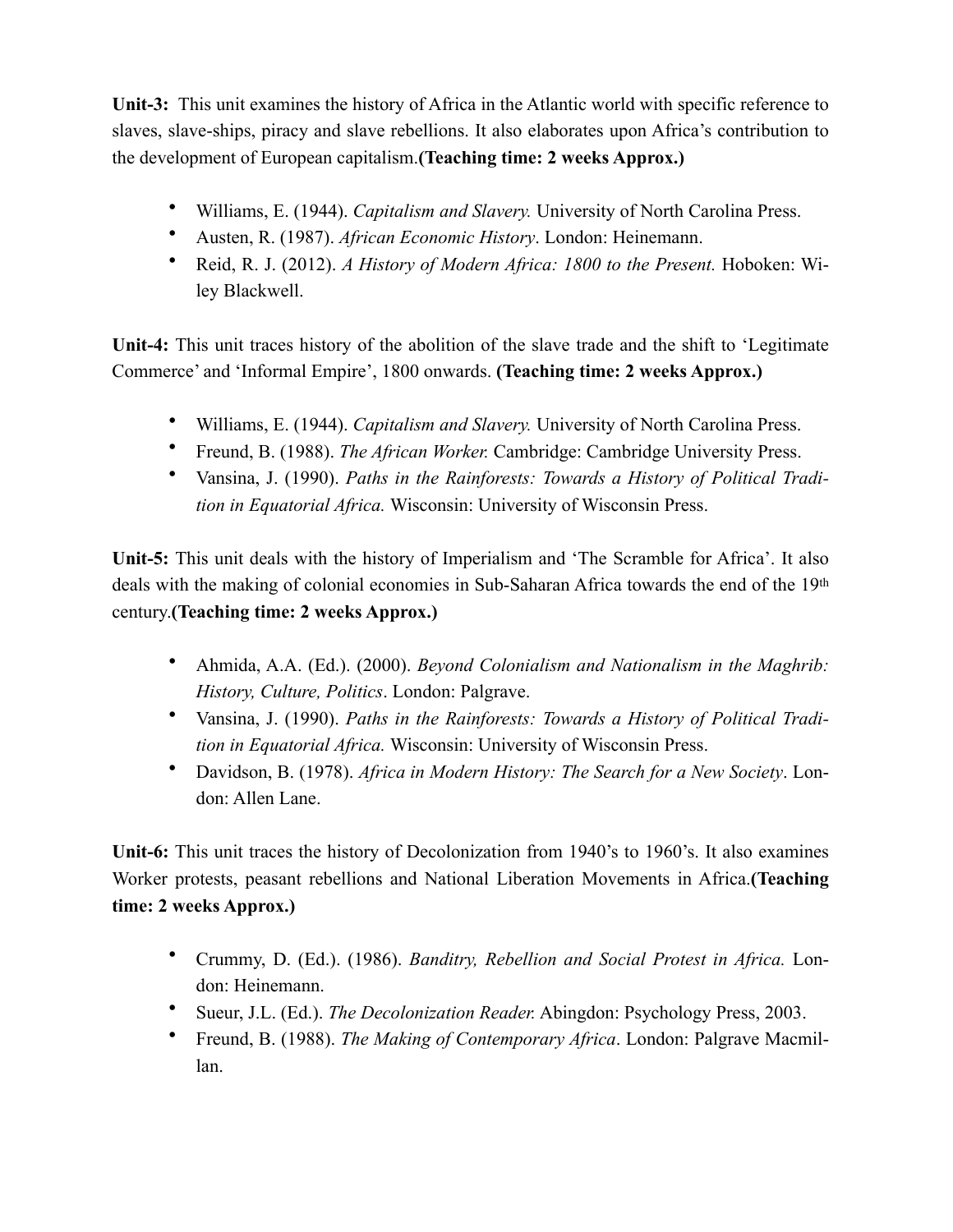**Unit-7:** This unit examines two Case studies to highlight the historical roots and meaning of Apartheid in South Africa and the struggle against Apartheid history. And the colonial experience of Algeria under the French, and the National Liberation Movement of Algeria.**(Teaching time: 2 weeks Approx.)**

- Ross, R. (1999). *A Concise History of South Africa.* Cambridge: Cambridge University Press.
- Ruedy, J. *Modern Algeria: The Origins and Development of a Nation.* Bloomington: Indiana University Press, 2005.
- Stora, B. *Algeria, 1830-2000: A Short History*. (2001). Ithaca: Cornell University Press, 2001.
- Thompson, L. *A History of South Africa.* (2000). New Haven and London: Yale University Press.

# **SUGGESTED READINGS:**

- Memmi, A. (1991). *The Colonizer and the Colonized.* Boston: Beacon Press.
- Owen, R., and Bob Sutcliffe. (Eds.). (1972). *Studies in the Theory of Imperialism.*  London: Longman Publishing Group, 1972.
- Robinson, D., and Douglas Smith. (Eds.). (1979). *Sources of the African Past: Case Studies of Five Nineteenth-Century African Societies*. London: Heinemann.
- Bennoune, M. (1988). *The Making of Contemporary Algeria: Colonial Upheavals and Post-Independence Development.* Cambridge: Cambridge University Press.
- Callinicos, L. (1995). *A People's History of South Africa: Gold and Workers 1886-1924,* Volume1. Johannesburg: Ravan Press Ltd.
- Callinicos, L. (1987). *A People's History of South Africa: Working Life 1886-1940,* Volume 2. Johannesburg: Ravan Press Ltd.
- Callinicos, L. (1993). *A People's History of South Africa: A Place in the City,* Volume 3. Johannesburg: Ravan Press Ltd.
- Du bois, W.E.B. (1979) *The World and Africa: An Inquiry into the part which Africa has played in World History.* New York: International Publishers.
- Rediker, M. (2014). *Outlaws of the Atlantic: Sailors, Pirates and Motley Crews in the Age of Sail*. Boston: Beacon Press.
- Inikori, J.E. (2002). *Africans and the Industrial Revolution in England: A Study in International Trade and Economic Development*. Cambridge: Cambridge University Press.

## **Teaching Learning Process:**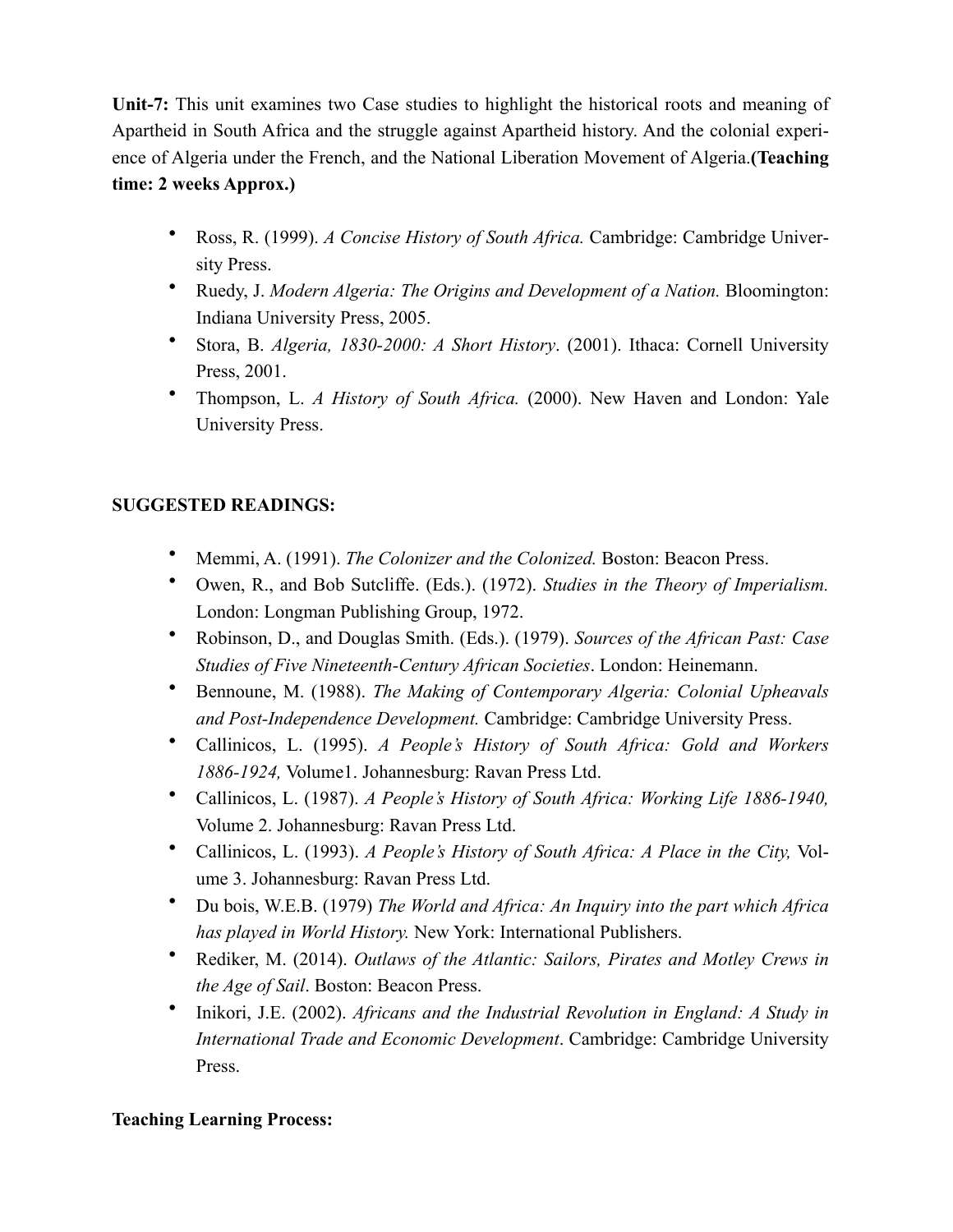Classroom teaching, classroom discussions and student presentations in class and/or in tutorials. Presentations shall focus either on important themes covered in the class lectures, or on specific readings. As this is a paper tracing the history of regions outside the Indian subcontinent, supporting audio-visual aids like documentaries, maps and power point presentations shall be used widely. Overall, the Teaching Learning Process shall emphasise the interconnectedness of issues within the different rubrics to build a holistic view of the time period and region under study.

### **Assessment Methods:**

Students will be regularly assessed for their grasp on debates and discussions covered in class. Two written assignments will be used for final grading of the students. As this is a disciplinespecific elective paper actively chosen by the student, his/her engagement with the paper shall be assessed, preferably, through at least one project as a written submission. Overall, students will be assessed on their ability to engage with a sizeable corpus of readings assigned to the theme for written submissions, and to draw concrete connections between issues/events/debates discussed in this paper and the corresponding issues/events/debates discussed in their Core history papers. Internal Assessment: 25 Marks

Written Exam: 75 Marks Total: 100 Marks

## **Keywords:**

Gold, Slavery, Europe and Sub Saharan Africa, Atlantic Slave Trade, European Capitalism, Imperialism and the Scramble for Africa, Nationalist Movements, Decolonization, Apartheid, Algeria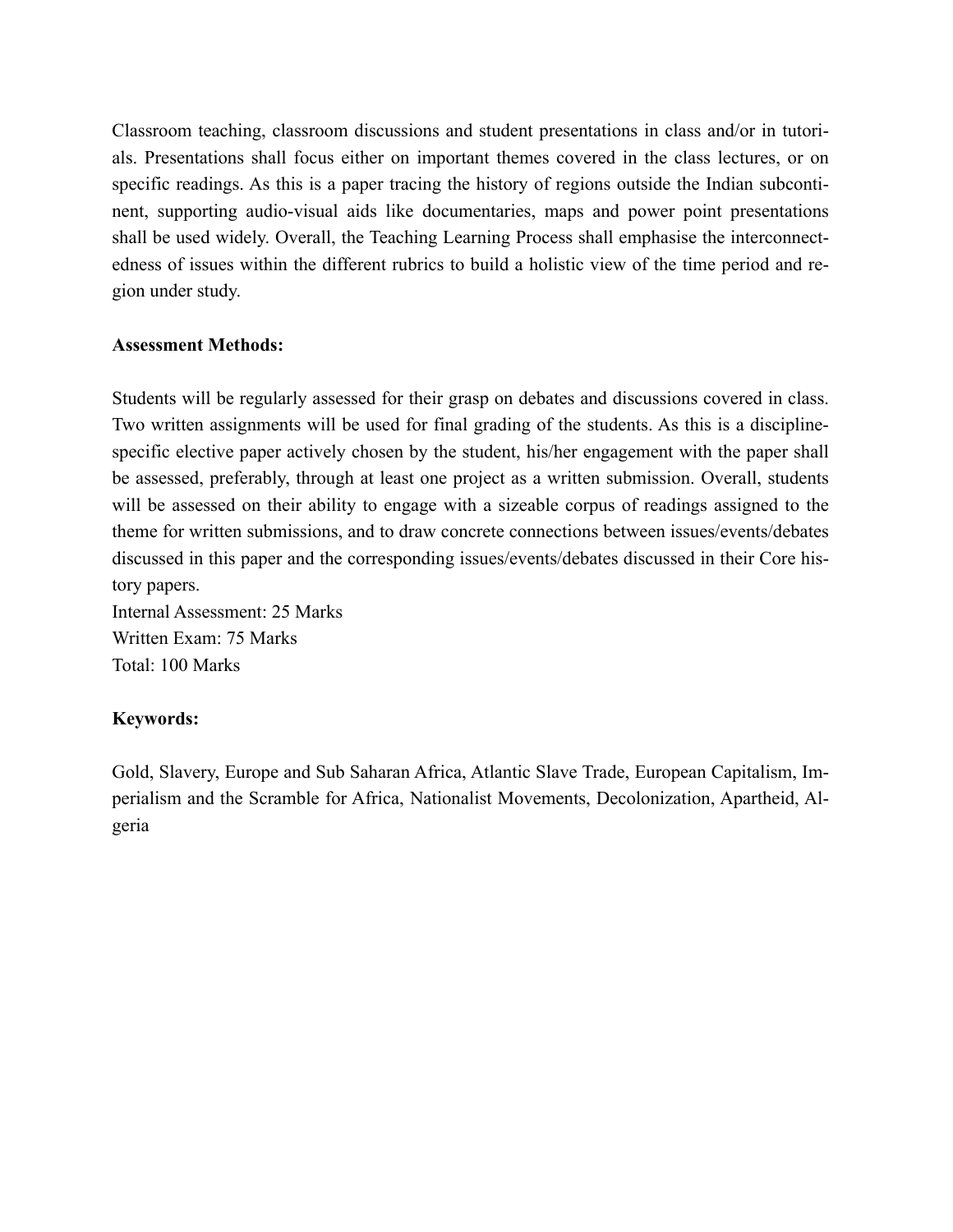# **DSE-IV Gender in Indian History up to 1500 CE**

### **Course Objectives:**

The course teaches how 'Gender' is not an innocent term denoting biological differences but a social and culturally constructed unequal relationship that needs careful historical analysis in the context of Indian history. The focus is not merely on studying 'women's history' but to go beyond and explore aspects of masculinities as well as alternative sexualities, spanning temporal frames from prehistory to 1500 CE. There is an added emphasis on learning inter-disciplinary analytical tools and frames of analysis concerning familiar topics such as class, caste, and environment that enriches an understanding of historical processes.

### **Learning Outcomes:**

On completion of this course students shall be able to

- Explain critical concepts such as gender and patriarchy and demonstrate their use as tools for historical analysis
- Examine the role and functioning of power equations within social contexts in Indian history during the ancient period, in the construction of gender identities
- Critically examine representations of gender in literature, focusing on ideas of love, manliness and religiosity
- Examine the role of social and political patronage of art and literature in perpetuating gendered inequalities

#### **Course Content:**

## **Unit I: Theories and concepts**

- [a] Gender: a tool of historical analysis
- [b] Understanding Origins and Structures of patriarchy

## **Unit II: Aspects of Gender: Politics, Power and Household**

- [a] Economic and Social Roles: household, patronage and Property
- [b] Women and Power: Raziyya and Rudramadevi
- [c] Questions of Sexualities

## **Unit III: Gender, Representation and Literature**

[a] Religious Literature in the early period: Vedic, Buddhist and Puranic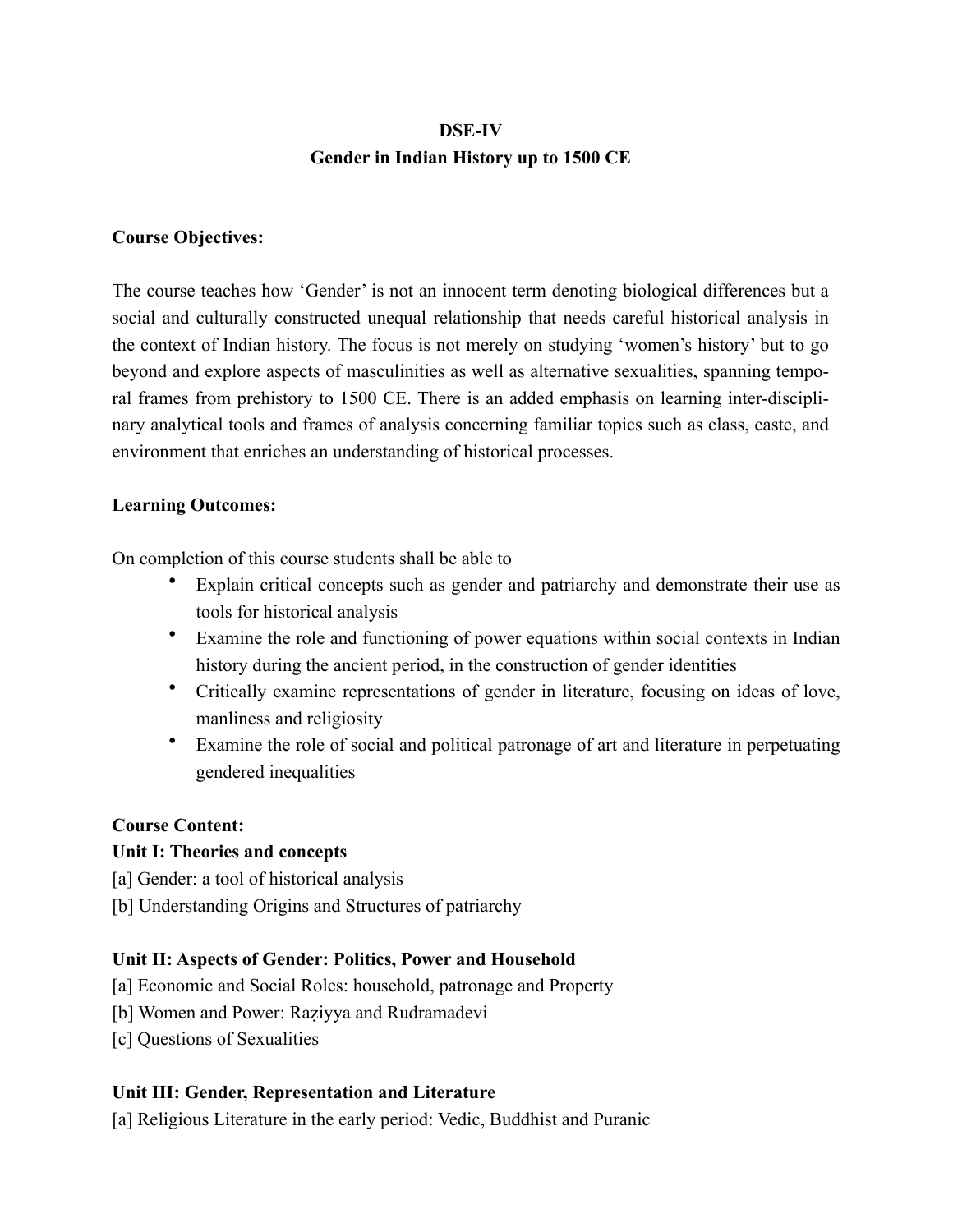[b] Love and Manliness in Hindawi Romances; case studies of Padmavat, Purushpariksha and histories of Mira

[c] Representations of the Divine Feminine: Virasaivism, Warkari Panths, Korravai-Durga in Tamil Traditions

# **ESSENTIAL READINGS AND UNIT WISE TEACHING OUTCOMES:**

**Unit -1.** The unit should familiarise students with theoretical frames of gender and patriarchy and how these concepts provide tools for historical analysis.**(Teaching time: 3 weeks Approx.)**

- Geetha, V. (2002). *Gender.* Calcutta: Stree.
- Kent, Susan Kingley. (2012).*Gender and History.* New York: Palgrave McMillan. pp. 49-75.
- Scott, J. W. (1986). "Gender a useful Category of Historical Analysis".*The American Historical Review* vol.91/9, pp.1056-1075.
- Lerner, G. (1979). *The Majority Finds its Past: Placing Women in History.* New York: Oxford University Press.
- Walby, S.(1990).*Theorizing Patriarchy.* Oxford: Basil Blackwell. pp.1-24, 109-127.

**Unit -2.** This section should apprise students to locate fluctuating gender relations within households, court and also explore linkages between gender, power and politics. Additionally discussion on the question of sexualities would open up vistas for a nuanced historical learning of normative and alternative sexualities as well as issues of masculinities. **(Teaching time: 6 weeks Approx.)**

- Bhattacharya, N.N. (1999). "Proprietary Rights of Women in Ancient India", Kumkum, Roy (Ed.). *Women in Early Indian Societies.* Delhi: Manohar, pp.113- 122.
- Chakravarti, U. (2006). *Everyday Lives Every Day Histories: Beyond the Kings and Brahmans of 'Ancient' India.* Tulika Books: New Delhi.138-155.
- Jaiswal, Suvira. (2008). "Caste, Gender and Ideology in the making of India". *Social Scientist* vol. 36, no. 1/2. pp. 3-39.
- Shah, S.(2012). *The Making of Womanhood; Gender Relations in the Mahabharata.* Revised Edition, Delhi: Manohar, pp. 32-83.
- Singh, Snigdha.(2018). ''Exploring the Question of Gender at an Early Stupa: Inscriptions and Images"', Snigdha, Singh et. al. (Ed.). *Beyond the Woman Question: Reconstructing Gendered Identities in Early India.* Delhi: Primus Books, pp. 21-62.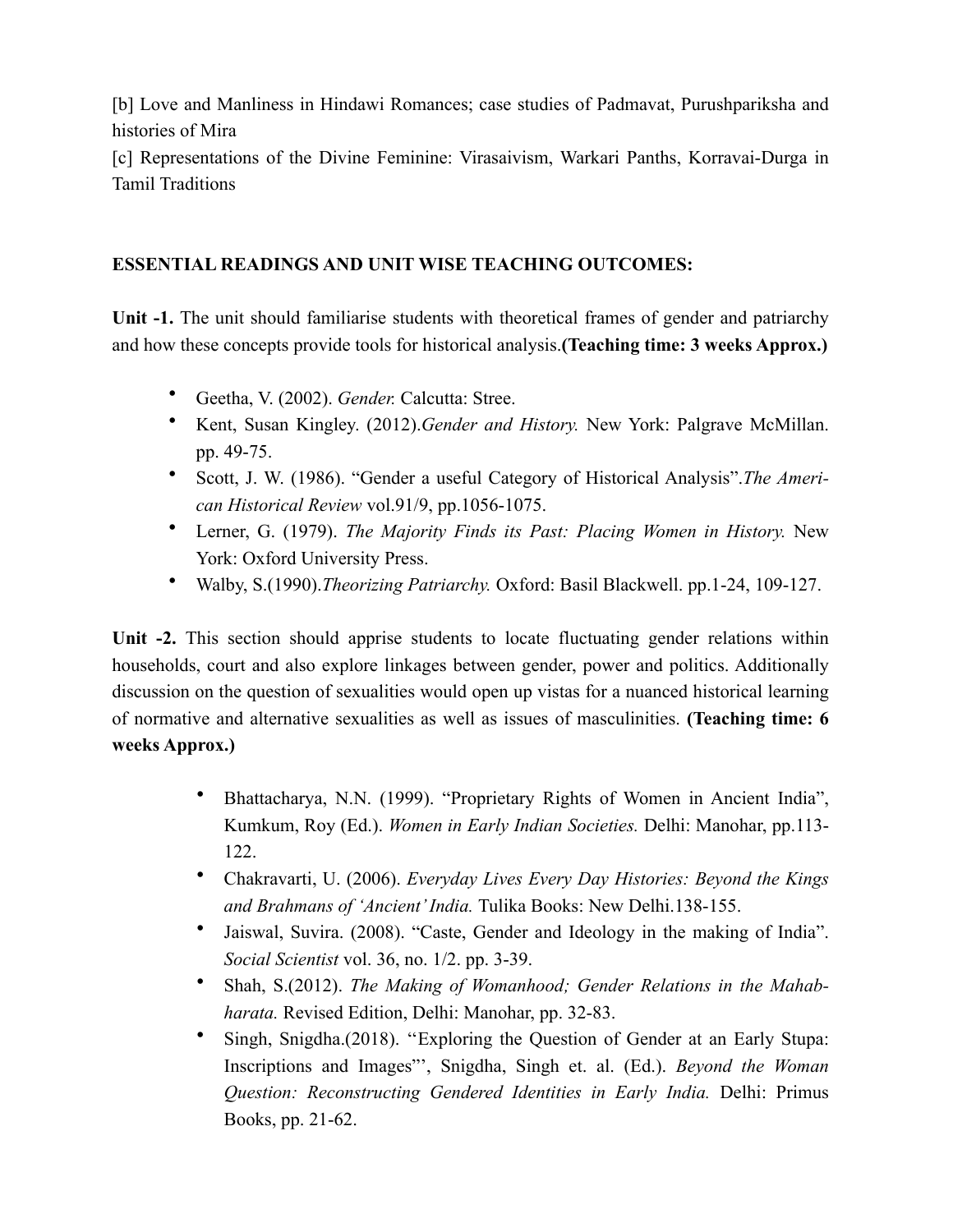- Tyagi, J. (2004). "Hierarchical Projections of Women in Household: Brahmanical Perceptions Recorded in the Early Grhyasutras c.800-500BC". *Social Scientist* vol. 32, no.5-6, pp.3-20.
- Gabbay, Alyssa. (2011). "In Reality a Man: Sultan Iltutmish, His Daughter, Raẓiyya, and Gender Ambiguity in Thirteenth Century Northern India". *Journal of Persianate Studies*, vol. 4, 45-63.
- Roy, K. (2010). "Construction of Gender Relations in the Rajatarangini of Kalhana"; "Gender Relations during the First Millenium: An Overview", in Kumkum Roy, *The Power of Gender and the Gender of Power, Explorations in Early Indian History,* New Delhi: Oxford University Press, pp.142-164 and pp.195-222.
- Talbot, Cynthia. (1995). "Rudrama Devi The Female King: Gender and Political authority in medieval India". David Shulman(Ed.), *Syllables of the Sky: Studies in South Indian Civilisation.* OUP: New Delhi, pp.391-428.
- Sahgal, Smita. (2009-10). "Masculinity in Early India: Constructing an Embryonic Frame". *Proceedings of Indian History Congress*vol.70, pp. 151-163.
- Zwilling, L and M. Sweet. (1996). "Like a City Ablaze': The Third Sex and the Creation of Sexuality in Jain Religious Literature." *Journal of History of Sexuality.* vol.6/3, pp. 359-384.

Unit -3. The focus is on studying gender representation in literature that highlights the idea of love as well as manliness on the one hand and religiosity across temporal and regional spread on the other.**(Teaching time: 5 weeks Approx.)**

- Blackstone, R. K. (1998).*Women in the Footsteps of Buddha: Struggle for Liberation in the Therigathas.* Britain: Curzon Press.
- Chitgopekar, N. (2002). 'Indian Goddess: Persevering and Antinomian Presences'; and Kumkum, Roy. "Goddess in the Rgveda-An Investigation" Nilima Chitgopekar (Ed.), *Invoking Goddess, Gender Politics in Indian Religion.* Delhi: Shakti Books, pp.11-61.
- Chakrabarti, Kunal. (2001). "Introduction". *The Religious Process: The Puranic and the Making of a Religious Tradition.* Delhi: Oxford University Press, pp.1-43.
- Jha, Pankaj. (2019). 'Political Ethics and the Art of Being a Man'. Pankaj Jha, *A political History of Literature: Vidyapati and the Fifteenth Century.* Delhi: Oxford University Press, pp.133-183.
- Sreenivasan, Ramya.(2003). "Padmini, The Ideal Queen: Sufi and Rajput Codes in Malik Muhammad Jayasi's Padmavat". Vijaya Ramaswamy, (Ed.), *Re-searching Indian Women.* New Delhi: Manohar, pp. 97-118.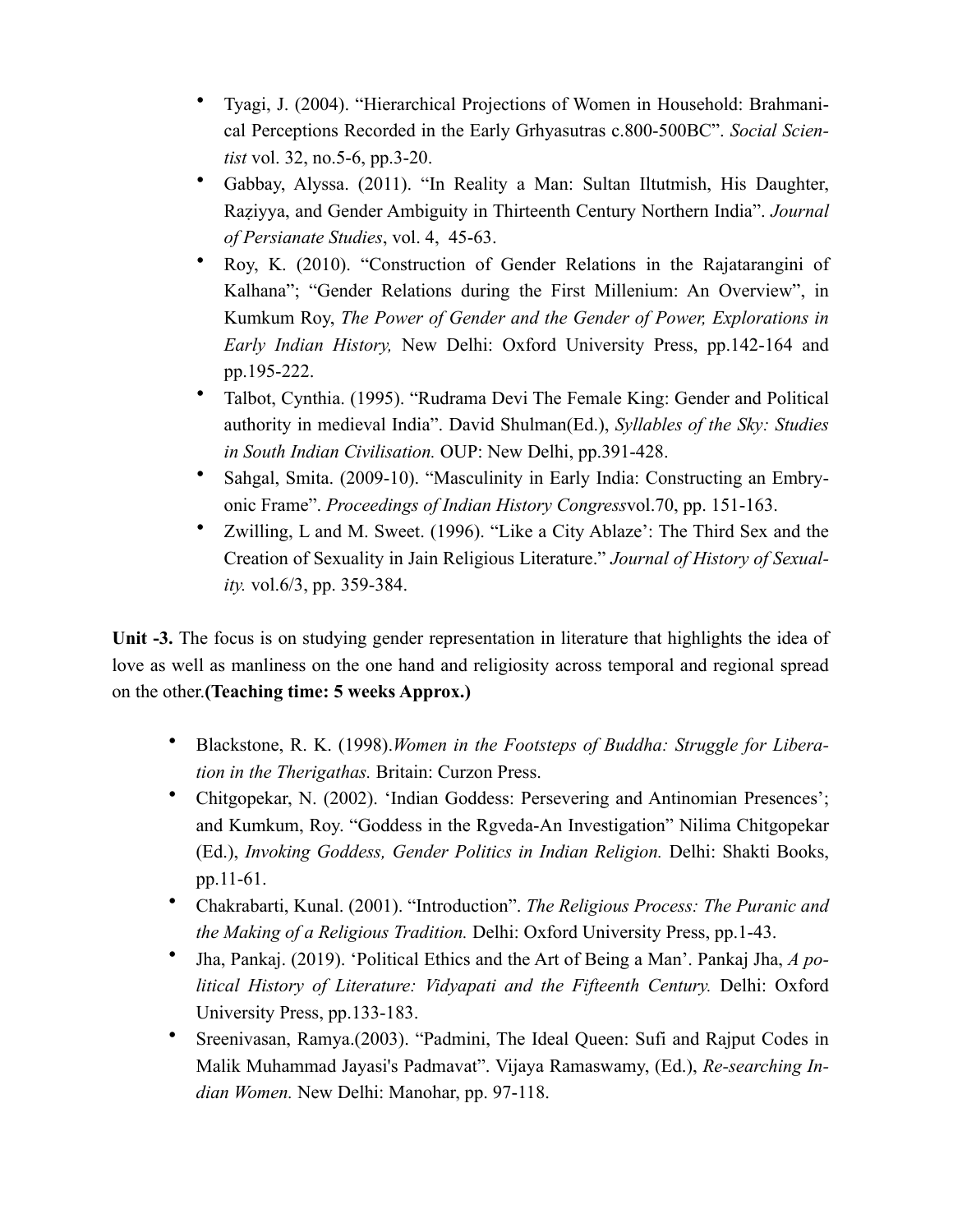- Sangari, Kumkum. (1990) "Mirabai and the Spiritual Economy of Bhakti". *Economic and Political Weekly,* vol. 25/ 27. July 7, pp. 1461-1475.
- Mahalaksmi, R. (2011). "Inscribing the Goddess: Female Deities in Early Medieval Inscriptions from Tamil Region", R., Mahalakshmi. *The Making of the Goddess: Korravai-Durga in Tamil Traditions.* New Delhi: Penguin Books India, pp. 156-98.
- Ramaswamy, V. (1997). "Rebels- House wives"; and "Women in and Out: Women within the Warkari Panths". Vijaya, Ramaswamy, *Walking Naked: Women and Spirituality in South India.* Simla: Indian Institute of Advanced Study, pp.145-194; pp.195-230.

# **SUGGESTED READINGS:**

- Ali, A. (2013). "Women in Delhi Sultanate". *The Oxford Encyclopaedia of Islam and Women*, vol. 1. New York: Oxford University Press, pp.197-200.
- Altekar, A. S. (1956) *The Position of Women in Hindu Society.* Delhi: Motilal Banarsidas.
- Behl, Aditya. (2003). "The Magic Doe, Desire and Narrative in a Hindavi Sufi Romance, circa 1503", Richard M. Eaton (Ed.),*India's Islamic Traditions* 711-1750. New Delhi, OUP, pp.180-208. (Also available in Hindi, in Meenakshi Khanna (Ed.), (2007).मध्यकालीनभारतकासांस्कृतिकइतिहास, New Delhi: Social Science Press. pp. 173-202)
- Bhattacharya, S. (2014). "Issues of Power and Identity: Probing the absence of Maharani-A survey of the Vakataka inscription". *Indian Historical Review*vol.41/1, pp. 19-34.
- Bhattacharya, Shatarupa. (2018). "Gender, Dana and Epigraphs: Access to Resources in Early Medieval Central India". Singh, Snigdha et al (Ed.), *Beyond Woman Question: Reconstructing Gendered Identities in Early India.* Delhi: Primus, pp.63-100.
- Ernst, Carl W. and Bruce B. Lawrence. (2002). *Sufi Martyrs of Love: The Chishti Order in South Asia and Beyond.* New York: Palgrave Macmillan.
- Miller, B.S. (Ed.) (1992), *The Powers of Art and Patronage in Indian Culture*, Delhi: Oxford University Press. pp.1-16.
- Orr, Leslie, (2000). "Women's Wealth and Worship: Female Patronage of Hinduism, Jainism and Buddhism in Medieval Tamil Nadu". Mandaktranta Bose (Ed.).*Faces of the Feminine in Ancient Medieval and Modern India.* New Delhi: Oxford University Press, pp. 124-146.
- Rangachari, Devika. (2013). *Exploring Spaces for Women in Early Medieval Kashmir*, NMML Occasional Papers.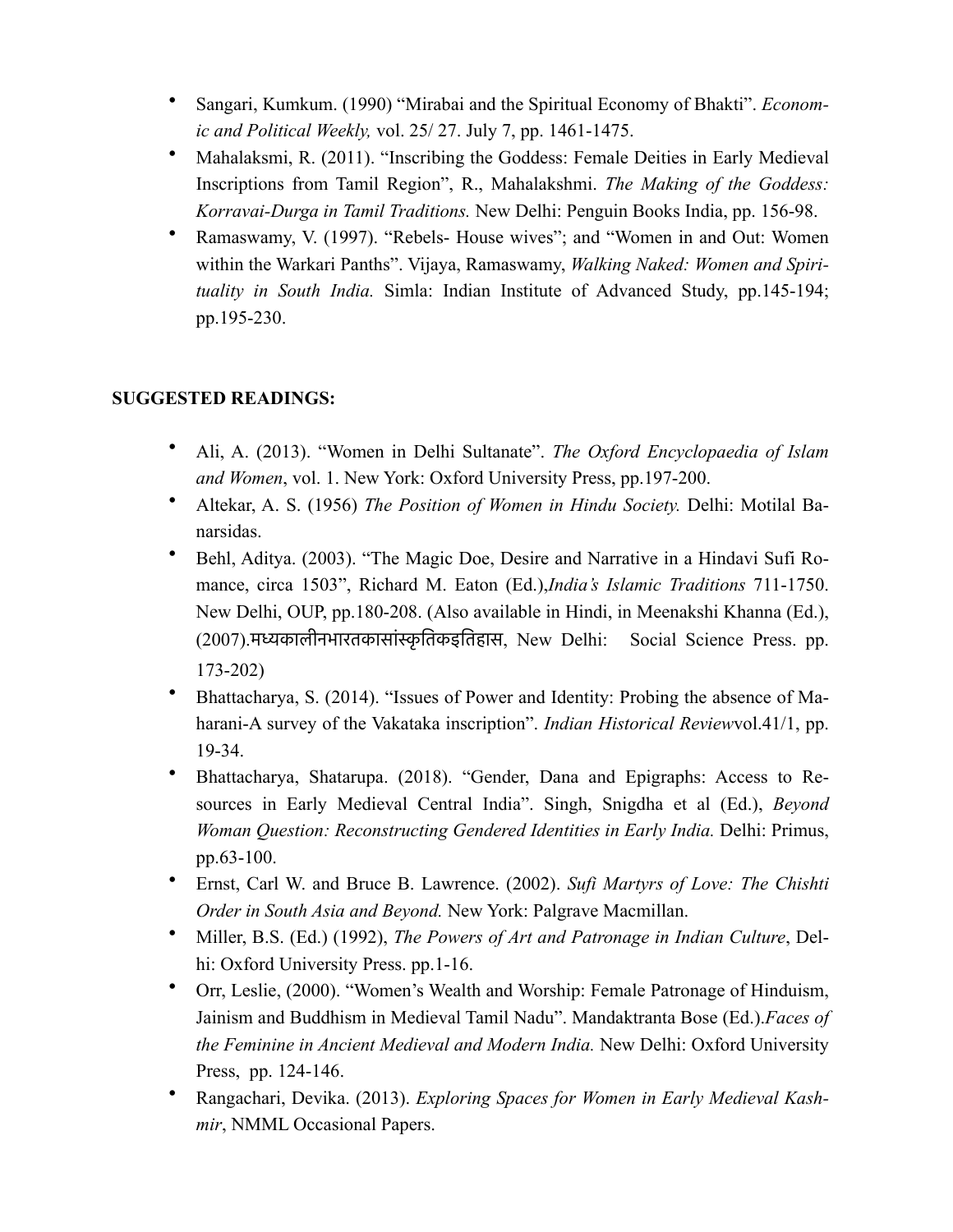- Roy, Kumkum. (2010). *Power of Gender and the Gender of Power*, Delhi: Oxford University Press, 2010, pp 195-219.
- Roy, Kumkum.(1994). *Emergence of Monarchy in North India, Eighth-Fourth Centuries BC: As Reflected in the Brahmanical Tradition.* Delhi: Oxford University Press.
- Sahgal, Smita. (2017). "Defining Sexuality and Locating it in Logic in Early India Text: Advocacy of the practice of Niyoga in Early Sanskrit and non-Sanskrit Texts". *Niyoga: Alternative Mechanism to Lineage Perpetuation in Early India; A Socio-Historical Enquiry*, Delhi: ICHR and Primus Books, 2017, pp.1-7 and pp.21-81.
- Sahgal, Smita.(2019). "Goddess Worship and Mutating Gender Relations within Hindu Pantheon: From Vedic to Puranic". Veenus Jain and Puspraj Singh (Ed.), *Women: A Journey Through Ages,* New Delhi: New Delhi Publishers, pp.23-32.
- Scott, J. W. (1998). *Gender and the Politics of History.* New York: Columbia University Press.
- Sharma, Sunil, (2005). "Amir Khusraw, "Poetics of the Sacred and Profane Ghazal", *The Poet of Sultans and Sufis,* Oxford: Oneworld, 2005, pp. 40-51.
- Sreenivasan, Ramya. (2002) "Alauddin Khalji Remembered: Conquest, Gender and Community in Medieval Rajput Narratives". *Studies in History* vol. 18/2, pp. 275-294.
- Tyagi, J. (2008). *Engendering the Early Households, Brahmanical Precepts in early Grhyasutras, middle of the First millennium BCE*, Delhi: Orient Longman.
- Wright, R. P. (1991). "Women's Labour and Pottery Production in Prehistory" Margret Conkey and Joan Gero (Ed.), *Engendering Archaeology*, USA: Basil Blackwell.
- Zwilling, L. (1992). "Homosexuality as Seen in Indian Buddhist Texts" . J. I. Cabezon (Ed.), *Buddhism, Sexuality and Gender*, Delhi: Sri Satguru Publications, pp. 203-214.
- शाह,शालिनी. (2016). नारीत्वकागठन: महाभारत में लैंगिक सम्बंध कसंरचना, Delhi: Granthshilpi.

# **Teaching Learning Process:**

Students who opt for this course have already touched upon some fundamental concepts in their study of Indian history papers. So the classroom teaching can start with an element of recall that would help them to build on the course further. Tutorial classes can assist in both clarifying doubts as well as sharing knowledge and experience. Students can be encouraged not only to do meticulous readings but to make presentations, get feedback, and evolve their arguments. Audio-visual aids such as screening of films followed by discussions can add value to classroom interactions. The thrust should be on conducting micro studies and then connect it with macro historical processes analysed from the perceptive of gender.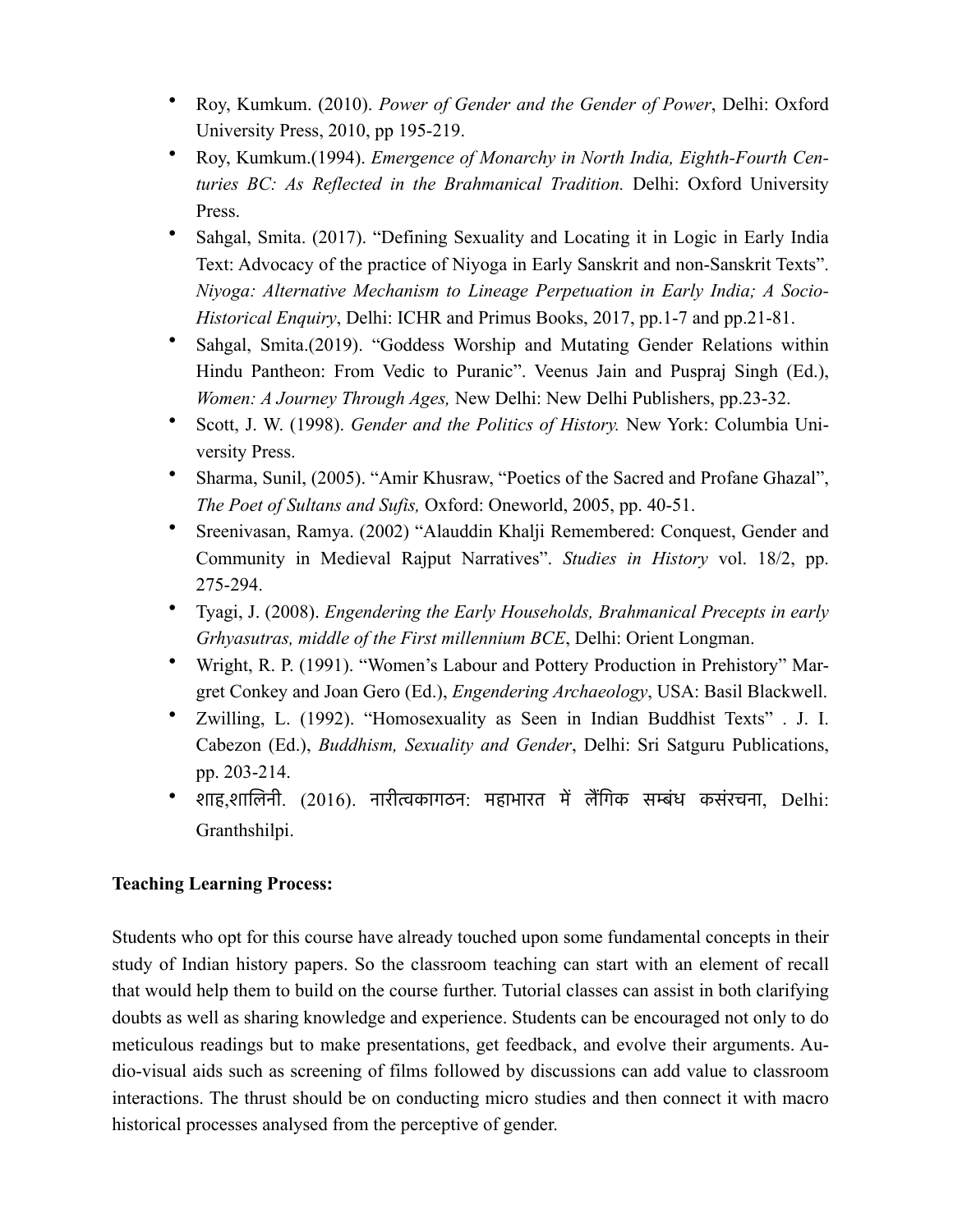#### **Assessment Methods:**

Students will be regularly assessed for their grasp on debates and discussions covered in class. Two written assignments will be used for final grading of the students. As this is a disciplinespecific elective paper actively chosen by the student, his/her engagement with the paper shall be assessed, preferably, through at least one project as a written submission. Overall, students will be assessed on their ability to engage with a sizeable corpus of readings assigned to the theme for written submissions, and to draw concrete connections between issues/events/debates discussed in this paper and the corresponding issues/events/debates discussed in their Core history papers. Internal Assessment: 25 Marks Written Exam: 75 Marks

Total: 100 Marks

### **Keywords:**

Gender, Gender relations, historical analysis, household, power, politics, literary representations.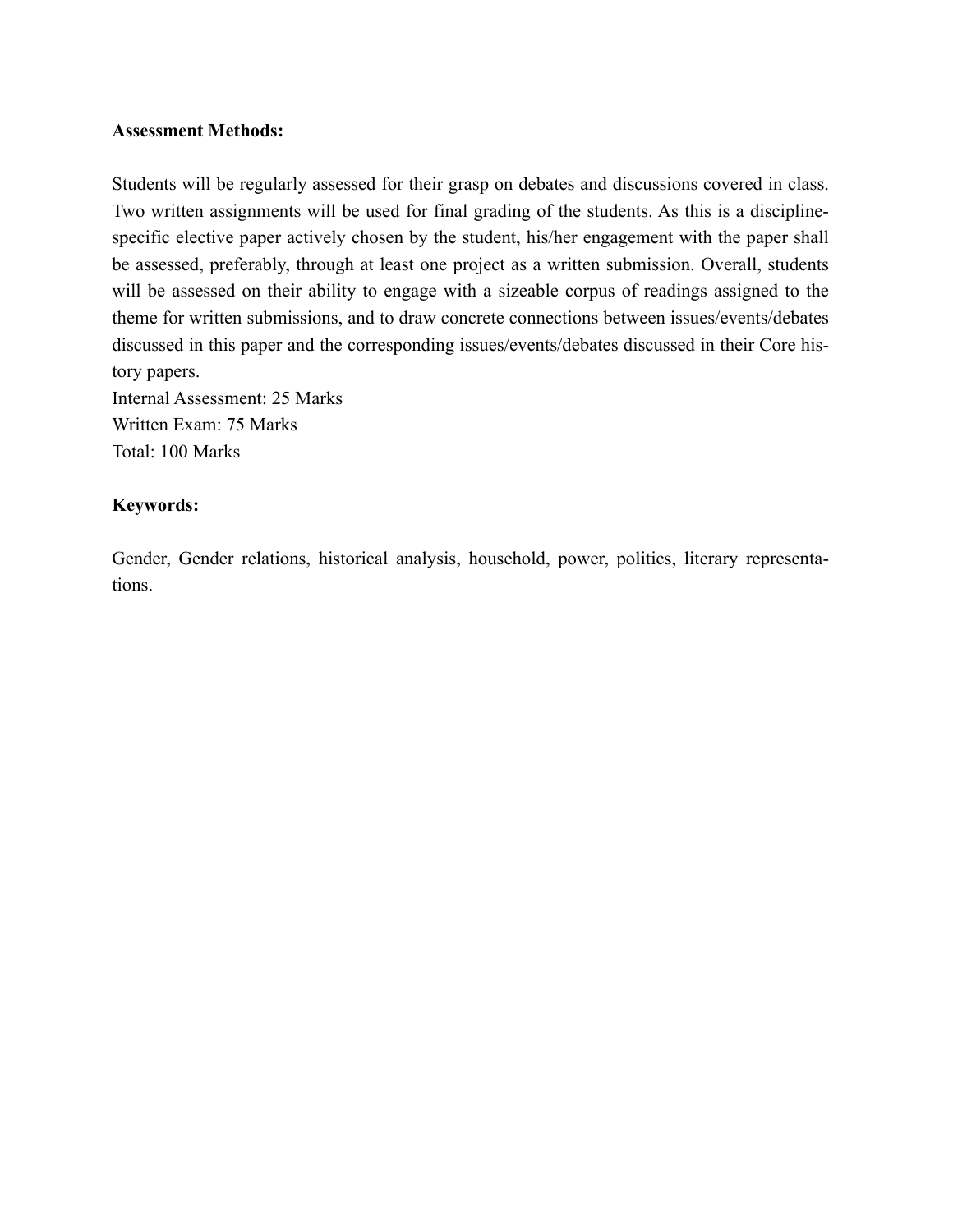### **DSE IX**

#### **HISTORY OF MODERN CHINA (c. 1840s-1950s)**

#### **Course Objectives:**

The course studies the transformation of China from an imperial power into a modern nation taking its place among a constellation of world powers. This transition has been studied in the context of the impact of a specific form of western imperialism on China and the country's numerous internal fissures and contradictions.. This paper seeks to focus on a range of responses to the tumultuous changes taking place: various strands of reform (from liberal to authoritarian), popular movements, and revolutionary struggles. It facilitates an understanding of the multiple trajectories of China's political and cultural transition from a late imperial state, to a flawed Republic, to the Communist Revolution led by Mao Tse Tung. The paper shall expose students to historiographical debates pertaining to each of these themes, keeping in mind historical and contemporary concerns centred on such issues.

#### **Learning Outcomes:**

Upon completion of this course the student shall be able to:

- Develop an in-depth understanding of China's engagement with the challenges posed by imperialism, and the trajectories of transition from feudalism to a bourgeois/ capitalist modernity.
- To locate these historical transitions in light of other contemporaneous trajectories into a global modernity, especially that of Japan.
- Analyse significant historiographical shifts in Chinese history, especially with reference to the discourses of nationalism, imperialism, and communism.
- Investigate the political, economic, social and cultural disruptions caused by the breakdown of the centuries old Chinese institutions and ideas, and the recasting of tradition to meet modernist challenges.
- Comprehend the genesis and unique trajectories of the Chinese Communist Revolution.
- Locate the rise of China and Japan in the spheres of Asian and world politics respectively.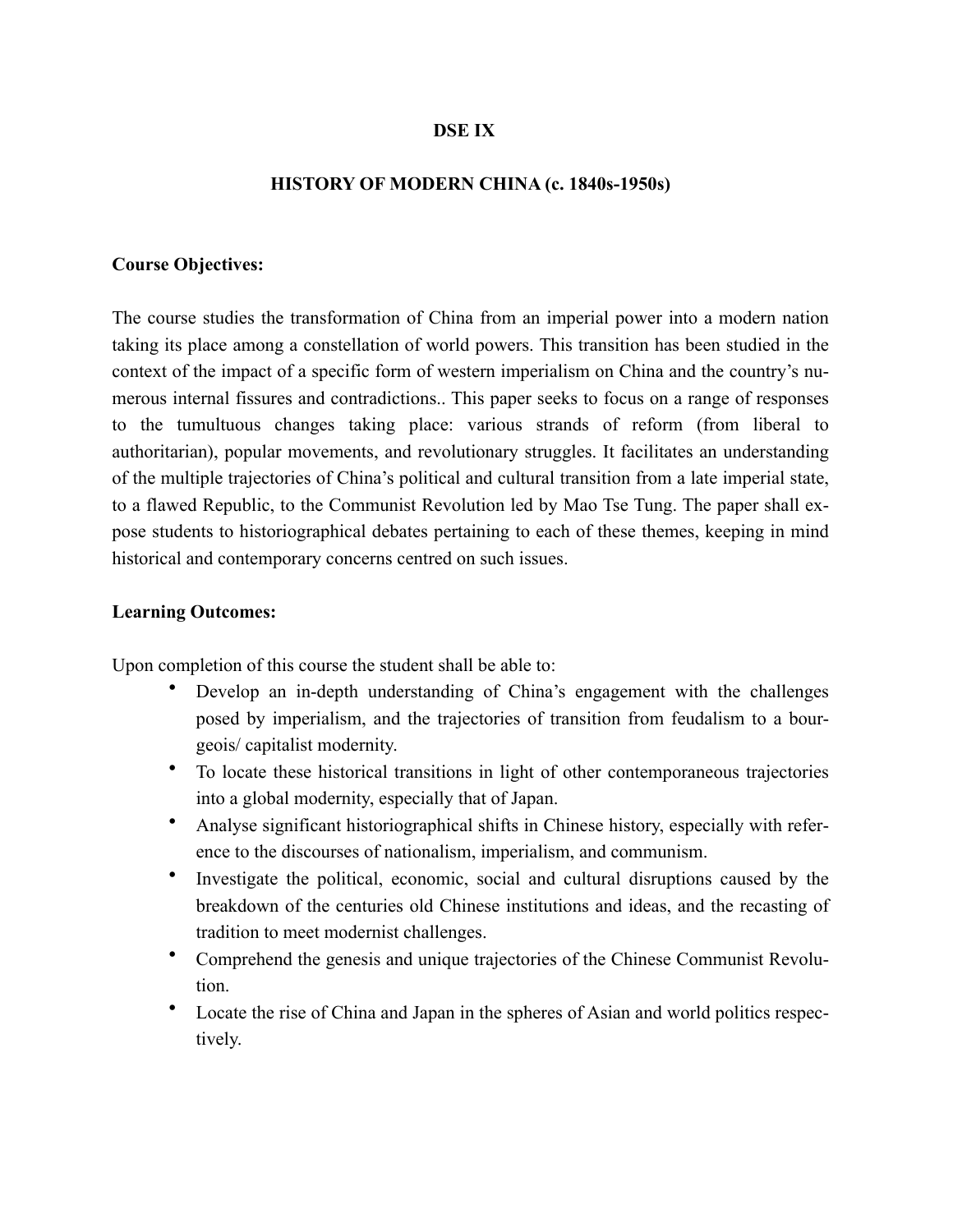# **Course Content:**

### **Unit I: Late Imperial China: Society, Economy, Polity**

- (a) Confucian Value System
- (b) China and the Great Divergence Debate

#### **Unit II. Imperialism, Popular Movements and Reforms in the 19th century**

- (a) Opium Wars and the Unequal Treaty System
- (b) Taiping and Boxer Movements Causes, Ideology, Nature
- (c) Self-Strengthening Movement; Hundred Days Reforms of 1898

### **Unit III: Emergence of Nationalism**

(a). The Revolution of 1911: Context, Nationalist Ideologies, Role of Social Groups, Changing Gender Roles.

(b). Sun Yat-sen (Sun Zhong Shan) — Ideology and Three Peoples Principles

(c) May Fourth Movement of 1919

## **Unit IV: Nationalism and Communism**

(a). 1921-1927: Formation of the CCP and early activities; Reorganization of the KMT (Nationalist Party); The First United Front

(b). 1928-1949: Kiangsi (Jiangxi) Period; Evolution of Maoist Strategy and Revolutionary Measures; the Yenan Phase; Peasant Nationalism and Communist Victory

## **ESSENTIAL READINGS AND UNIT WISE TEACHING OUTCOMES:**

**Unit I:**This unit will introduce student to history of China since early modern times. As a backdrop it will discuss Confucianism and it will also examine the Great Divergence debate. **(Teaching time: 4 weeks Approx.)**

- Latourette, K.S. (1954). *History of Modern China.* London: Penguin Books, (Chapter 2 & Chapter 3).
- Gray, J. (1990). *Rebellions and Revolutions: China from 1800s to the 1980s.*Oxford:Oxford University Press, (Chapter 1).
- Pomeranz, K. (2000). *The Great Divergence: China, Europe and the Making of the Modern World.* Princeton: Princeton University Press, (Introduction, Chapter 1).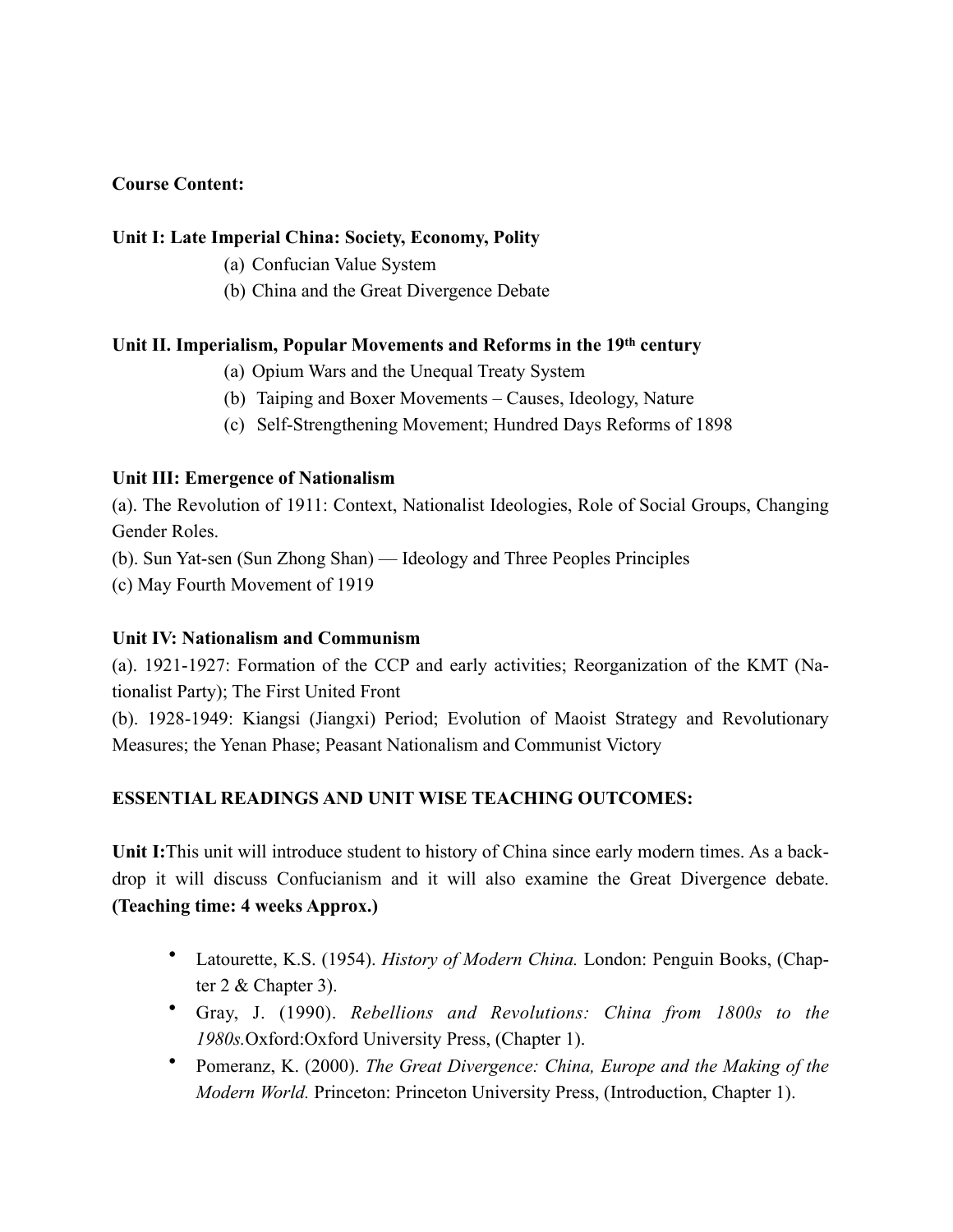• Wong, R. Bin*.* (1997). *China Transformed: Historical change and the Limits of European Expansion.* Ithaca and London: Cornell University Press, pp. 1-52 (The "Introduction" is available on line:

http://www.history.ubc.ca/sites/default/files/documents/readings/bin\_wong\_introduction\_1.pdf.

**Unit II:** This unit deals with European imperialism in China. It also examines the nature and consequences of popular Movements; Taiping and Boxer Movements. It also deals with Hundred Days Reforms of 1898.**(Teaching Time: 4 weeks Approx.)**

- Peffer, N. (1994).*The Far East- A Modern History.* New Delhi: Surjeet Publications, (Chapter VI &Chapter VII).
- Chung, Tan. (1978). *China and the Brave New World: A Study of the Origins of the Opium War.* New Delhi: Allied Publishers, (Chapter 2, Chapter 6 & Chapter 7).
- Vinacke, H.M. (1982).*A History of the Far East in Modern Times.* Delhi: Kalyani Publishers, (Chapter II).
- Chesneaux, J. (1973). *Peasant Revolts in China 1840-1949.* London: Thames and Hudson, (Chapter 2).
- Cohen, P.A. (1997).*History in Three Keys: The Boxer as Event, Experience and Myth.* New York: Columbia University Press.
- Fairbank, J.K. and Merle Goldman. (2006). *China: A New History.* Harvard: Harvard University Press, (Chapter 10& Chapter 11).
- Gray, J. (1990 reprint). *Rebellions and Revolutions: China from 1800s to the 1980s.* Oxford: Oxford University Press, (Chapter 3& Chapter 6).
- Purcell, V. (1963).*The Boxer Rebellion: A Background Study.* Cambridge: Cambridge University Press, (Chapter VI, Chapters IX, Chapter X& Conclusion).
- Tan, Chester C. (1967). *The Boxer Catastrophe,* New York: Octagon Books.
- Shih, Vincent. (1967). *Taiping Ideology: Its Sources, Interpretations and Influences.* Seattle: University of Washington Press.

**Unit III:** This unit examines the history of emergence of Nationalism in China. The Revolution of 1911, its character, nature of protest and participation etc. It also deals with the rise and impact of Sun Yat-sen (Sun Zhong Shan), his ideology and Three Peoples Principles. **(Teaching Time: 3weeks Approx.)**

- Wright, M. C. (Ed.). (1968).*China in Revolution: the First Phase, 1900-1913.* London: Yale University Press, (Introduction).
- Zarrow, P. (2005). *China in War and Revolution 1895-1949.* London: Routledge.
- Lazzerani, Edward J. (Ed.). (1999).*The Chinese Revolution.* Westport, Connecticut: Greenwood Press, pp 19-32.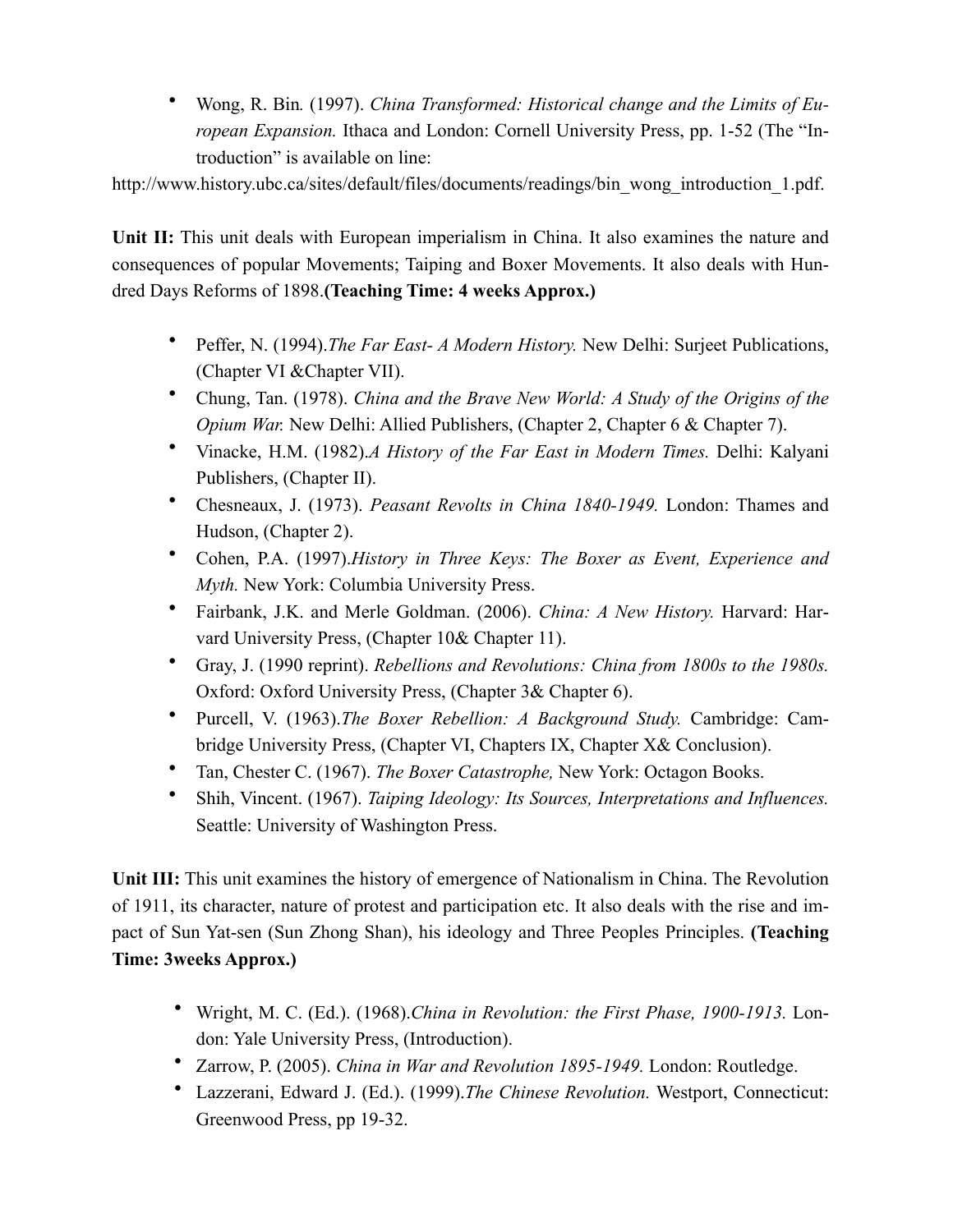- Linebarger, P.M.A. (1973). *The Political Doctrines of Sun Yat-sen: An Exposition of the San min Chu I.* Westport (Connecticut): Greenwood Press, ("Introduction". Also available online: http://www.gutenberg.org/ebooks/39356).
- Schiffrin*,* H.Z. (1968). *Sun Yat-sen and the Origins of the Chinese Revolution,*  Berkeley: University of California Press, (Chapter 1, Chapter II & Chapter X).
- Bianco, L. (1967). *Origins of the Chinese Revolution 1915-1949.* Stanford: Stanford University Press, (Chapter 2).
- Chow, Tse-tung. (1960).*The May Fourth Movement.* Stanford: Stanford University Press, (Chapter I, Chapter XIV).
- Sheridan, J.E. (1975). *China in Disintegration: The Republican Era in Chinese History 1912-1949.* London: Free Press, Collier Macmillan Publishers, (Chapter IV).
- Spence, J. (1999).*The Search for Modern China.* New York: W.W. Norton, (Chapter 11. 13).

**Unit IV:** This unit will examine nature of Nationalism and emergence of Communism in China. It will also examine the formation of the CCP and its early activities. History of Reorganization of the KMT (Nationalist Party) and The First United Front will also be elaborated upon. **(Teaching time: 3 weeks Approx.)**

- Bianco, L. (1967).*Origins of the Chinese Revolution 1915-1949.* Stanford: Stanford University Press, (Chapter 3 & Chapter 4).
- Fairbank, J.K. (1987). *The Great Chinese Revolution 1800-1985,* Part Three. London: Chatto and Windus, (Chapter 12, Chapter 13 & Chapter 14).
- Harrison, J.P. (1972). *The Long March to Power: A History of the Chinese Communist Party, 1921-1972,* London: Macmillan, (Chapter 2, Chapter 3 &Chapter 9).
- Isaacs, H. (1961).*The Tragedy of the Chinese Revolution.* Stanford: Stanford University Press, (Preface, Chapter 1, Chapter 2, Chapter 3, Chapter 4 & Chapter 18).
- Johnson, Chalmers A. (1962). *Peasant Nationalism and Communist Power: The Emergence of Revolutionary China, 1937-1945.* Stanford: Stanford University Press, (Chapter I).
- Selden, M. (1971). *The Yenan Way in Revolutionary China.* Cambridge: Harvard University Press, (Chapter 1 & Chapter VI).
- Shinkichi, E. and H. Z. Schiffrin, (Ed.). (1984).*The 1911 Revolution in China: Interpretive Essays.* Tokyo: University of Tokyo Press, pp. 3-13.
- Snow, E. (1937). *Red Star over China, Part Three.* London: Victor Gollancz, (Chapter 2).
- Spence, J. (1999). *The Search for Modern China.* New York: W.W. Norton, (Chapter 16).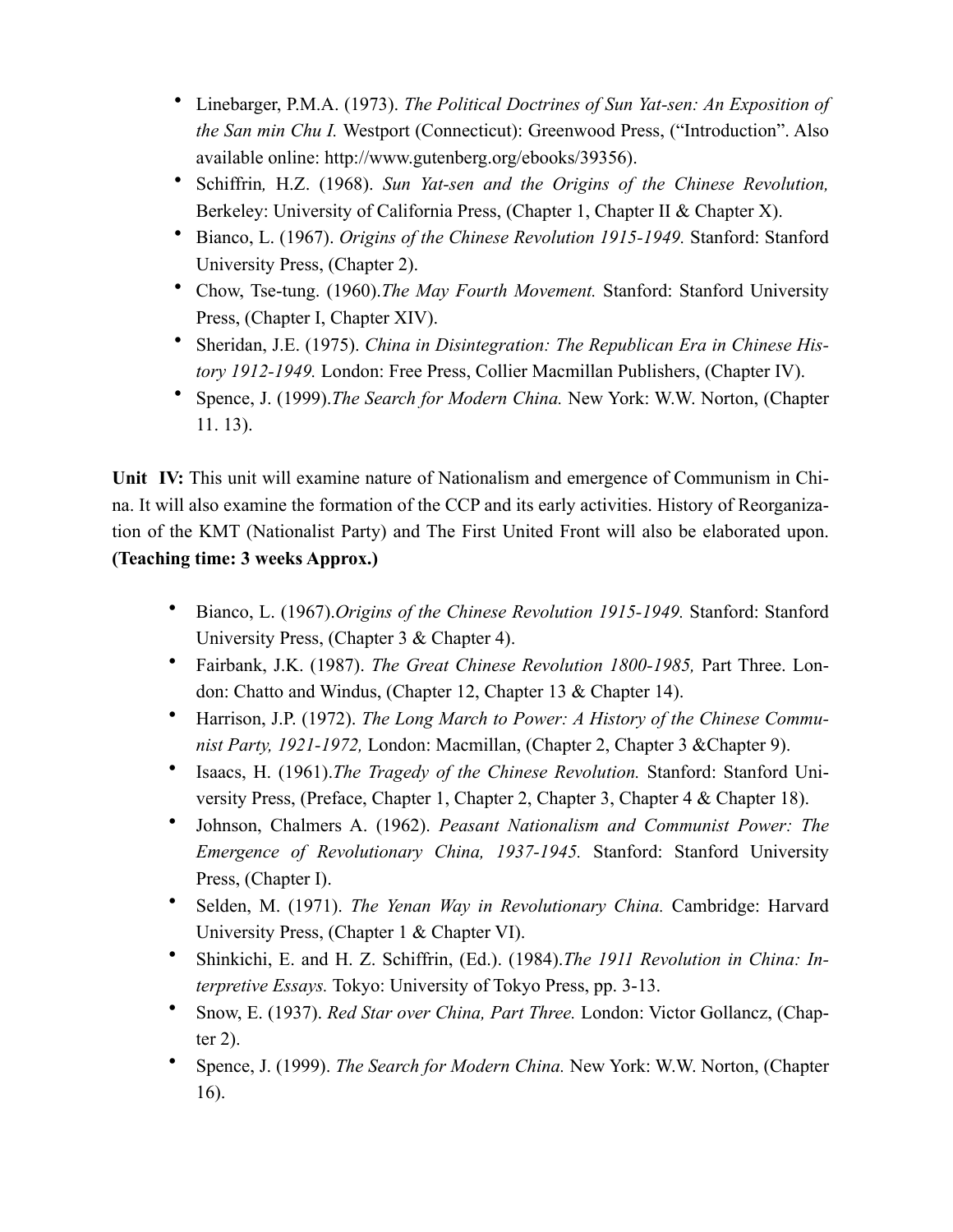# **SUGGESTED READINGS:**

- Bailey, Paul J. (2007).*Gender and Education in China: Gender discourses and women's schooling in the early twentieth century.* London: Routledge.
- Cameron, Meribeth H. (1931).*The Reform Movement in China, 1898-1912,* Stanford: Stanford University Press.
- Chen, J. (1965).*Mao and the Chinese Revolution.* London: Oxford University Press.
- Chesneaux, J. (Ed.). (1972). *Popular Movements and Secret Societies in China 1840-1950.* Stanford: Stanford University.
- Chesneaux, Jean *et. al.* (1976). *China from Opium War to 1911 Revolution.* New York: Random House, (Chapters 2-4, 7).
- Cohen, P. A. and John E. Schrecker*.* (1976). *Reform in Nineteenth Century China,*  Cambridge: Harvard University Press.
- Duara, Prasenjit. (2009). *The global and the regional in China's nation-formation*. London: Routledge.
- Fairbank, J. K. (1953). *Trade and Diplomacy on the China Coast: the opening of the treaty ports, 1842-54.* Cambridge: Harvard University Press,(Basic textbook, select chapters).
- Fairbank, J.K. (Ed.). (1983). *Cambridge History of China: Volume XII: Republican China 1912-1949,* Cambridge: Cambridge University Press
- Fairbank, J.K. and Merle Goldman. (2006). *China: A New History.* Harvard: Harvard University Press, (Chapter 12).
- Fairbank, J.K., E.O. Reischauer and A.M. Craig. (1998).*East Asia: Tradition and Transformation.* New Jersey: Houghton Mifflin.
- Fenby, J. (2009). *The Penguin History of Modern China: The Fall and Rise of a Great Power 1850-2009.* London: Penguin Books, 2009.
- Franke, Wolfgang. (1980).*A Century of Chinese Revolution, 1851-1949,* Colombia: University of South Carolina Press.
- Goodman, Bryna and Wendy Larson (Ed.). (2005).*Gender in Motion: Divisions of*  Labor and Cultural Change in Late Imperial and Modern China. Lanham: Rowman and Littlefield Publishers.
- Greenberg, M. (1951). *British Trade and the Opening of China.* Cambridge: Cambridge University Press, (Basic textbook, select chapters).
- Hsu*,* I.C.Y. (1985). *The Rise of Modern China.* Hong Kong: Oxford University Press, (Chapter 10).
- Hsu, I.C.Y. (Ed.). (1971).*Readings in Modern Chinese History, Part Two.* Hong Kong: Oxford University Press, (Chapter II).
- Lovell, J. (2011). *The Opium War: Drugs, Dreams, and the Making of China,* London: Picador.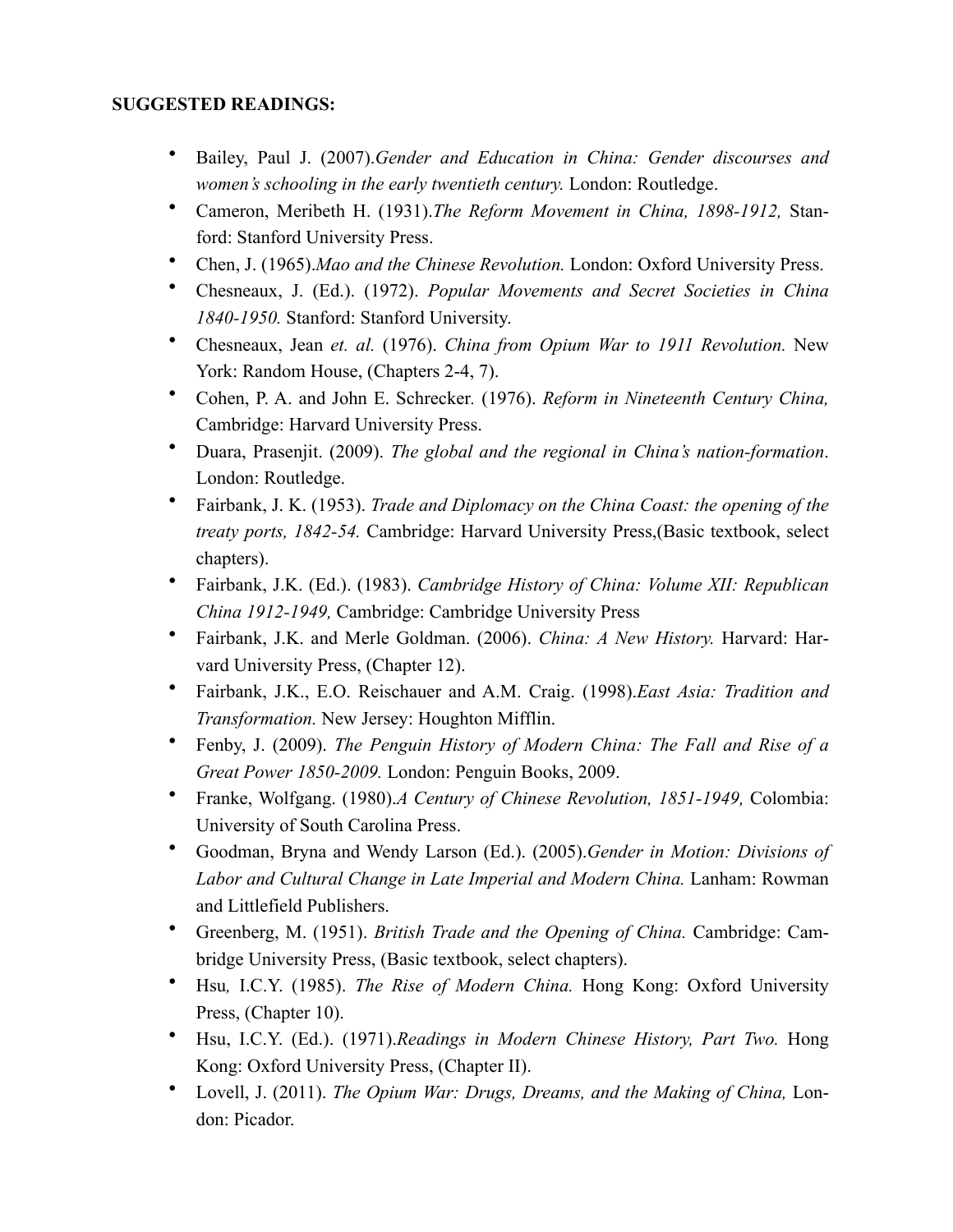- Michael, F.H. (1966-1971).*The Taiping Rebellion: History and Documents.* Seattle: University of Washington Press.
- Schram, S.R. (1963). *The Politics and Thoughts of Mao Tse Tung.* London: Pall Mall.
- Schurmann, F. and O. Schell (Ed.). (1968). *China Reader Series:* Vol. I– *Imperial China*, *Vol. II*– *Republican China*. Harmondsworth: Penguin Books.
- Schwartz, B. (Ed.). (1972).*The Reflections on the May Fourth Movement: A Symposium.* Cambridge: Harvard University Press.
- Sheng, Hu. (1981).*Imperialism and Chinese Politics,* Beijing: Foreign Languages Press, (Basic textbook, select chapters).
- Spence, J.D. (1972). *The Gate of Heavenly Peace.* London: Faber and Faber Limited.
- Tan Chung. (1986). *Triton and Dragon: Studies on the 19th Century China and Imperialism.* New Delhi: Gian Publishing House.
- Teng, S.Y. (1971). *The Taiping Rebellion and the Western Powers: A Comprehensive Survey.* Oxford: Clarendon Press.
- Twitchett, D. and J.K. Fairbank. (1978).*The Cambridge History of China.* Cambridge: Cambridge University Press.
- Vohra*,* Ranbir. (1987).*China's Path to Modernization: A Historical Review From 1800 to the Present.* Englewood: New Jersey.: Prentice Hall.
- Waller, D. *Kiangsi Soviets Republic: Mao and the National Congress of 1931 and 1934.* Berkeley: University of California Press.
- Wasserstorm, Jeffrey N. (2003). *Twentieth Century China: New Approaches (Rewriting Histories).* London: Routledge.
- Wasserstorm, Jeffrey N. (2016).*The Oxford Illustrated History of Modern China*, Oxford: Oxford University Press.
- पन्त,शैला:(year) आधुनिक चीन का उदय.
- मिश्र,कृष्णकान्त. (2005).बीसवीं सदी का चीन: राष्ट्रवाद और साम्यवाद, ग्रन्थशिल्पी.
- सत्यकेतु विद्यालंकार. (1952). एशिया का आधुनिक इतिहास, Masoori: Sarasvati Sadan.
- जैन एस के. आधुनिक एशिया का इतिहास*.*
- जैनकै लाशचंद. एशिया की विकासोन्मुखीएकता*.*
- सराओ,के. टी.एस. चीन का इतिहास.
- चीन का भूगोल, (1985). विदेशी भाषा प्रकाशन गृह, पेइचिंग
- एप्सटाइन,इजराइल. (1984). अफीम युद्ध सेमुक्तितक*.*
- मोहंती,मनोरंजन. (1980). माओत्सेतुंग का राजनीतिक चिंतन (अनुवाद: आनंद स्वरुप वर्मा), दिल्ली : मैकमिलन.
- पाण्डेय धनपति. (2005). आधुनिक एशिया का इतिहास. Delhi: Motilal Banarsidas.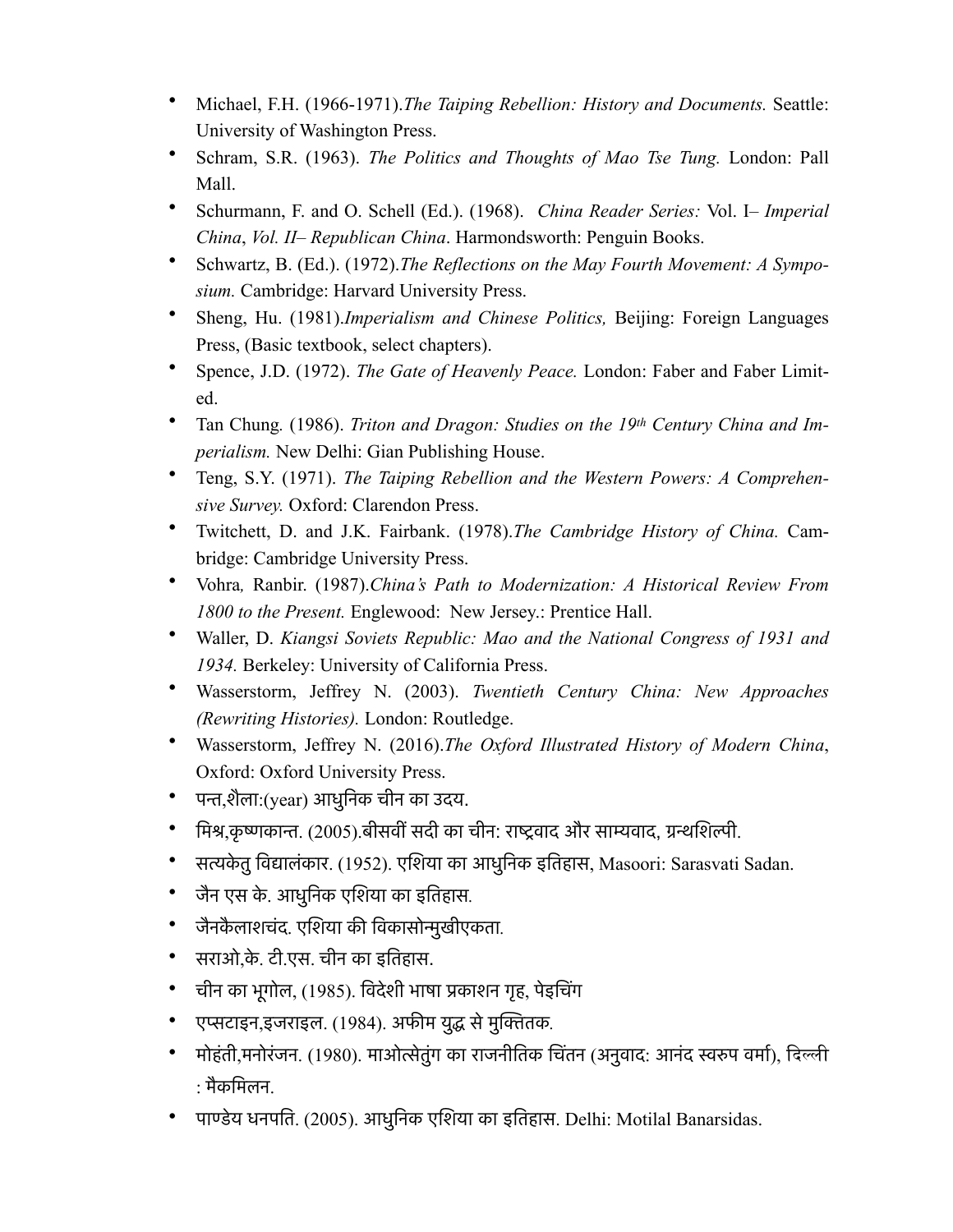#### **Teaching Learning Process:**

Classroom teaching will be enriched by discussions and presentations made by students in class and/or in tutorials. Presentations shall focus either on important themes covered in class lectures, or on specific readings. Overall, the Teaching Learning Process shall emphasise the interconnectedness of issues within the different rubrics to build a holistic view of the time period.

#### **Assessment Methods:**

Students shall submit two pieces of written work and shall make presentations based on the prescribed readings during tutorial classes. Since this is a discipline-specific elective paper chosen by the student, she should be encouraged to explore the subject through as many diverse media and in as many ways as possible. Students will be encouraged to innovatively use diverse learning aids, such as maps, texts on historical geography, literature, media reports, documentaries, and movies.

Internal Assessment: 25 Marks Written Exam: 75 Marks Total: 100 Marks

## **Keywords:**

China, Nationalism, Canton, Opium, Communism, Mao, KMT, CCP, Soviet, Peasantry, Reform, Revolt, Revolution, Sun Yat-sen, Imperialism, Confucianism, Great divergence, Warlordism, Peasant nationalism, Soviets.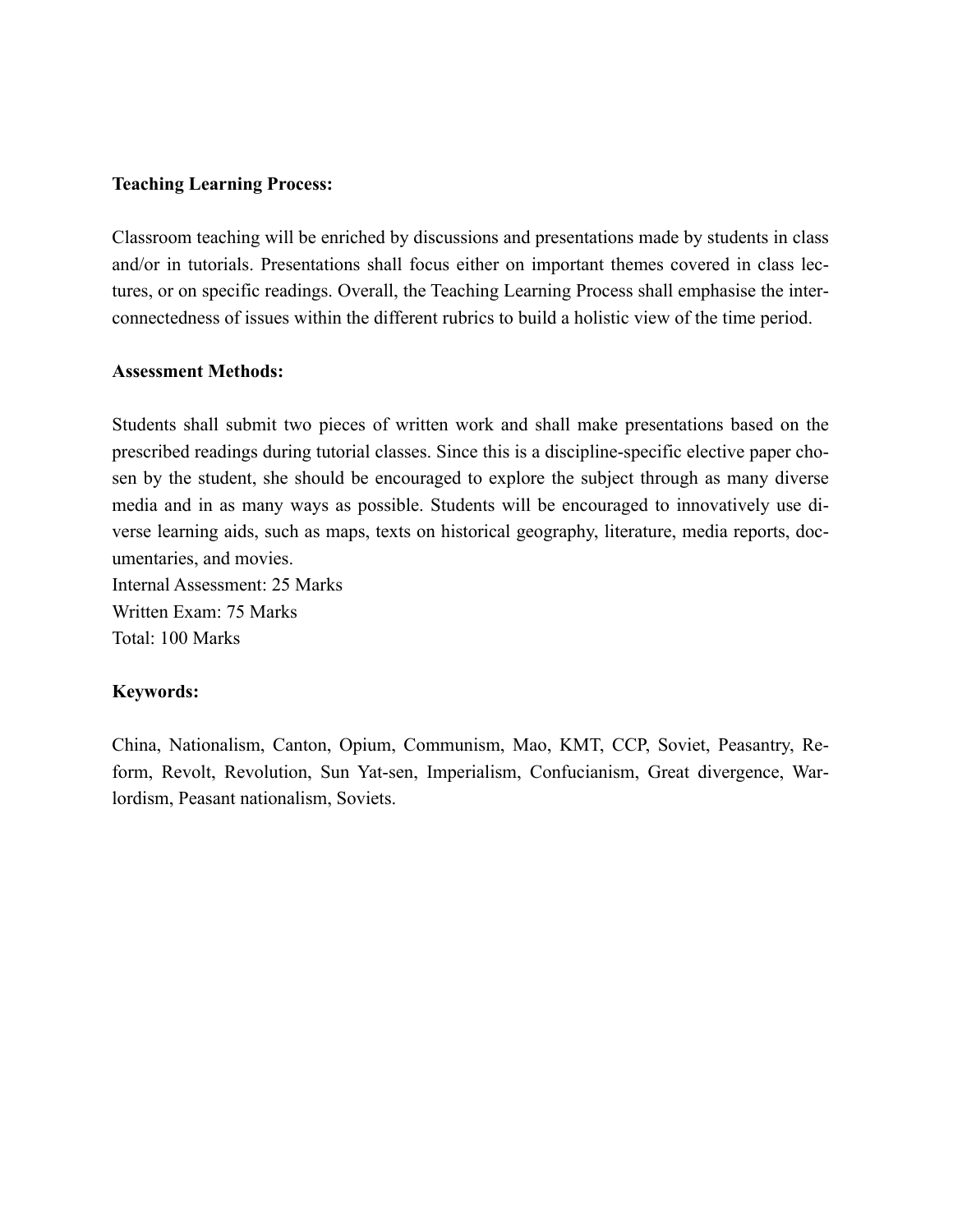#### **DSE X**

### **The Making of pre-Colonial Southeast Asia**

#### **Course Objectives:**

This course offers an overview of pre colonial Southeast Asian history. It seeks to familiarise students with historiographical debates involving the construction of Southeast Asia as a region. It analyses processes of state formations, the impact of maritime activity on society and polity in the mainland and the archipelago. It focuses on the development and localization of religious traditions across a linguistically and culturally diverse region. The paper will require students to engage with recent developments in the historiography especially with recent research on aspects of social and political history, external influences on the region, architecture, urban history and its local histories. Through this the student will develop a clear and comprehensive understanding of different aspects of pre modern Southeast Asian history.

#### **Learning Outcomes:**

Upon completion of this course the student shall be able to:

- Explain the processes of state formation, the localization and spread of religious traditions like Islam and Buddhism
- Analyse the impact of the European presence on local society
- Examine the impact of maritime activity of local society and polity and the developments in the economic and architectural history of the region.
- Discern the history of Populist and Progressive movements along with introduction of New Deal in response to the Great Depression.
- Describe the historiographical trends to study history of Southeast Asia

#### **Course Content:**

- **Unit-I: Introducing maritime and mainland Southeast Asia:** Environments, Language, Cultures and People; the macro region
- **Unit-II: Sources and historiographical trends:** Indianization / Sinicization / Localization
- **Unit-III: a) State formation:** the early kingdoms; later polities (Pagan, Srivijaya, Khmer);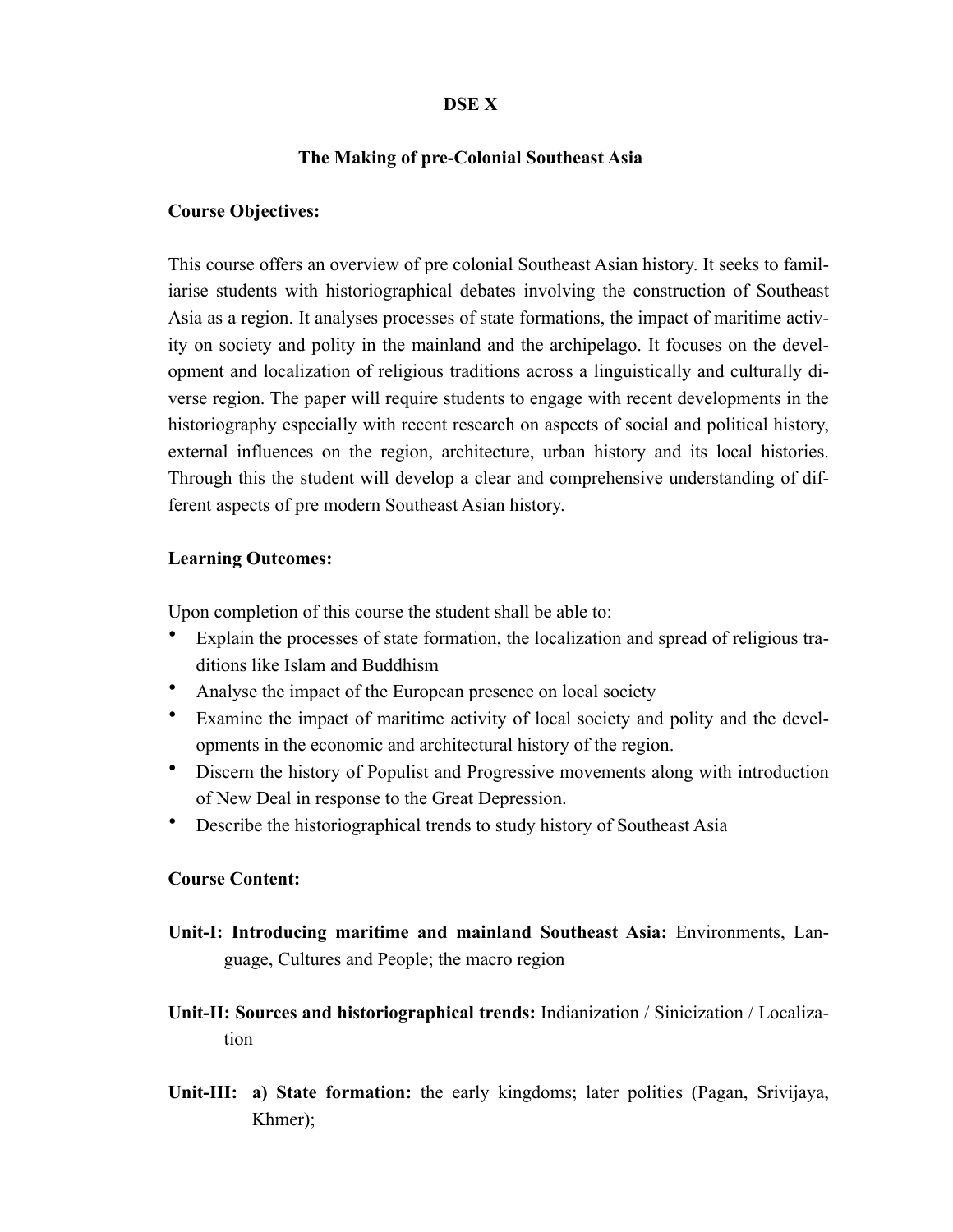# **b) social structures c) Indian Ocean and overland routes d) art & architecture**

- **Unit-IV: Religion:** Popular beliefs; the spread and localization of Buddhism, Hinduism, Islam and Christianity
- **Unit-V: The Age of European Commerce:** Majapahit Empire, regional formations, the Portuguese and Spanish commercial enterprise, Maritime economy, trade routes, commodities, business communities and port cities

# **ESSENTIAL READINGS AND UNIT WISE TEACHING OUTCOMES:**

**Unit-I:** In this unit the student will better appreciate the region and its linguistic, ecological and ethnic diversity. S/he will become familiar with various aspects of the regions micro histories. recent historiographical debates. **(Teaching time: 2 weeks Approx.)**

- Tarling, N., ed. (2000). *The Cambridge History of Southeast Asia (vol. 1, part 1: from earliest times to 1500 CE)*, Cambridge: Cambridge University Press. (A basic text book for the course).
- Wolters, O.W. (1999). *History, Culture and Region in Southeast Asian Perspectives*, Singapore: Institute of Southeast Asian Studies
- Andaya, Leonard Y. (2008). *Leaves of the Same Tree: Trade and Ethnicity in the Straits of Melaka*, Honolulu: University of Hawaii Press
- Monica L Smith. (1999). "'Indianization' from the Indian Point of View: Trade and Cultural Contacts with Southeast Asia in the Early First Millennium C.E", *Journal of the Economic and Social History of the Orient*, Vol. 42, No. 1, pp. 1-26
- Suarez, Thomas. (1999). *Early Mapping of Southeast Asia: The Epic Story of Seafarers, Adventurers and Cartographers who first mapped the regions between China and India*, Singapore: Periplus.

**Unit- II:** In this unit the student will be introduced to important aspects of the recent historiographical debates. S/he will be familiarised with the questions of social formations linked to the influence of India and China over the region. The student will also engage with recent debates that draw attention to local factors in the regions development. **(Teaching time: 2 weeks Approx.)**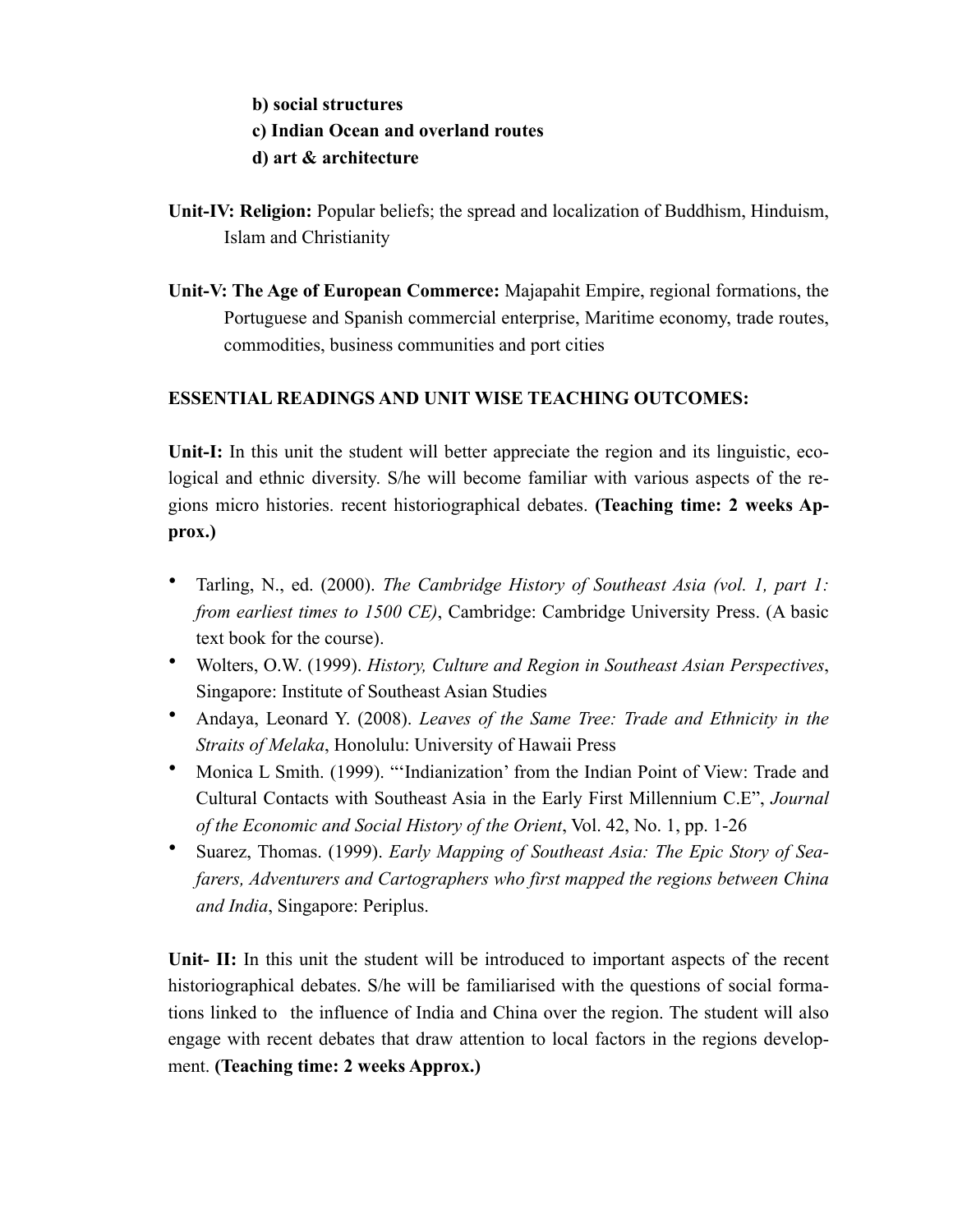- Miksic, John N. and Geok Yian Goh. (2017). *Ancient Southeast Asia*, London: Routledge
- Kulke, H. (1993; 2001). *Kings and Cults: State Formation and Legitimation in India and Southeast Asia,* New Delhi: Manohar.
- Tarling, N., ed. (2000). *The Cambridge History of Southeast Asia (vol. 1, part 1: from earliest times to 1500 CE)*, Cambridge: Cambridge University Press. (A basic text book for the course).
- Wolters, O.W. (1999). *History, Culture and Region in Southeast Asian Perspectives*, Singapore: Institute of Southeast Asian Studies
- Andaya, Leonard Y. (2008). *Leaves of the Same Tree: Trade and Ethnicity in the Straits of Melaka*, Honolulu: University of Hawaii Press

Unit-III: At the end of this rubric the students would be able to discuss the process of state formation in the region. They will develop a better understanding of the evolving social structures in the region and will be familiar with the important networks of trade and artistic patronage. **(Teaching time 4 weeks Approx.)**

- Miksic, John N. and Geok Yian Goh. (2017). *Ancient Southeast Asia*, London: Routledge
- Kenneth R. Hall, (2011). *A History of Early Southeast Asia: Maritime Trade and Societal Development, 100-1500*, London: Rowman & Littlefield Publishers
- Klokke, M., (Ed.) (2000). *Narrative Sculpture and Literary Traditions in South and Southeast Asia*. Leiden: Brill.
- Kulke, H. (1993; 2001). *Kings and Cults: State Formation and Legitimation in India and Southeast Asia,* New Delhi: Manohar.
- Girard-Geslan, M., M. Klokke, A. Le Bonheur, D.M. Stadtner, T. Zephir, (1998). *Art of SoutheastAsia,* London: Harry N. Abrams
- Guy, J., et al. (2014). *Lost Kingdoms: Hindu-Buddhist Sculpture of South and Southeast Asia*. New York: Metropolitan Museum of Art and Yale University Press.

**Unit-IV:** The student will be expected to develop an understanding of local beliefs and ritual practices in both maritime and mainland southeast Asia. She/he will be able to demonstrate familiarity with the historical time line and local impact of the spread and localization of important religious traditions in the region. **(Teaching time: 2 weeks Approx.)**

• Acri, Andrea, Helen Creese and Arlo Griffiths (Eds.). (2011). *From Lanka eastwards: The Ramayana in the Literature and Visual Arts of Indonesia*, Leiden: Brill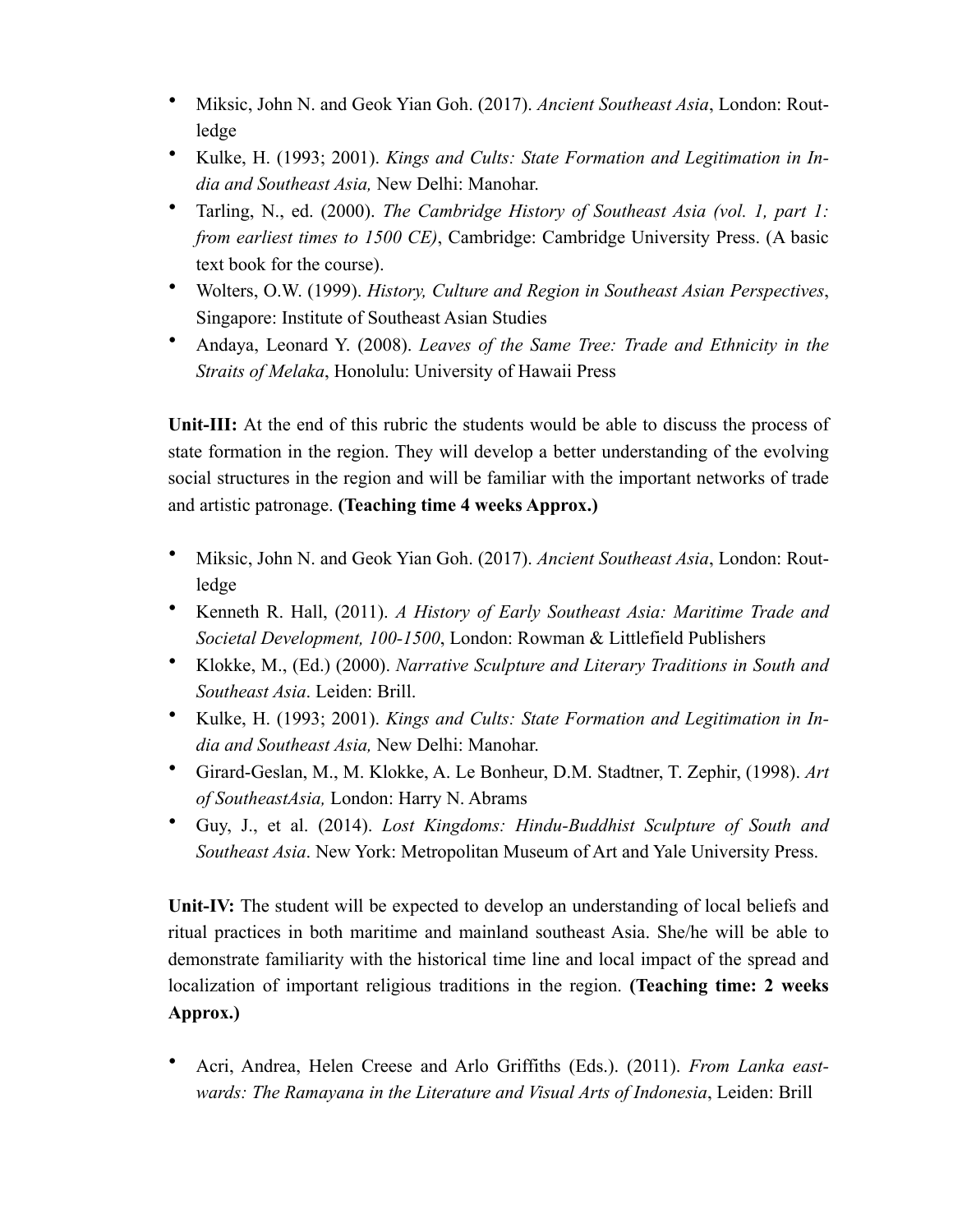- Klokke, M., (Ed.) (2000). *Narrative Sculpture and Literary Traditions in South and Southeast Asia*. Leiden: Brill.
- Morgan David O. and Anthony Reid. (2010). *The New Cambridge history of Islam: The Eastern Islamic World eleventh to eighteenth centuries, Vol. 3*, Cambridge: Cambridge University Press
- Aritonang, Jan Sihar and Karel Steenbrink (Eds.). (2008). *A History of Christianity in Indonesia*, Leiden: Brill
- Tara Albert. (2014). *Conflict and Conversion: Catholicism in Southeast Asia, 1500- 1700*, Oxford: Oxford University Press

Unit- V: By the end of this rubric the students will be able to trace the changing character of political formations and the establishment of a European presence in Southeast Asia. The student will learn about various dimensions of the maritime activity involving communities, commodities and port cities. The student will read about the beginnings of the European presence in the region and its impact on the local polities, patterns of trade and social networks. **(Teaching time: 4 weeks Approx.)**

- Andaya, Leonard Y. (2008). *Leaves of the Same Tree: Trade and Ethnicity in the Straits of Melaka*, Honolulu: University of Hawaii Press
- Pinto, Paulo Jorge de Sousa. (2012). *The Portuguese and the Straits of Melaka, 1575-1619: Power Trade and Diplomacy*, Singapore: National University of Singapore Press
- Reid, Anthony. (1988). *Southeast Asia in the Age of Commerce, 1450-1680: The Lands Below the Winds*, New Haven: Yale University Press
- Reid, Anthony (Ed.). (1993). *Southeast Asia in the early modern era: Trade, power and belief*, Ithaca, New York: Cornell University Press
- Bulbeck, David, Anthony Reid, Lay Cheng Tan and Yiqi Wu,(1998). *Southeast Asian Exports since the 14th century: Cloves, Pepper, Coffee and Sugar,* Singapore: Institute of Southeast Asian Studies
- Masashi, Haneda. (2009). *Asian Port Cities, 1600-1800: Local and Foreign Cultural Interactions*, Singapore: National University of Singapore Press.

# **SUGGESTED READINGS:**

- Ahmad, Abu Talib and Tan Liok Ee, (2003). *New Terrains in Southeast Asian History,* Singapore: Singapore University Press
- Andrea, Acri, Helen Creese and Arlo Griffiths (eds.) (2011). *From Lanka eastwards: The Ramayana in the Literature and Visual Arts of Indonesia*, Leiden; Brill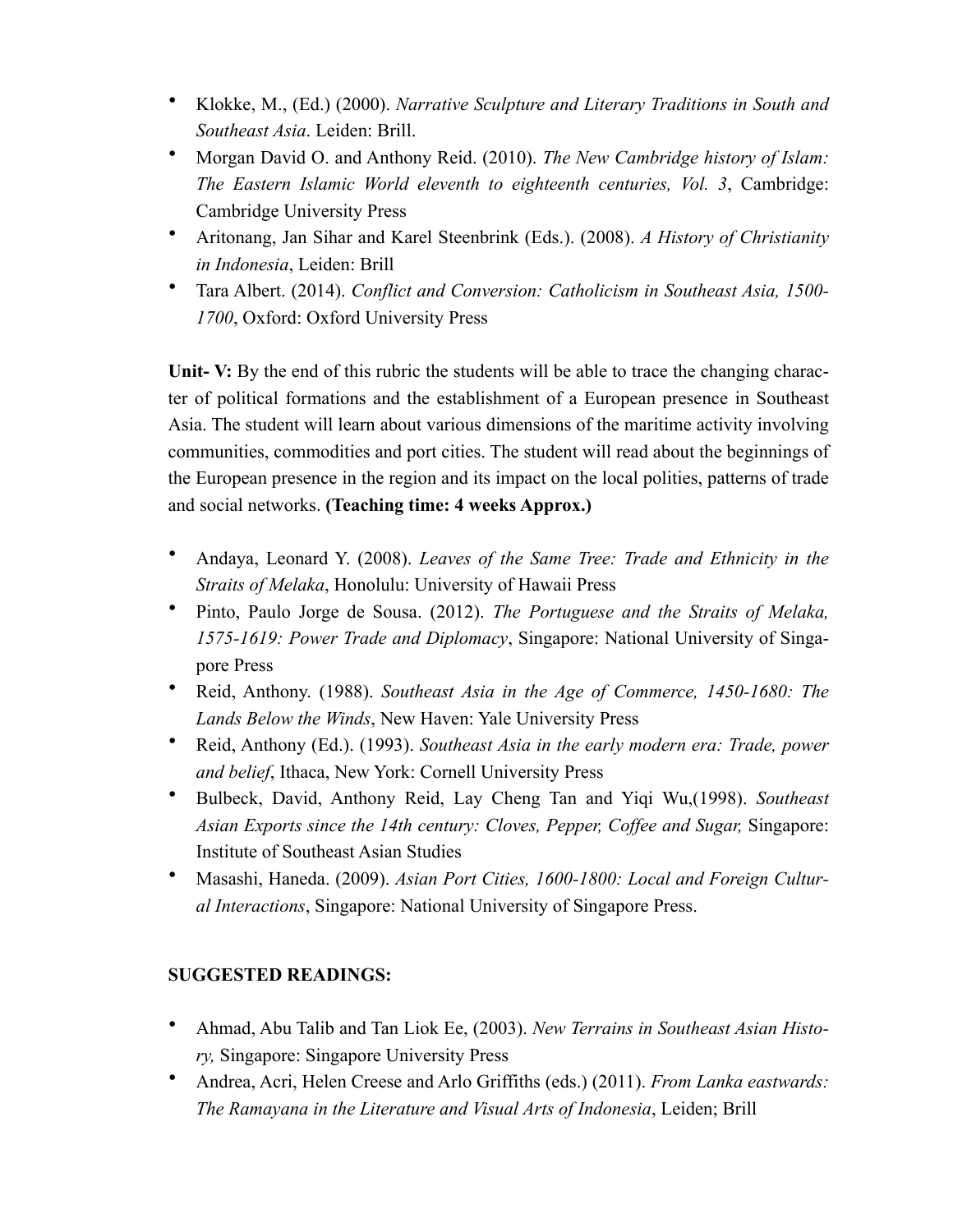- Borschnerg, Peter. (2010). *The Singapore and Melaka Straits: Violence, Security and Diplomacy in the 17th century, Singapore:* National University of Singapore
- Broese, Frank. (1997). *Gateways of Asia: Port Cities of Asia in the 13th 20th centuries*, London: Routledge.
- Chaudhuri, K.N. (1985). *Trade and Civilization in the Indian Ocean: An Economic History from the Rise of Islam to 1750,* New Delhi: Munshiram Manoharlal.
- Goh, Robbie B.H. (2005). *Christianity in Southeast Asia*, Singapore: Institute of Southeast Asian Studies
- Hall, K. (1985). *Maritime Trade and State Development in Early Southeast Asia.*  Honolulu: University of Hawaii Press.
- Hall, K.R. and Whitmore, J.K. (1976). *Explorations in Early Southeast Asian History: the origins of Southeast Asian Statecraft.* Ann Arbor: Centre for Southeast Asian Studies, University of Michigan. Michigan Papers on South and Southeast Asia, 11.
- Henley, David and Henk Schulte Nordholt (eds.). (2015). *Environment, Trade and Society in Southeast Asia*, Leiden: Brill
- Kulke, H, K. Kesavapany, and V. Sakhuja. (2009). *Nagapattinam to Suvarnadwipa: Reflections on the Chola Expeditions to Southeast Asia*. Singapore: Institute of Southeast Asian Studies.
- Kulke, H. ([1993] 2001). *Kings and Cults: State Formation and Legitimation in India and Southeast Asia.* New Delhi: Manohar.
- Lieberman, Victor. (2009), *Strange Parallels: Southeast Asia in Global Context, c.800-1830, Volume 2, Mainland Mirrors: Europe, Japan, China, South Asia and the Islands*, Cambridge: Cambridge University Press
- Manguin, Pierre-Yves, A. Mani & Geoff Wade (eds.). (2012). *Early Interactions between South and Southeast Asia: Reflections on Cross Cultural Exchange*, Singapore: Institute of Southeast Asian Studies. (A basic text book for the course).
- Morgan, David O. and Anthony Reid. (2010). *The New Cambridge history of Islam: The Eastern Islamic World eleventh to eighteenth centuries, Vol. 3*, Cambridge: Cambridge University Press
- Ray, H.P. (1994). *The Winds of Change: Buddhism and the Maritime links of Early South Asia* Delhi: Oxford University Press.
- Singh, Upinder and P. Dhar ed., (2014). *Asian Encounters: exploring connected histories*, New Delhi: Oxford
- Smith, R.B. and W. Watson. (1979). *Early South East Asia: Essays in Archaeology, History and Historical Geography,* New York and Kuala Lumpur: Oxford University Press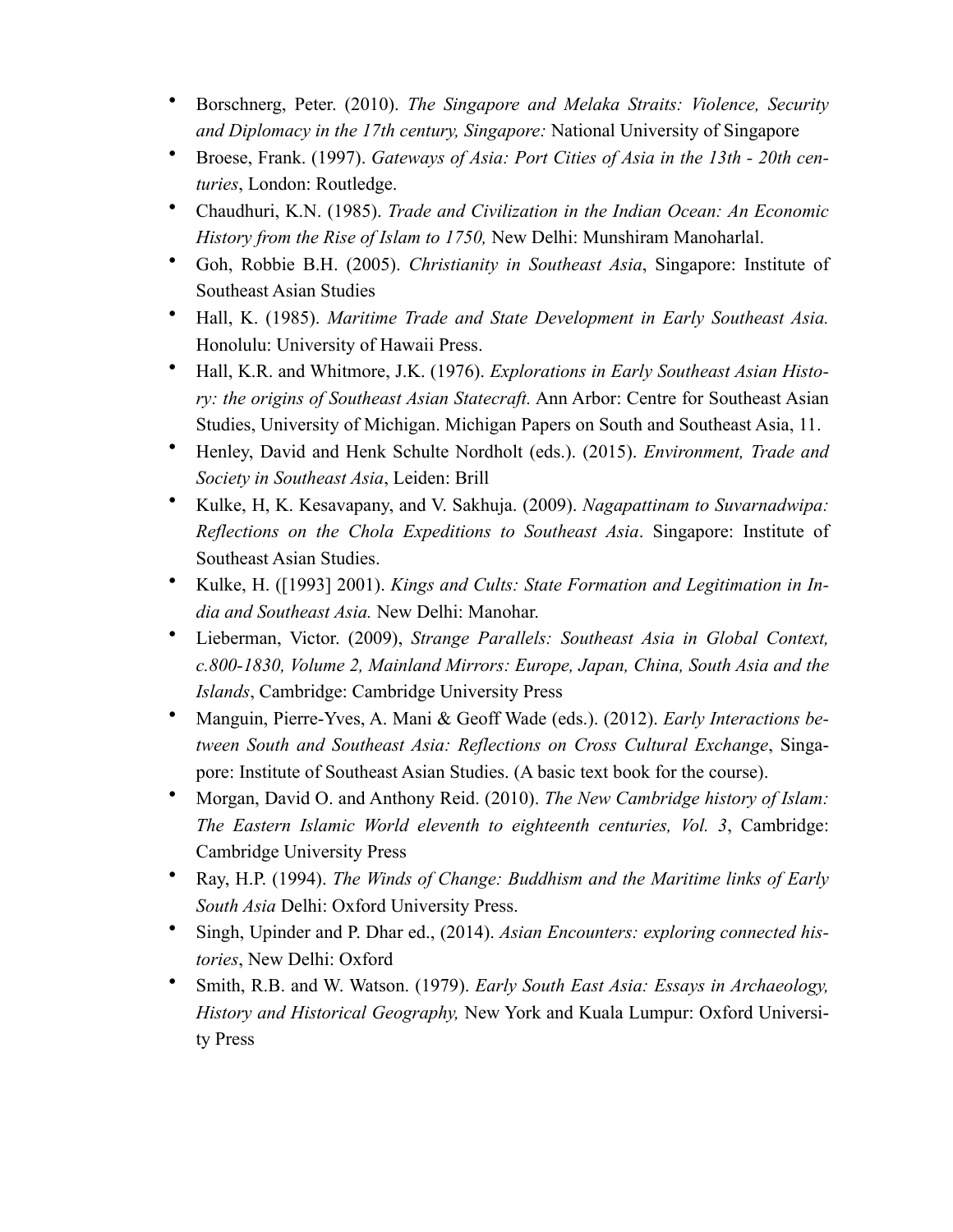#### **Teaching Learning Process:**

Classroom teaching, classroom discussions and student presentations in class and/or in tutorials. Presentations shall focus either on important themes covered in the class lectures, or on specific readings. As this is a paper tracing the history of regions outside the Indian subcontinent, supporting audio-visual aids like documentaries, maps and power point presentations shall be used widely. Overall, the Teaching Learning Process shall emphasise the interconnectedness of issues within the different rubrics to build a holistic view of the time period and region under study.

#### **Assessment Methods:**

Students will be regularly assessed for their grasp on debates and discussions covered in class. Two written assignments will be used for final grading of the students. As this is a discipline-specific elective paper actively chosen by the student, his/her engagement with the paper shall be assessed, preferably, through at least one project as a written submission. Overall, students will be assessed on their ability to engage with a sizeable corpus of readings assigned to the theme for written submissions, and to draw concrete connections between issues/events/debates discussed in this paper and the corresponding issues/events/debates discussed in their Core history papers.

Internal Assessment: 25 Marks Written Exam: 75 Marks Total: 100 Marks

#### **Keywords:**

State Formation, Pagan Srivijaya, Indian Ocean, Art & Architecture, Localisation of Religious Traditions, Buddhism, Hinduism, Islam, Portuguese and Spanish Commercial Enterprise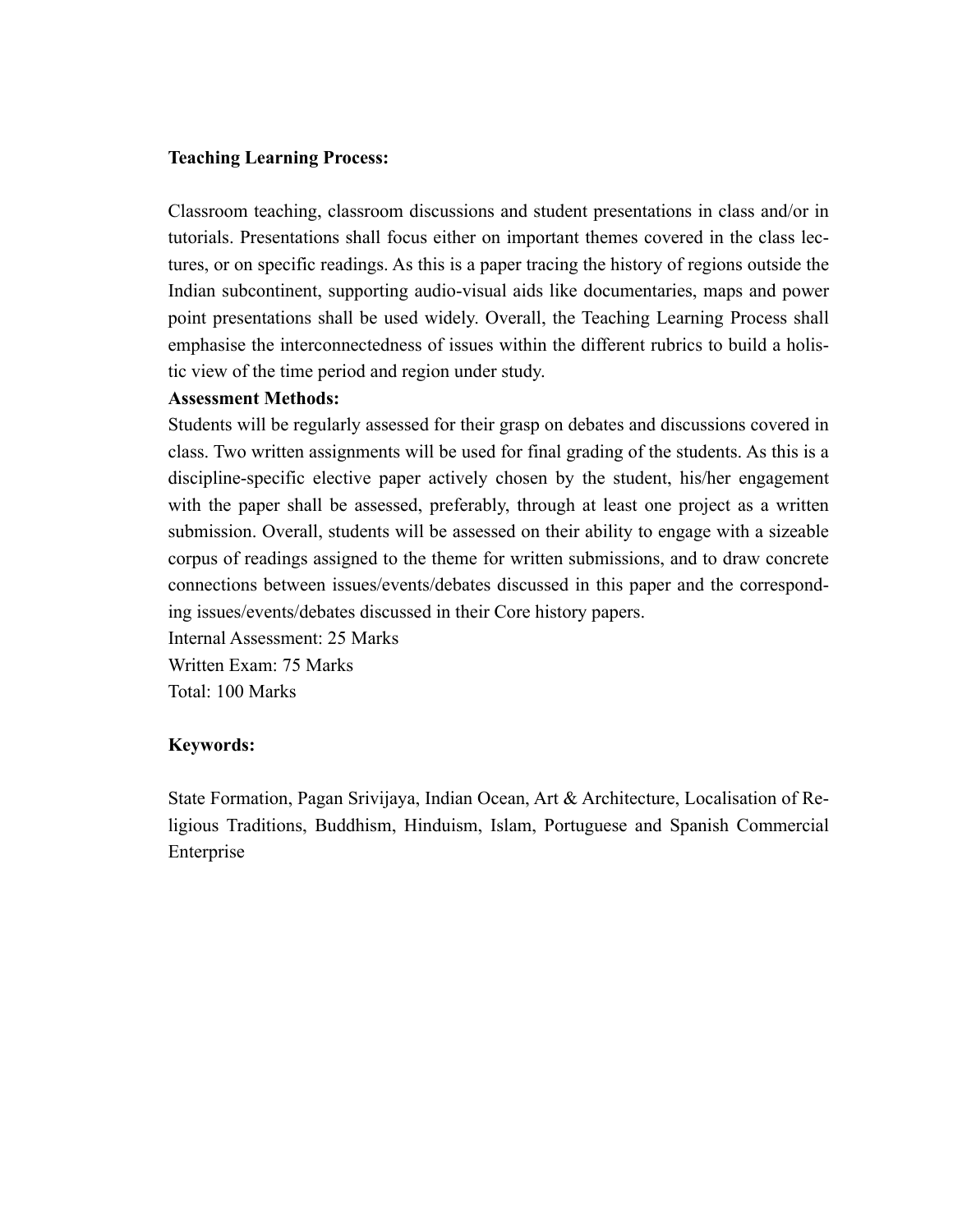# **DSE XI Global Ecological Histories**

## **Course Objectives:**

This course will examine the relationship between society and nature from prehistoric times to the present. Drawing on environmental, political ecology, historical geography and gender studies perspectives, the course will introduce students to the concepts, methods and ideas of global ecological histories. Moving beyond regional and national scales of analysing historical processes, the following units elaborate the global interconnectedness of socio-ecological histories. With a long-term perspective on the overlapping nature of historical and geological time, the course provides critical perspectives on how social differences including class, gender, caste, ethnicity and nationality were articulated ecologically.

## **Learning Outcomes**

Upon completion of this course the student shall be able to:

- Critique an understanding of environmental concerns based on a narrow scientific/ technological perspective
- Discuss environmental issues within a social- political framework
- Examine the role of social inequality, i.e. unequal distribution of and unequal access to environmental resources. This is critical in gaining an understanding of the environmental crisis of the world - from the global to the local
- Examine the complexities of resource distribution and inequalities of resource use, locating these within specific social contexts, with reference to case studies regarding water rights and forest rights
- Locate solutions to environmental problems within a framework of greater democratisation of resource use
- Problematise (or *critique?*) the notion of a pristine past of perfect balance between human societies and nature in pre-modern times.

## **Course Content:**

## **Unit-I: Political Ecologies and Societies**

Global Ecological interconnectedness and writing histories Anthropocentrism and critical histories

# **Unit-II: Energy Regimes in World History**

Prime Movers in Pre-Industrial Societies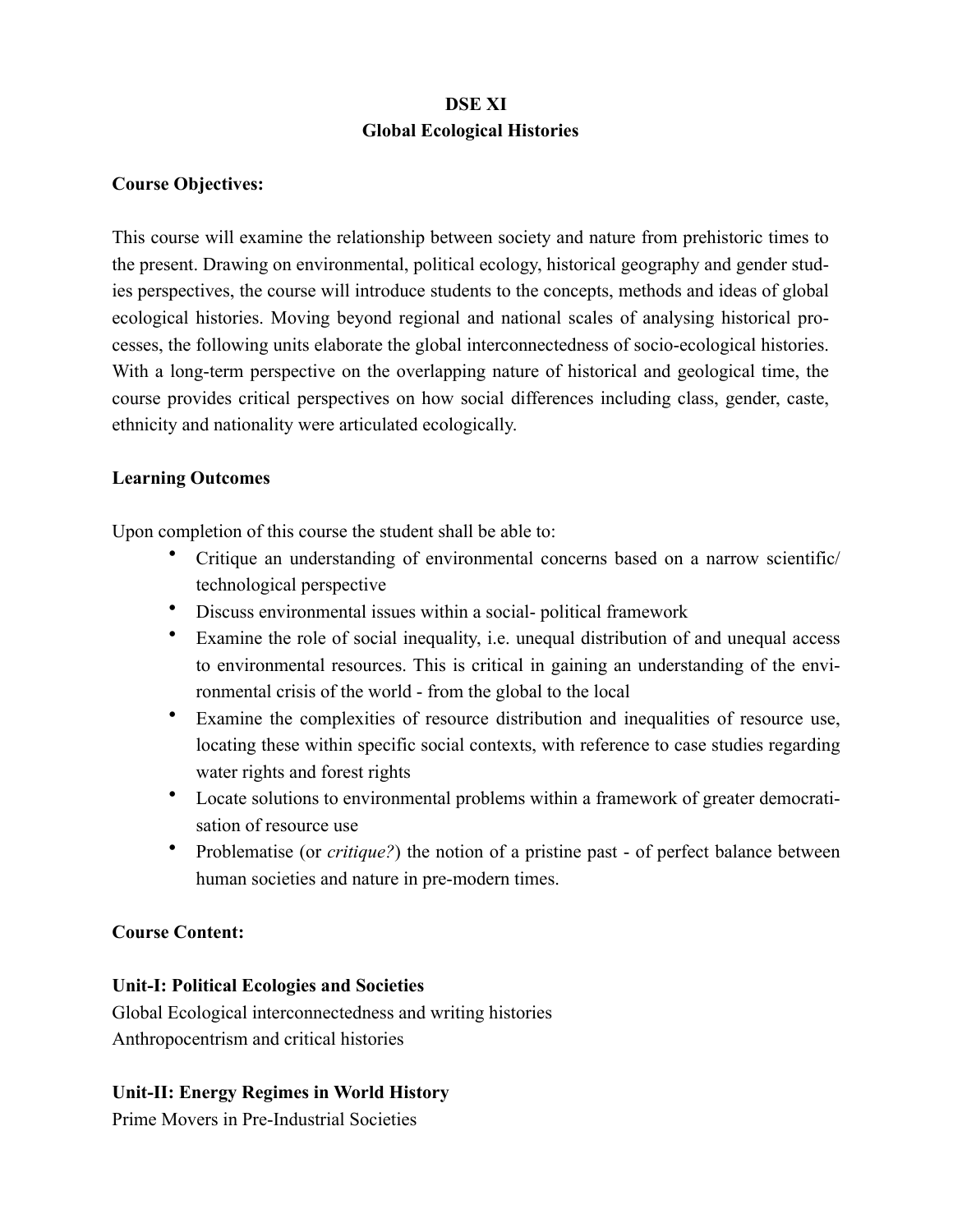Industrial Energy Regimes

# **Unit-III: Ecologies of the Industrial World.**

Ecological Imperialism Colonialism and the re-articulation of inequalities Colonialism and the re-articulation of inequalities

# **Unit-IV: Industrial Appropriation of Nature**

Industrial Agriculture Gendered access to natural resources Cities and Urban Landscapes

# **Unit-V: Debating Anthropocene/Capitalocene**

Climate change and writing ecological histories Whose Anthropocene?

# **ESSENTIAL READINGS AND UNIT WISE TEACHING OUTCOMES:**

**Unit-1:** This unit introduces students to history of conflict over natural resources. It also examines human nature interactions, with specific reference to anthropogenic activities.**(Teaching Time: 4 weeks Approx.)**

- Dickinson, William. (2013). "Changing Times: the Holocene Legacy" in J. R. McNeil and Alan Roe, eds., *Global Environmental History: An Introductory Reader*. London: Routledge, pp 3-23.
- McNeil, J. R. and Mauldin, E. S. (2012). *A Companion to Global Environmental History*. Oxford: Wiley-Blackwell, Introduction pp. xvi-xxiv.
- Crist, Eileen. and Kopnina, Helen. (2014) "Unsettling Anthropocentrism", *Dialectical Anthropology,* Vol. 38, No 4, pp. 387-396.
- Sayre, Nathan F. (2012). "The Politics of the Anthropogenic", *Annual Review of Anthropology,* Vol. 41, pp. 57-70.

**Unit-2:** Introduces students to the emerging field of energy studies. An In-depth reading of energy histories, especially forest, pastoralism, agriculture will enable students to critique the assumption regarding harmonious co-existence between man and nature in pre-modern societies. **(Teaching Time: 3 weeks Approx.)**

• Vaclav Smil, (2017). *Energy and Civilisation.* Cambridge: MIT, pp. 127-224.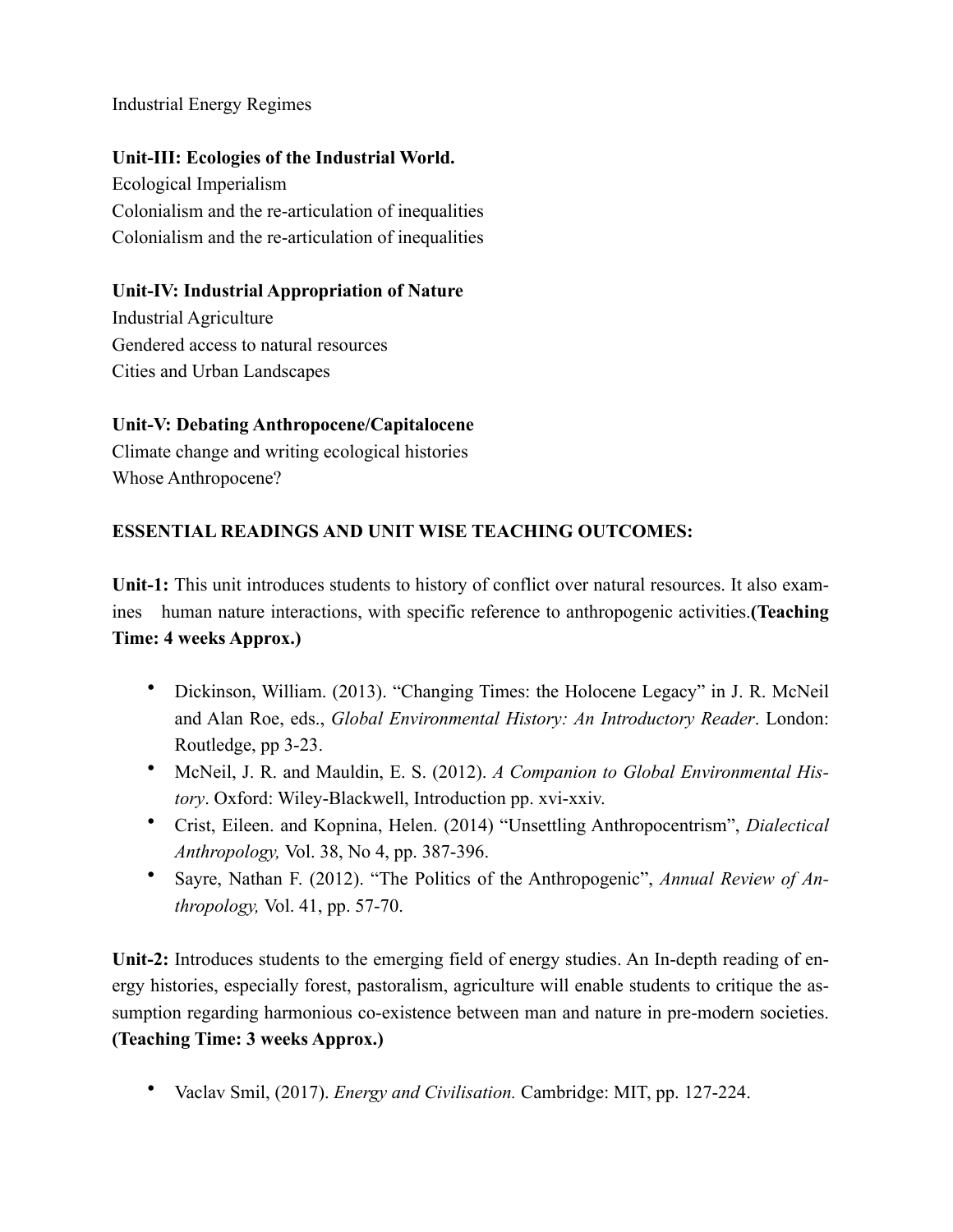- Burke III, Edmund. (2009) "The Big Story: Human History, Energy Regime and the Environment" in Edmund Burke III and Kenneth Pomeranz, eds., *the Environment and World History.* Berkeley: University of California Press, pp. 33-53.
- Mitchell, Timothy. (2011). *Carbon Democracy: Political Power in the Age of Oil*. London: Verso, pp. 231-254.
- Urry, John. (2013) *Societies Beyond Oil: Oil Dregs and Social Futures.* London: Zed Books, pp. 202 -240.

**Unit-3:** This unit explores how Empires of the New World transferred flora and fauna across continents, affected the demography of local societies and completely transformed landscapes. The second rubric explains how colonialism generated new patterns of consumption by appropriating global resources and fossil fuels for industry, to produce an inter-connected but unequal world.**(Teaching Time: 3weeks Approx.)**

- Crosby, Alfred W. (1986). *Ecological Imperialism: The Biological Expansion of Europe, 900-1900*. New York. Cambridge University Press, pp.294-308
- McNeill, J.R. (2012). "Biological Exchange in Global Environmental History", in J. R. McNeill & E. S. Maudlin, eds., *Companion to Global Environmental History*. Oxford: Blackwell, pp. 433-452
- Gadgil, Madhav and Guha, Ramachandra. (1992). "Conquest and control." In Madhav Gadgil and Ramachandra Guha, eds., *This Fissured Land: An ecological History of India*. Delhi: OUP, pp. 113- 145.
- Prabhakar, R. and Gadgil, Madhav. (1995) 'Maps as Markers of Ecological Change: A Case study of the Nilgiri Hills of Southern India' in David Arnold and Ramachandra Guha. eds., *Nature, Culture and Imperialism: Essays on the Environmental History of South Asia.* New Delhi: OUP, pp. 152-84.

**Unit-4:** This unit studies the new energy regimes of the modern world, with a special focus on industrial agriculture. It offers a historical perspective on increasing inequality of access to natural resources for women and the poor (within their own locations and across the world). **(Teaching Time: 3weeks Approx.)**

- McKittrick, Meredith.(2012). "Industrial Agriculture", in J. R. McNeill & E. S. Maudlin, eds., *Companion to Global Environmental History*. Oxford: Blackwell, pp. 411-432.
- Fitzgerald, Amy J. (2015). *Animals as Food Reconnecting Production, Processing and Impacts*. Michigan: Michigan State University Press, pp 9-34.
- Agarwal, Bina. (1992). "The Gender and Environment Debate: Lessons from India", *Feminist Studies,* Vol. 18, No.1. pp. 119-158.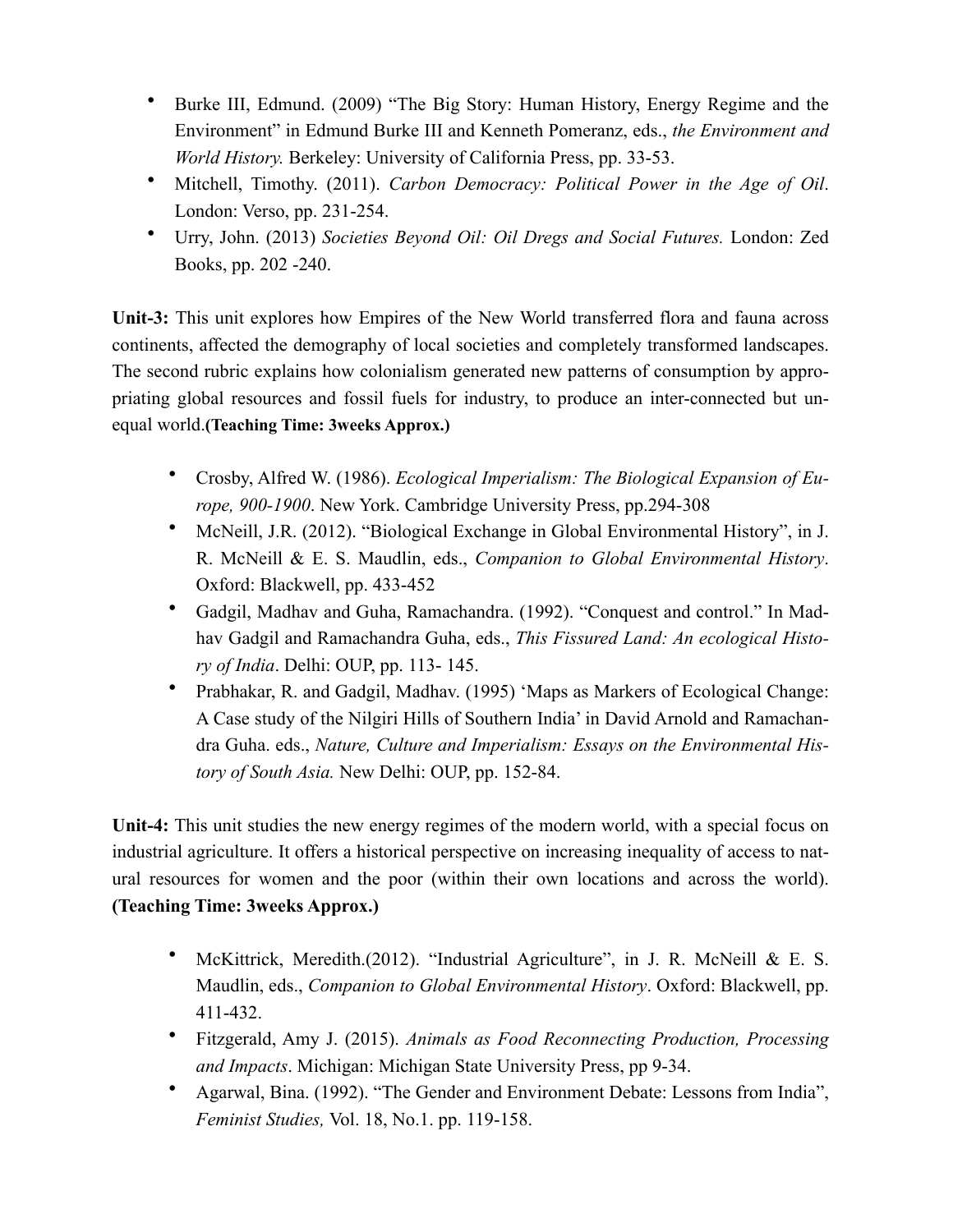- Unger, N. G. (2014). "Women and Gender", in A. C. Isenberg (ed.), *The Oxford Handbook of Environmental History*. New York: OUP, pp 600-643.
- Bauer Jordan and Melosi, Martin V. (2012). "Cities and the Environment" in J. R. McNeill and E. S. Maudlin, eds., *Companion to Environmental History*. Oxford: Blackwell, pp. 360-376.
- Culver, Lawrence. (2014). "Confluence of Nature and Culture: Cities in Environmental History", in A. C. Isenberg (ed.), *The Oxford Handbook of Environmental*  History. New York: OUP, pp. 553-572.

**Unit-5:** Introduces the concept of Anthropocene to discuss emergent concerns regarding the influence of humans on the planet's history. This provides a long-term historical perspective on contemporary environmental issues including global warming and need for innovation, policy change at the international level and the production of post humanist histories.**(Teaching Time:** 

# **1 week Approx.)**

- Steffen, Will, Crutzen, Paul J and McNeill J. R. (2008). "The Anthropocene: Are Humans Now Overwhelming the Great Forces of Nature", Ambio, Vol. 36( No.8), 614-21.
- Morrison, Kathleen D. (2015). "Provincializing the Anthropocene", *Seminar,* 673 (Sept.), 75-80.
- Lewis, Simon L. and Maslin, Mark A. (2015). "Defining the Anthropocene", *Nature,* Vol.519(12March), 171-80.

# **SUGGESTED READINGS:**

- Beinart, William and Hughes Lotte. eds. (2007). *Environment and* Empire. Oxford: OUP, pp. 200-214 (Imperial Scientists, Ecology and Conservation)
- Beinart, William and Karen Middleton. (2004), "Plant Transfers in Historical Perspective: A Review Article". *Environment and History,* vol. 10 no.1, pp. 3-29.
- Bulliet, Richard. (2005). *Hunters, Herders and Hamburgers: The Past and Future of Human-Animal Relationships.* New York: Colombia University Press. pp. 205 -224.
- Chakrabarty, Dipesh "Whose Anthropocene? A Response" in: *Whose Anthropocene? Revisiting Dipesh Chakrabarty's 'Four Theses.* Robert Emmett and Thomas Lekan, (eds.), (2016). *RCC Perspectives: Transformations in Environment and Society* No. 2, pp.103–113.
- Cronon, William. (1996). "The Trouble with Wilderness: Or, Getting Back to the Wrong Nature". *Environmental History*, vol. 1 no.1, pp. 7-28.
- Cronon, William. (1996). *Uncommon Ground: Rethinking the Human Place in Nature*. New York: W. W. Norton & Co. pp. 23-68.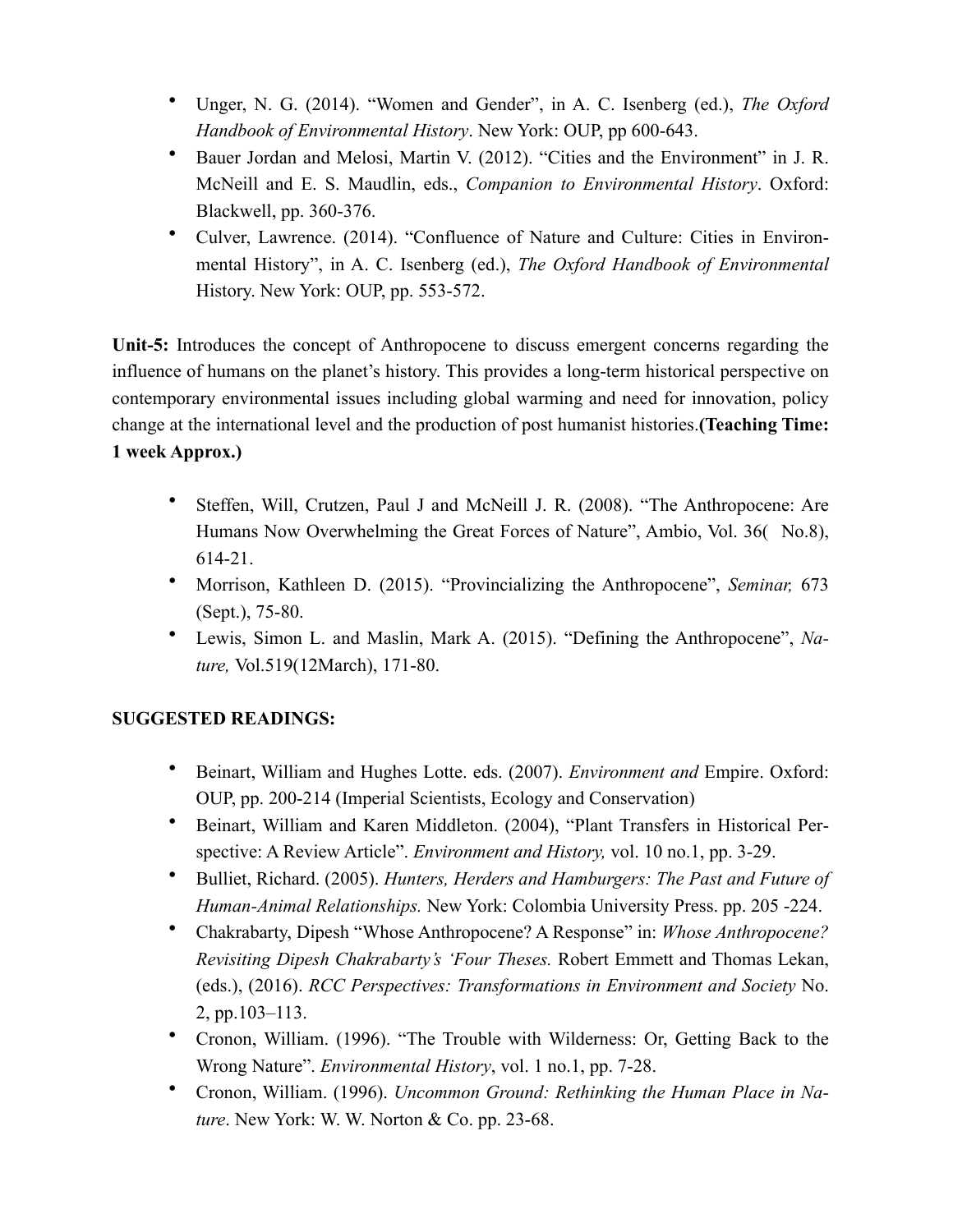- Crosby, Alfred W. (2006). *Children of the Sun: A History of Humanity's Unappeasable Appetite for* Energy. New York: W. W. Norton. pp. 159-166 & pp. 117-158
- D'Souza, Rohan. (2015). Mischievous Rivers and Evil Shoals: "The English East India Company and the Colonial Resource Regime" in V. Damodaran, A.Winterbottom and A. Lester (ed.), *The East India Company and the Natural World*. New York: Palgrave, pp.128-146
- Guha, Ramachandra. (2000). *Environmentalism: A Global History*. New York: Longman.
- Heynen, Nik, Maria Kaika, and Erik Swyngedouw. (2006), 'Urban Political Ecology: Politicizing the production of Urban nature" in Nik Heynen et al. (Eds.). *In the Nature of Cities: Urban Political Ecology and Politics of Urban Metabolism*. London: Routledge, pp. 1-19.
- Kalof, Linda. (2007). *Looking at Animals in Human* History. London: Reaktion Books. pp. 1-71
- Malm, Andreas. (2016). *The Rise of Steam Power and the Roots of Global Warming.*  London: Verso. pp.389-394
- McAfee, Kathleen. (2016). "The Politics of Nature in the Anthropocene" in "Whose Anthropocene? Revisiting Dipesh Chakrabarty's 'Four Theses,'" Robert Emmett and Thomas Lekan (eds.), *RCC Perspectives: Transformations in Environment and Society* No. 2, pp.65–72.
- McKenney, Jason. (2002). Artificial Fertility: "The Environmental Costs of Industrial Age Fertilisers" in Andrew Kimbrell (Ed.), *The Fatal Harvest Reader: The Tragedy of Industrial* Agriculture. London: Island Press, pp.121-129
- McNeill, William. (2012). *Mosquito Ecology and War in the Greater Caribbean* 1620-1914. New York: CUP pp.137-192
- Moore, Jason W. (ed.) (2016) *Anthropocene or Capitalocene?: Nature, History and the Crisis of* Capitalism. Oakland: PM Press. pp. 173-195
- Peretti, Jonah H. (1998). "Nativism and Nature: Rethinking Biological Invasion" *Environmental Values,* Vol. 7(No.2), pp 183-192.
- Sklan, Daniela (2007). *The Rise and Predictable Fall of Industrial Agriculture*. International Forum on Globalisation San Francisco: International Forum on Globalisation, pp.38-56
- Shiva, Vandana. (1988). "Women in the Food Chain" (Ch.5) in Vandana Shiva, *Staying Alive: Women, Ecology and Survival in India*. New Delhi: Kali for Women. pp. 96-178.
- Tully, John. (2011). *The Devil's Milk: A Social History of Rubber*. New York: Monthly Review Press. pp. 345-360